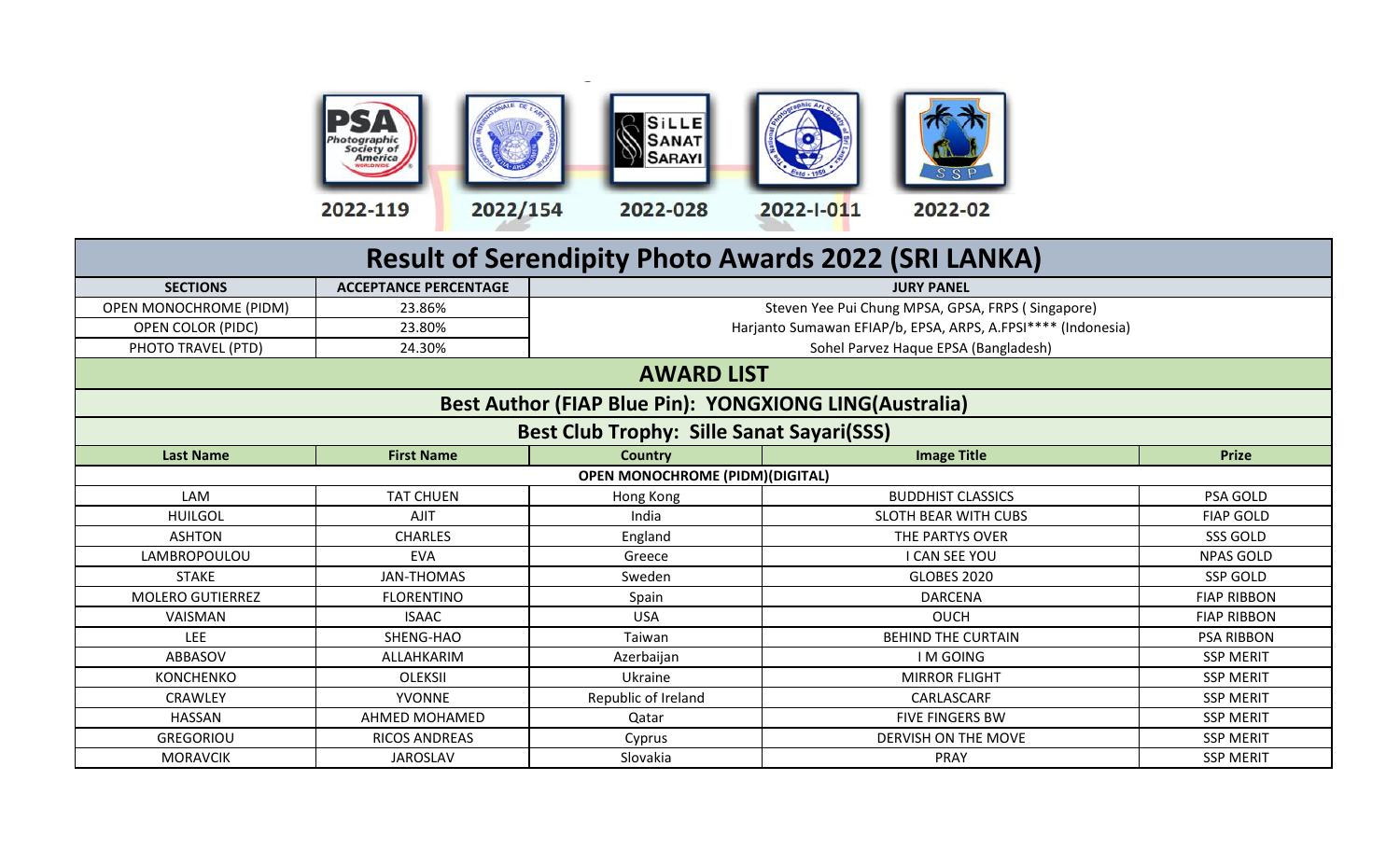| SRIVASTAVA        | <b>MUKESH</b>            | India                              | <b>ATROCITY</b>            | <b>SSP MERIT</b>       |
|-------------------|--------------------------|------------------------------------|----------------------------|------------------------|
| <b>VURAL</b>      | ABDULLAH                 | Turkey                             | <b>COMLEK</b>              | <b>SSP MERIT</b>       |
| HO                | YU LING                  | Taiwan                             | THE MINERS ENJOY LUNCH     | <b>SSP MERIT</b>       |
| <b>DE SARKER</b>  | <b>DILIP</b>             | India                              | SMILING SABAR KIDS 2116    | <b>SSP MERIT</b>       |
| YILMAN            | <b>GULSEN</b>            | Turkey                             | <b>ASURA MATEM</b>         | <b>SSP MERIT</b>       |
| SALT              | <b>FATMA</b>             | Turkey                             | <b>KETUM</b>               | <b>SSP MERIT</b>       |
| SYAFIQUDDARY      | <b>MUHANA</b>            | Indonesia                          | WHEEL OF LIFE              | <b>SSP MERIT</b>       |
| PETERSOHN         | <b>DAGMAR</b>            | Germany                            | AHNENZUG                   | <b>SSP MERIT</b>       |
| <b>MCCLURE</b>    | <b>BRIAN</b>             | Northern Ireland                   | <b>HOME SAFELY</b>         | <b>SSP MERIT</b>       |
| TANUDJAJA         | <b>INEKE SRI REDJEKI</b> | Indonesia                          | THE SPIRIT                 | <b>SSP DIPLOMA</b>     |
| <b>ROY</b>        | RANJAN                   | India                              | EXPRESSIONLESS2            | <b>SSP DIPLOMA</b>     |
| <b>NISSEN</b>     | <b>ANN</b>               | England                            | YOU DEAL WITH THIS         | <b>SSP DIPLOMA</b>     |
| SANGUINETTI       | <b>HAJIME</b>            | Chile                              | THREE CAT                  | <b>SSP DIPLOMA</b>     |
| <b>HAMMER</b>     | FRANZ                    | Austria                            | <b>KUPPELKREIS MC</b>      | <b>SSP DIPLOMA</b>     |
| <b>DANG</b>       | <b>QUANG VINH</b>        | Vietnam                            | THE WHITE SEA              | <b>SSP DIPLOMA</b>     |
| <b>ADI DHARMA</b> | <b>RIZAL</b>             | Indonesia                          | <b>FUTURE GOALKEEPER</b>   | <b>SSP DIPLOMA</b>     |
| <b>KWAN</b>       | <b>PHILLIP</b>           | Canada                             | RED FOX JUMP UP            | <b>SSP DIPLOMA</b>     |
| <b>TAN</b>        | <b>YING NIAN</b>         | Singapore                          | <b>HAPPY BATH</b>          | <b>SSP DIPLOMA</b>     |
| PALMER            | <b>ROB</b>               | England                            | <b>TIME PASSING</b>        | <b>SSP DIPLOMA</b>     |
| <b>HUANG</b>      | <b>WOODPECKER</b>        | Taiwan                             | WONDERFUL DANCE SMONO      | <b>SSP DIPLOMA</b>     |
| <b>MAITRE</b>     | LAURENCE                 | France                             | <b>HEY YOU</b>             | <b>SSP DIPLOMA</b>     |
| <b>MARATHE</b>    | SUNIEL                   | India                              | SPREAD OUT                 | <b>SSP DIPLOMA</b>     |
| <b>NEWARK</b>     | <b>ROGER</b>             | England                            | <b>COFFEE MAN</b>          | <b>SSP DIPLOMA</b>     |
| SIM               | KIM-PHENG                | Singapore                          | <b>GRACE COLD</b>          | <b>SSP DIPLOMA</b>     |
| <b>COSKUN</b>     | FEDAI                    | Turkey                             | <b>WALKING IN THE RAIN</b> | <b>CHAIRMEN CHOICE</b> |
| <b>SUTTON</b>     | LEE                      | England                            | <b>LONDONER</b>            | <b>CHAIRMEN CHOICE</b> |
| <b>BYRNE</b>      | <b>SEAMUS</b>            | Republic of Ireland                | THE SHOUT                  | <b>JUDGES CHOICE</b>   |
| <b>DARLIUS</b>    | <b>GABRIEL</b>           | Indonesia                          | <b>MAGIC UP</b>            | <b>JUDGES CHOICE</b>   |
| WHEELER           | <b>DAVID</b>             | England                            | THE ENGINEER               | <b>JUDGES CHOICE</b>   |
|                   |                          | <b>OPEN COLOUR (PIDC)(DIGITAL)</b> |                            |                        |
| <b>LING</b>       | <b>YONGXIONG</b>         | Australia                          | <b>HORSE FIGHTING9</b>     | PSA GOLD               |
| <b>BRUNO</b>      | <b>RUGGERO</b>           | Italy                              | <b>LA PERLA</b>            | <b>FIAP GOLD</b>       |
| <b>GREGORIOU</b>  | <b>RICOS ANDREAS</b>     | Cyprus                             | <b>GOLDEN DREAMS</b>       | SSS GOLD               |
| <b>RAKSHIT</b>    | SHUVOJIT                 | India                              | <b>WE FOUR</b>             | <b>NPAS GOLD</b>       |
|                   |                          |                                    |                            |                        |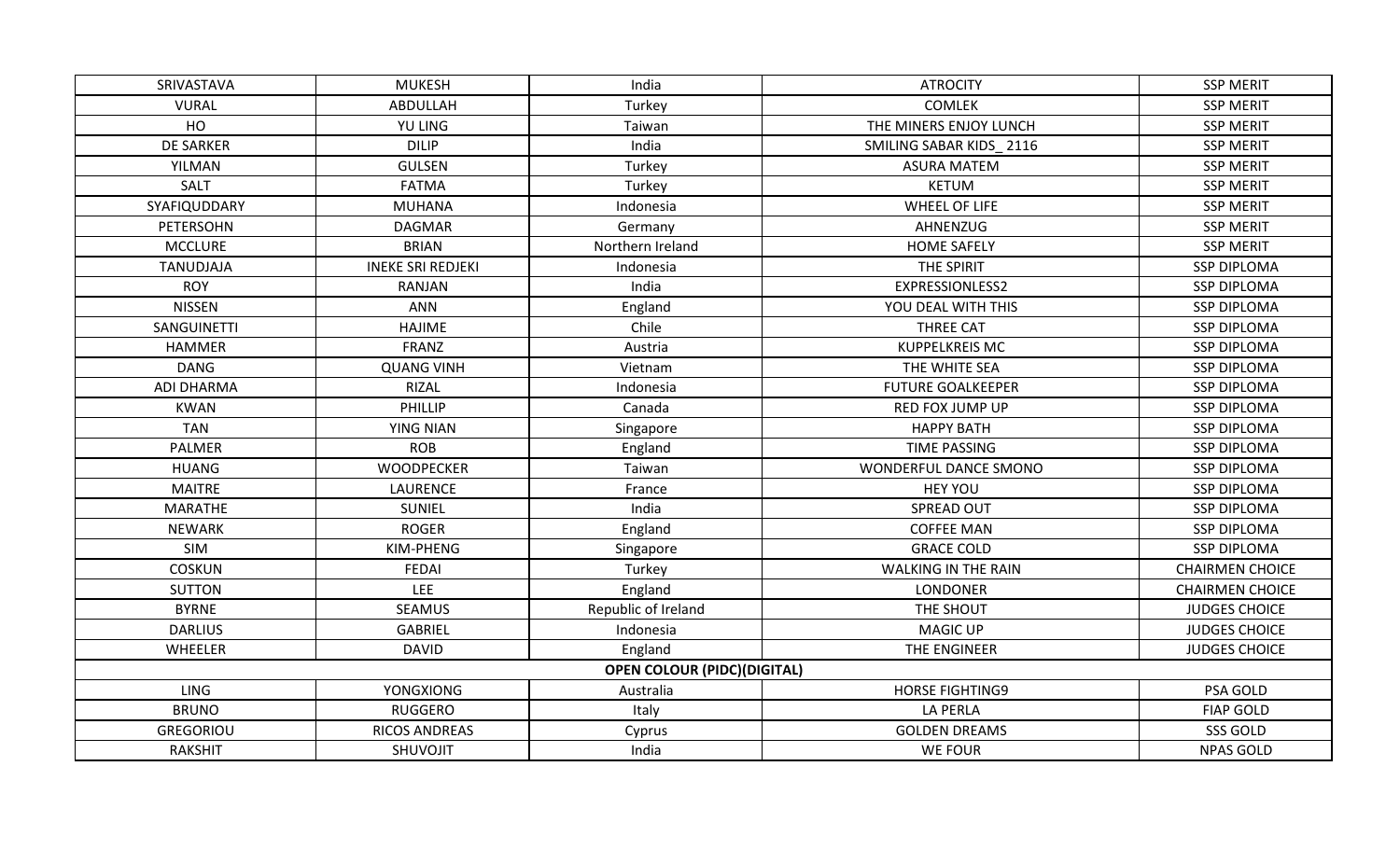| KWAN                     | <b>PHILLIP</b>        | Canada              | <b>BEAR FISHING 21</b>        | SSP GOLD           |
|--------------------------|-----------------------|---------------------|-------------------------------|--------------------|
| <b>COWLES</b>            | SUSAN                 | <b>USA</b>          | ANNA RED AND FUR WRAP         | <b>FIAP RIBBON</b> |
| KIM                      | <b>HUNGMO</b>         | South Korea         | MAKE A FUNERAL FIRE           | <b>FIAP RIBBON</b> |
| HO                       | YU LING               | Taiwan              | OFF-ROAD COMPETITION          | <b>PSA RIBBON</b>  |
| <b>WONG</b>              | YIU WAH               | Hong Kong           | FIRE DRAGON 313               | <b>SSP MERIT</b>   |
| LOPEZ CEPERO MATEOS      | <b>MANUEL</b>         | Spain               | <b>BOTELLAS Y CIRUELAS II</b> | <b>SSP MERIT</b>   |
| <b>HANAFIAH</b>          | M. JEFFRY             | Indonesia           | <b>WAYANG ORANG</b>           | <b>SSP MERIT</b>   |
| GARZONE                  | <b>CRISTINA</b>       | Italy               | <b>SAINT GEORGE CHURCH</b>    | <b>SSP MERIT</b>   |
| <b>ADHISURIA</b>         | <b>RUBBY</b>          | Indonesia           | <b>BEAUTIFUL CHESS GAME</b>   | <b>SSP MERIT</b>   |
| <b>ROSIK</b>             | <b>BEATA</b>          | Republic of Ireland | WILD CHILD                    | <b>SSP MERIT</b>   |
| TODOROVA-MARCHEVA        | <b>MARIA</b>          | <b>Bulgaria</b>     | <b>WINTER STORY</b>           | <b>SSP MERIT</b>   |
| <b>CHAN</b>              | <b>CHING CHING</b>    | Hong Kong           | <b>GETTING MESSY</b>          | <b>SSP MERIT</b>   |
| <b>SALINAS D ANGLADA</b> | <b>JOAQUIN</b>        | Spain               | NUNCA DEJES DE MIRARME 5      | <b>SSP MERIT</b>   |
| <b>TAN</b>               | <b>YING NIAN</b>      | Singapore           | <b>FUNNY MAN</b>              | <b>SSP MERIT</b>   |
| DIEZ DE LOS RIOS LOPEZ   | <b>JOSE</b>           | Spain               | A LA LUZ DEL INCIENSO         | <b>SSP MERIT</b>   |
| <b>SIM</b>               | KIM-PHENG             | Singapore           | DANCE WITH ELEPHANT           | <b>SSP MERIT</b>   |
| <b>SCHMIDT</b>           | <b>BARBARA</b>        | Germany             | FORM IS MELODY                | <b>SSP MERIT</b>   |
| SYAFIQUDDARY             | <b>MUHANA</b>         | Indonesia           | <b>MONEY TALK</b>             | <b>SSP MERIT</b>   |
| <b>DAS</b>               | ANIRUDDHA             | India               | <b>MAYA</b>                   | <b>SSP MERIT</b>   |
| <b>BYRNE</b>             | <b>SEAMUS</b>         | Republic of Ireland | THE PRINCESS                  | <b>SSP DIPLOMA</b> |
| <b>ROGERS</b>            | <b>HARVEY</b>         | Canada              | MUSIC FLOWS THROUGH BOTH      | <b>SSP DIPLOMA</b> |
| BANERJEE                 | <b>ABHIJEET KUMAR</b> | India               | <b>BROWN GIRL</b>             | <b>SSP DIPLOMA</b> |
| <b>TRAN</b>              | <b>THONG</b>          | <b>USA</b>          | <b>SAVOURY 2</b>              | <b>SSP DIPLOMA</b> |
| <b>HSIONG</b>            | <b>YOUMANS</b>        | <b>USA</b>          | YOSEMITE PARK IN WINTER       | <b>SSP DIPLOMA</b> |
| <b>JENKIN</b>            | <b>BARBARA</b>        | England             | <b>MASK OF GOLD</b>           | <b>SSP DIPLOMA</b> |
| <b>CRAWLEY</b>           | <b>YVONNE</b>         | Republic of Ireland | CLOWNFROWN                    | <b>SSP DIPLOMA</b> |
| <b>EGERER</b>            | <b>MONIKA</b>         | Germany             | <b>REFLECTIONS</b>            | <b>SSP DIPLOMA</b> |
| SARKAR                   | PRANAB                | India               | <b>GOOD TO KNOW</b>           | <b>SSP DIPLOMA</b> |
| YIU LEE                  | <b>MEI LING</b>       | Hong Kong           | POTTERY FACTORY               | <b>SSP DIPLOMA</b> |
| <b>REN</b>               | ZHICAI                | China               | PASSING THROUGH THE STREET 1  | <b>SSP DIPLOMA</b> |
| SETIABUDI                | <b>EDWIN</b>          | Indonesia           | ON FIRE                       | <b>SSP DIPLOMA</b> |
| <b>HARDLEY</b>           | LIZ                   | New Zealand         | A TALE OF TWO DOCTORS         | <b>SSP DIPLOMA</b> |
| <b>NISSEN</b>            | <b>ANN</b>            | England             | THE BOUDOIR                   | <b>SSP DIPLOMA</b> |
| <b>DANG</b>              | <b>QUANG VINH</b>     | Vietnam             | LUOI CA TREN BIEN             | <b>SSP DIPLOMA</b> |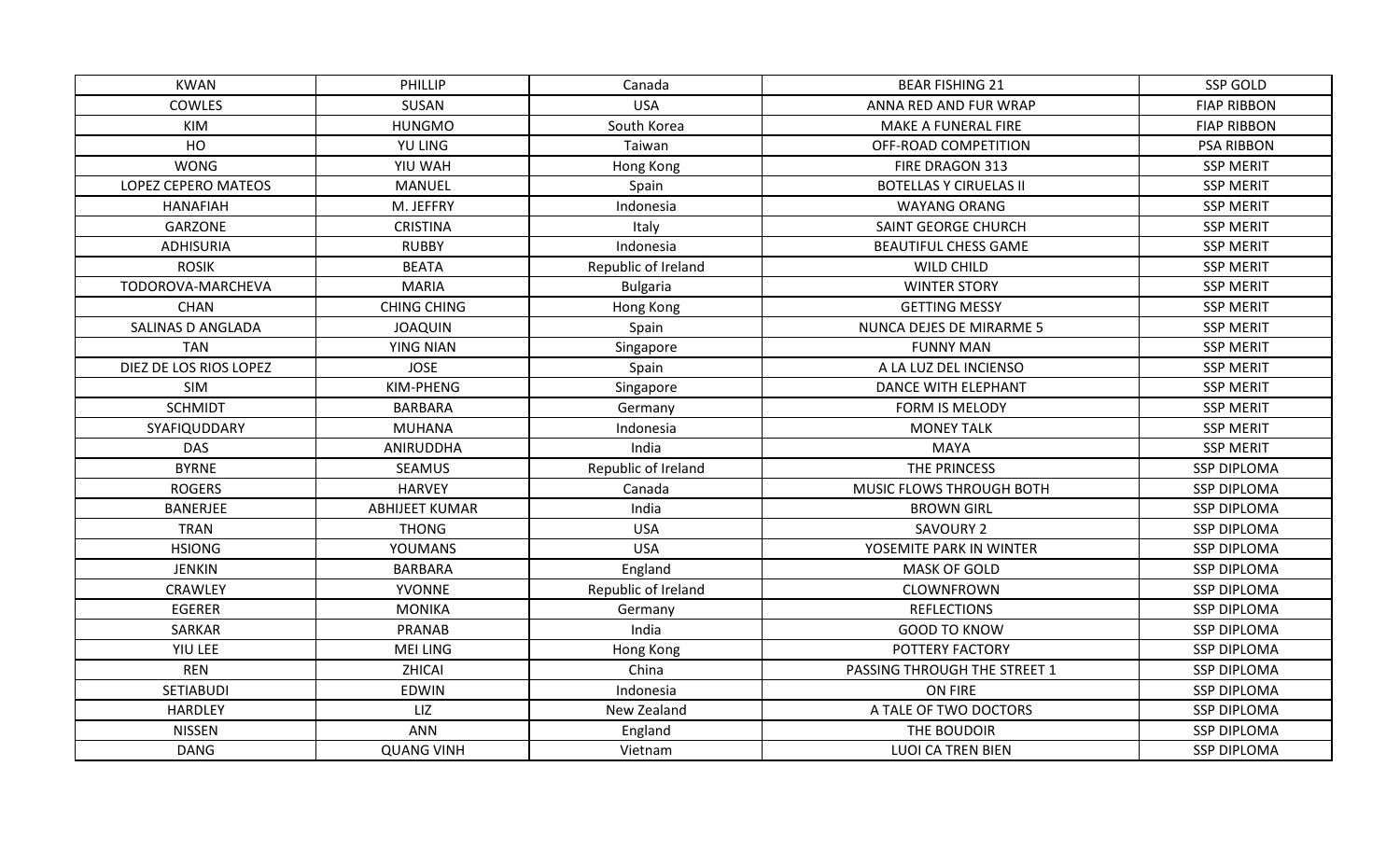| <b>MARATHE</b>      | <b>SUNIEL</b>            | India                              | SHEATHED                                | <b>CHAIRMEN CHOICE</b> |
|---------------------|--------------------------|------------------------------------|-----------------------------------------|------------------------|
| $\mathbf{H}$        | <b>KA WAI</b>            | Hong Kong                          | <b>INNERMOST</b>                        | <b>CHAIRMEN CHOICE</b> |
| <b>LYBAERT</b>      | <b>DANIEL</b>            | Netherlands                        | STEAMRAILWAYSTORY                       | <b>JUDGES CHOICE</b>   |
| <b>NAINI</b>        | SREERAM                  | India                              | <b>HEY YOU</b>                          | <b>JUDGES CHOICE</b>   |
| KACZMARCZYK         | BO偶ENA                   | Poland                             | <b>INNY PUNKT WIDZENIA</b>              | <b>JUDGES CHOICE</b>   |
|                     |                          | <b>PHOTO TRAVEL (PTD)(DIGITAL)</b> |                                         |                        |
| <b>MILLIN</b>       | <b>ROBERT</b>            | England                            | CHURCH IN JULIAN ALPS                   | PSA GOLD               |
| <b>CHAN</b>         | <b>DIANA</b>             | Hong Kong                          | PHUKET VEGETARIAN FESTIVAL              | <b>FIAP GOLD</b>       |
| SEN                 | <b>DEBASIS</b>           | India                              | FIRE THEYYAM                            | SSS GOLD               |
| <b>WOO</b>          | <b>HONG SANG</b>         | Malaysia                           | <b>FESTIVAL 2</b>                       | <b>NPAS GOLD</b>       |
| <b>FUNG</b>         | <b>CHAU YUK</b>          | Hong Kong                          | OLD VILLAGE                             | <b>SSP GOLD</b>        |
| HO                  | <b>YU LING</b>           | Taiwan                             | <b>BURNING KING BOAT3</b>               | <b>FIAP RIBBON</b>     |
| <b>ADHISURIA</b>    | <b>RUBBY</b>             | Indonesia                          | <b>ISTIQLAL MOSQUE</b>                  | <b>FIAP RIBBON</b>     |
| M酶LLER              | NICOLAJ RASCH            | Denmark                            | <b>LOFOTEN</b>                          | <b>PSA RIBBON</b>      |
| <b>LING</b>         | YONGXIONG                | Australia                          | <b>AUSTRALIA DAY 5</b>                  | <b>SSP MERIT</b>       |
| <b>HASSAN</b>       | AHMED MOHAMED            | Qatar                              | <b>HATSHEPSUT</b>                       | <b>SSP MERIT</b>       |
| <b>DARLIUS</b>      | <b>GABRIEL</b>           | Indonesia                          | <b>MAGNIFICANT DOLOMITES</b>            | <b>SSP MERIT</b>       |
| DI PANFILO          | <b>VINCENZO</b>          | Italy                              | <b>PYRES</b>                            | <b>SSP MERIT</b>       |
| <b>SHAM</b>         | <b>LAI SING</b>          | Hong Kong                          | <b>FOGGING</b>                          | <b>SSP MERIT</b>       |
| LOPEZ CEPERO MATEOS | MANUEL                   | Spain                              | <b>CAPIROTES</b>                        | <b>SSP MERIT</b>       |
| TANUDJAJA           | <b>INEKE SRI REDJEKI</b> | Indonesia                          | MAGNIFICENT BOROBUDUR                   | <b>SSP MERIT</b>       |
| SENGUPTA            | SANJOY                   | India                              | <b>CAMEL RACE 1</b>                     | <b>SSP MERIT</b>       |
| <b>SCHMIDT</b>      | <b>BARBARA</b>           | Germany                            | <b>BISHWA IJTEMA 02</b>                 | <b>SSP MERIT</b>       |
| <b>MAK</b>          | YIU TUNG                 | Hong Kong                          | <b>RUNNING FIRE6</b>                    | <b>SSP MERIT</b>       |
| SK                  | BALACHANDDER             | India                              | MYLAI 63 SAINTS FESTIVAL                | <b>SSP MERIT</b>       |
| ALLOUGHANI          | <b>FAISAL</b>            | Kuwait                             | <b>GREEN ISLAND 18</b>                  | <b>SSP MERIT</b>       |
| LEE                 | <b>SANG WON</b>          | South Korea                        | LOWER ANTELOPE CANYON 01                | <b>SSP MERIT</b>       |
| <b>HANSEN</b>       | <b>BJARNE JUHL</b>       | Denmark                            | <b>COLOSSEUM ROME 3</b>                 | <b>SSP MERIT</b>       |
| <b>ASHTON</b>       | <b>CHARLES</b>           | England                            | <b>BROOKLY TO MANHATTAN</b>             | <b>SSP MERIT</b>       |
| <b>EPSTEIN</b>      | <b>ESTHER</b>            | Israel                             | THE TEMPLE MOUNT                        | <b>SSP DIPLOMA</b>     |
| <b>REN</b>          | ZHICAI                   | China                              | <b>OFFSHORE ARCHITECTURE 11</b>         | <b>SSP DIPLOMA</b>     |
| <b>WEE MING</b>     | SOO                      | Malaysia                           | TAJ MAHAL 12                            | <b>SSP DIPLOMA</b>     |
| <b>SIVITER</b>      | <b>PETER</b>             | England                            | <b>RAINING IN VENICE</b>                | <b>SSP DIPLOMA</b>     |
| <b>BASHA</b>        | RABIA                    | Israel                             | <b>WARRIORS OF HONOR GUARD ATHENS 2</b> | <b>SSP DIPLOMA</b>     |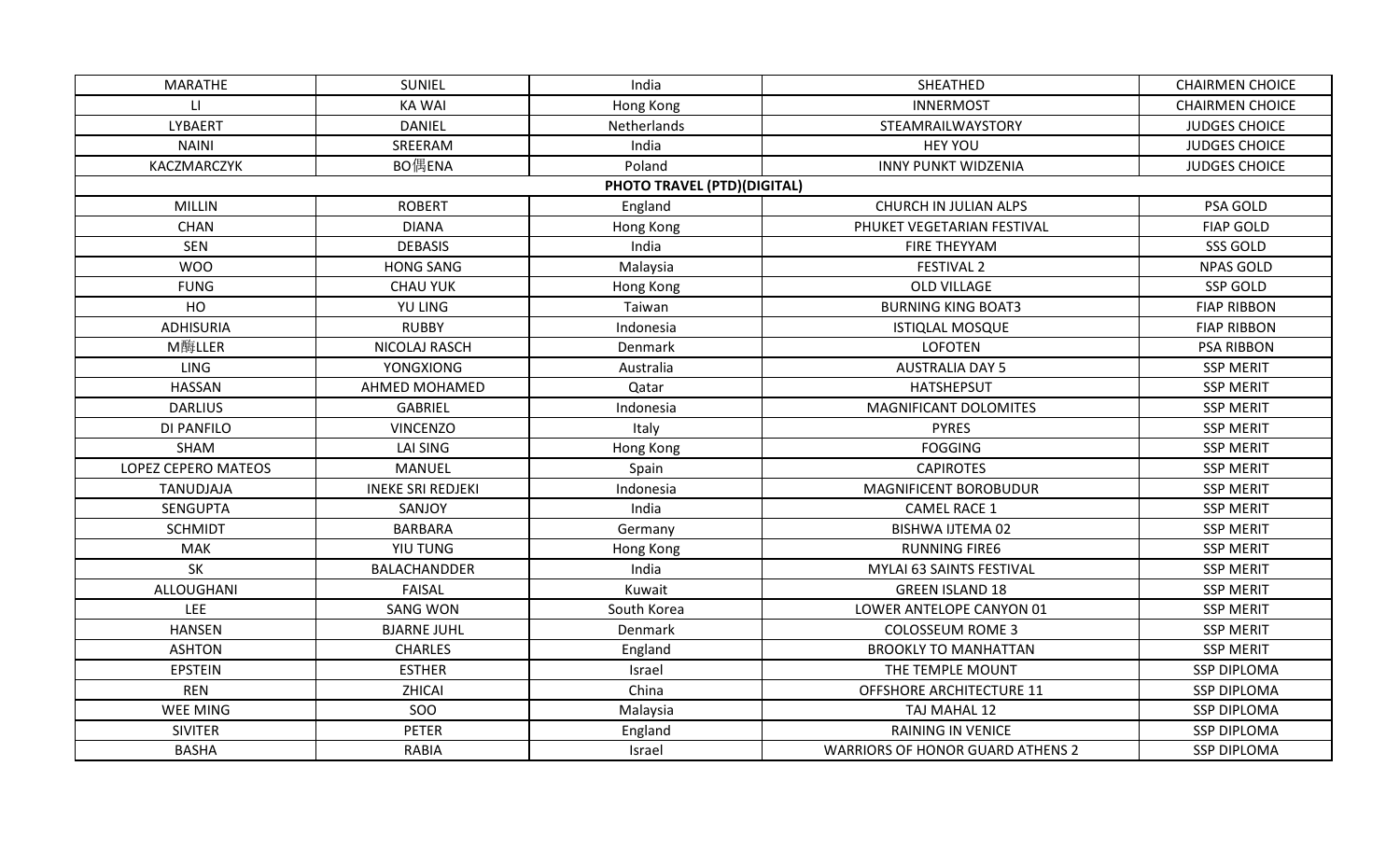| HANAFIAH                | M. JEFFRY              | Indonesia   | PISUNGSUNG JALADRI           | <b>SSP DIPLOMA</b>     |
|-------------------------|------------------------|-------------|------------------------------|------------------------|
| LANG                    | <b>THOMAS</b>          | <b>USA</b>  | <b>C-HOT SPRING PARADISE</b> | <b>SSP DIPLOMA</b>     |
| KWAN                    | PHILLIP                | Canada      | <b>AURORA 45</b>             | <b>SSP DIPLOMA</b>     |
| MUDA                    | LOKANATH               | India       | KAMBALA FESTIVAL             | <b>SSP DIPLOMA</b>     |
| CHAN                    | YUK MEI CASSANDRA      | Hong Kong   | MACHU PIQCHU                 | <b>SSP DIPLOMA</b>     |
| <b>MOLERO GUTIERREZ</b> | FLORENTINO             | Spain       | <b>ZOCO</b>                  | <b>SSP DIPLOMA</b>     |
| <b>HAMMER</b>           | FRANZ                  | Austria     | <b>AGIOS RB</b>              | SSP DIPLOMA            |
| LYBAERT                 | <b>DANIEL</b>          | Netherlands | <b>WINTEROCHTEND</b>         | SSP DIPLOMA            |
| DIEZ DE LOS RIOS LOPEZ  | <b>JOSE</b>            | Spain       | <b>CAPIRUCHOS</b>            | <b>SSP DIPLOMA</b>     |
| KUVALEKAR               | KASTURI                | India       | SHAIKH ZAYD MOSQUE           | <b>SSP DIPLOMA</b>     |
| MAITRA                  | SUBRATISH              | India       | TONGLU AFTER SUNRISE         | <b>CHAIRMEN CHOICE</b> |
| SALINAS D ANGLADA       | <b>JOAQUIN</b>         | Spain       | DESPEDIDA                    | <b>CHAIRMEN CHOICE</b> |
| VERHEESEN               | WILL                   | Netherlands | GUIDANCE                     | <b>JUDGES CHOICE</b>   |
| BN                      | UMASHANKAR             | India       | <b>HALDI FASTIVAL</b>        | <b>JUDGES CHOICE</b>   |
| <b>TSE</b>              | <b>KWOK KEI DANIEL</b> | Hong Kong   | <b>PEAK 208</b>              | <b>JUDGES CHOICE</b>   |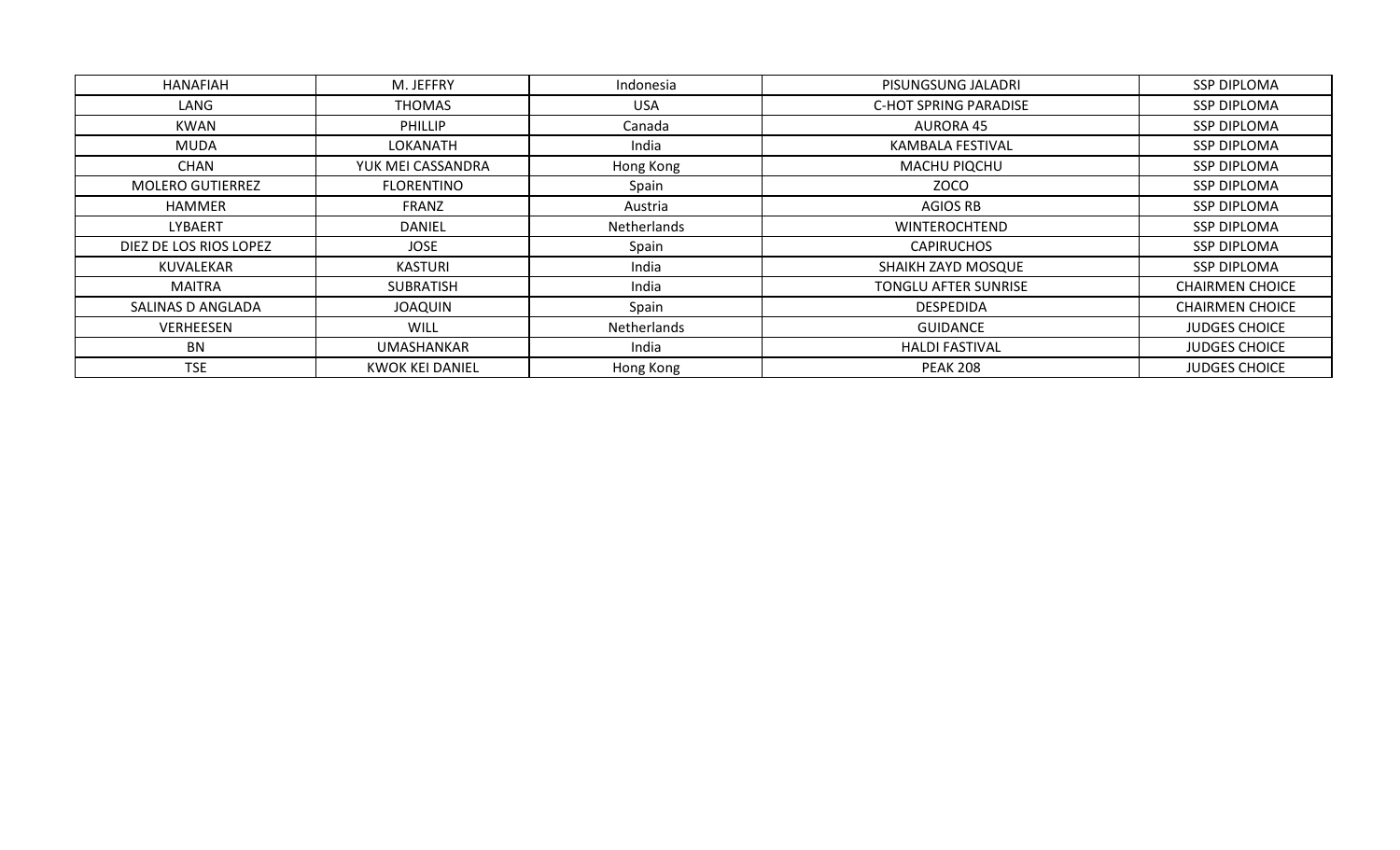| <b>Salutation</b><br><b>Last Name</b><br><b>First Name</b><br><b>Image Title</b><br><b>Prize</b><br><b>Section Name</b><br><b>Country</b><br><b>CHAN</b><br>Australia<br><b>GREGORY</b><br><b>GREAT WALL OF CHINA 3</b><br>PHOTO TRAVEL (PTD)<br>Mr.<br>Α<br><b>CHAN</b><br><b>GREGORY</b><br>Australia<br>Mr.<br><b>SAHARA DESERT</b><br>PHOTO TRAVEL (PTD)<br>A<br><b>DUNNE</b><br><b>DANNY</b><br><b>ANTS AND CICADA</b><br><b>OPEN COLOUR (PIDC)</b><br>Australia<br>Mr.<br>A<br><b>DANNY</b><br>Australia<br>Mr.<br><b>DUNNE</b><br>WHITE CLIFFS OPAL FIELD<br>PHOTO TRAVEL (PTD)<br>Α<br><b>KUZMAN</b><br><b>NOELENE</b><br><b>SEA RESCUE</b><br><b>OPEN COLOUR (PIDC)</b><br>Australia<br>Mr.<br>Α<br>Mr.<br>KUZMAN<br><b>NOELENE</b><br><b>CROATIAN CHURCH AT CHRISTMAS</b><br>PHOTO TRAVEL (PTD)<br>Australia<br>Α<br><b>LING</b><br>Australia<br>Mr.<br><b>YONGXIONG</b><br><b>BEAUTY LINE</b><br><b>OPEN COLOUR (PIDC)</b><br>Α<br>Mr.<br><b>LING</b><br>GAME 6<br>Australia<br><b>YONGXIONG</b><br>A<br><b>OPEN COLOUR (PIDC)</b><br><b>LING</b><br><b>HORSE FIGHTING9</b><br>Mr.<br><b>YONGXIONG</b><br>PSA GOLD<br>Australia<br><b>OPEN COLOUR (PIDC)</b><br>LING<br><b>YONGXIONG</b><br><b>HORSE FIGHTING6BW</b><br>OPEN MONOCHROME (PIDM)<br>Australia<br>Mr.<br>Α<br><b>LING</b><br><b>YONGXIONG</b><br>Australia<br>Mr.<br><b>RED HOME BW</b><br><b>OPEN MONOCHROME (PIDM)</b><br>А<br><b>LING</b><br>YONGXIONG<br><b>STRONG TREE</b><br>Australia<br>Mr.<br>A<br><b>OPEN MONOCHROME (PIDM)</b><br>Mr.<br><b>LING</b><br><b>YONGXIONG</b><br>Australia<br><b>WOMAN SURFING 3</b><br>Α<br><b>OPEN MONOCHROME (PIDM)</b><br><b>LING</b><br>Australia<br>Mr.<br><b>YONGXIONG</b><br><b>AUSTRALIA DAY 3</b><br>A<br>PHOTO TRAVEL (PTD)<br>Mr.<br>LING<br><b>SSP MERIT</b><br>Australia<br><b>YONGXIONG</b><br><b>AUSTRALIA DAY 5</b><br>PHOTO TRAVEL (PTD)<br><b>LING</b><br>Mr.<br><b>YONGXIONG</b><br><b>BULLFIGHT</b><br>Australia<br>PHOTO TRAVEL (PTD)<br>Α<br><b>WATSON</b><br>GRAEME<br><b>HERO SUSHI</b><br>Australia<br>Mr.<br>Α<br>OPEN MONOCHROME (PIDM)<br>MENS AFL 5<br>Australia<br>Mr.<br><b>WATSON</b><br><b>GRAEME</b><br><b>OPEN MONOCHROME (PIDM)</b><br>Α<br>Australia<br>Mrs.<br><b>HORSNELL</b><br><b>JENNI</b><br><b>DEWY DAMSELFLY 56</b><br><b>OPEN COLOUR (PIDC)</b><br>А<br><b>JENNI</b><br><b>ROSES IN VASE</b><br><b>OPEN COLOUR (PIDC)</b><br>Australia<br>Mrs.<br><b>HORSNELL</b><br>Α<br><b>LEE</b><br><b>GRACE</b><br>Australia<br>Mrs.<br><b>HOMELAND DA LIANG SHAN</b><br>OPEN MONOCHROME (PIDM)<br>Α<br><b>MORITZ</b><br>Australia<br>Mrs.<br><b>VICKI</b><br><b>WATERLILY WATERCOLOUR</b><br>Α<br><b>OPEN COLOUR (PIDC)</b><br>Mrs.<br><b>MORITZ</b><br><b>VICKI</b><br><b>CUBAN STREETS11</b><br>Australia<br>Α<br>PHOTO TRAVEL (PTD)<br>FRANZ<br>Austria<br>Mr.<br><b>HAMMER</b><br><b>MARINAM</b><br>A<br><b>OPEN COLOUR (PIDC)</b><br><b>FRANZ</b><br>Austria<br>Mr.<br><b>HAMMER</b><br><b>KUPPELKREIS MC</b><br><b>SSP DIPLOMA</b><br>OPEN MONOCHROME (PIDM)<br><b>FRANZ</b><br><b>AGIOS RB</b><br><b>HAMMER</b><br><b>SSP DIPLOMA</b><br>PHOTO TRAVEL (PTD)<br>Austria<br>Mr.<br><b>FRANZ</b><br>Austria<br>Mr.<br><b>HAMMER</b><br>AUSTNESFJORDEN9<br>PHOTO TRAVEL (PTD)<br>A<br><b>FRANZ</b><br>Mr.<br><b>HAMMER</b><br>HERZERLWEG<br>Austria<br>А<br>PHOTO TRAVEL (PTD)<br>Mr.<br><b>SCHRITTWIESER</b><br><b>JOHANN</b><br>HOUSE ON THE HILL<br>Austria<br>A<br>PHOTO TRAVEL (PTD)<br>Austria<br>Mr.<br><b>SCHRITTWIESER</b><br><b>JOHANN</b><br><b>REISFELDER</b><br>PHOTO TRAVEL (PTD)<br>A<br>Austria<br>Ms.<br><b>EHRENREICH</b><br><b>IRENE</b><br>VIKTORIA 491011<br><b>OPEN COLOUR (PIDC)</b><br>Α<br>Ms.<br><b>EHRENREICH</b><br><b>IRENE</b><br>VENEDIG 8336<br>Austria | <b>ACCEPTANCE LIST</b> |  |  |  |  |   |                    |  |  |
|-----------------------------------------------------------------------------------------------------------------------------------------------------------------------------------------------------------------------------------------------------------------------------------------------------------------------------------------------------------------------------------------------------------------------------------------------------------------------------------------------------------------------------------------------------------------------------------------------------------------------------------------------------------------------------------------------------------------------------------------------------------------------------------------------------------------------------------------------------------------------------------------------------------------------------------------------------------------------------------------------------------------------------------------------------------------------------------------------------------------------------------------------------------------------------------------------------------------------------------------------------------------------------------------------------------------------------------------------------------------------------------------------------------------------------------------------------------------------------------------------------------------------------------------------------------------------------------------------------------------------------------------------------------------------------------------------------------------------------------------------------------------------------------------------------------------------------------------------------------------------------------------------------------------------------------------------------------------------------------------------------------------------------------------------------------------------------------------------------------------------------------------------------------------------------------------------------------------------------------------------------------------------------------------------------------------------------------------------------------------------------------------------------------------------------------------------------------------------------------------------------------------------------------------------------------------------------------------------------------------------------------------------------------------------------------------------------------------------------------------------------------------------------------------------------------------------------------------------------------------------------------------------------------------------------------------------------------------------------------------------------------------------------------------------------------------------------------------------------------------------------------------------------------------------------------------------------------------------------------------------------------------------------------------------------------------------------------------------------------------------------------------------------------------------------------------------------------------------------------------------------------------------------------------------------------------------------------------------------------------------------------------------------------------------------------------------------------------------------------------------|------------------------|--|--|--|--|---|--------------------|--|--|
|                                                                                                                                                                                                                                                                                                                                                                                                                                                                                                                                                                                                                                                                                                                                                                                                                                                                                                                                                                                                                                                                                                                                                                                                                                                                                                                                                                                                                                                                                                                                                                                                                                                                                                                                                                                                                                                                                                                                                                                                                                                                                                                                                                                                                                                                                                                                                                                                                                                                                                                                                                                                                                                                                                                                                                                                                                                                                                                                                                                                                                                                                                                                                                                                                                                                                                                                                                                                                                                                                                                                                                                                                                                                                                                                               |                        |  |  |  |  |   |                    |  |  |
|                                                                                                                                                                                                                                                                                                                                                                                                                                                                                                                                                                                                                                                                                                                                                                                                                                                                                                                                                                                                                                                                                                                                                                                                                                                                                                                                                                                                                                                                                                                                                                                                                                                                                                                                                                                                                                                                                                                                                                                                                                                                                                                                                                                                                                                                                                                                                                                                                                                                                                                                                                                                                                                                                                                                                                                                                                                                                                                                                                                                                                                                                                                                                                                                                                                                                                                                                                                                                                                                                                                                                                                                                                                                                                                                               |                        |  |  |  |  |   |                    |  |  |
|                                                                                                                                                                                                                                                                                                                                                                                                                                                                                                                                                                                                                                                                                                                                                                                                                                                                                                                                                                                                                                                                                                                                                                                                                                                                                                                                                                                                                                                                                                                                                                                                                                                                                                                                                                                                                                                                                                                                                                                                                                                                                                                                                                                                                                                                                                                                                                                                                                                                                                                                                                                                                                                                                                                                                                                                                                                                                                                                                                                                                                                                                                                                                                                                                                                                                                                                                                                                                                                                                                                                                                                                                                                                                                                                               |                        |  |  |  |  |   |                    |  |  |
|                                                                                                                                                                                                                                                                                                                                                                                                                                                                                                                                                                                                                                                                                                                                                                                                                                                                                                                                                                                                                                                                                                                                                                                                                                                                                                                                                                                                                                                                                                                                                                                                                                                                                                                                                                                                                                                                                                                                                                                                                                                                                                                                                                                                                                                                                                                                                                                                                                                                                                                                                                                                                                                                                                                                                                                                                                                                                                                                                                                                                                                                                                                                                                                                                                                                                                                                                                                                                                                                                                                                                                                                                                                                                                                                               |                        |  |  |  |  |   |                    |  |  |
|                                                                                                                                                                                                                                                                                                                                                                                                                                                                                                                                                                                                                                                                                                                                                                                                                                                                                                                                                                                                                                                                                                                                                                                                                                                                                                                                                                                                                                                                                                                                                                                                                                                                                                                                                                                                                                                                                                                                                                                                                                                                                                                                                                                                                                                                                                                                                                                                                                                                                                                                                                                                                                                                                                                                                                                                                                                                                                                                                                                                                                                                                                                                                                                                                                                                                                                                                                                                                                                                                                                                                                                                                                                                                                                                               |                        |  |  |  |  |   |                    |  |  |
|                                                                                                                                                                                                                                                                                                                                                                                                                                                                                                                                                                                                                                                                                                                                                                                                                                                                                                                                                                                                                                                                                                                                                                                                                                                                                                                                                                                                                                                                                                                                                                                                                                                                                                                                                                                                                                                                                                                                                                                                                                                                                                                                                                                                                                                                                                                                                                                                                                                                                                                                                                                                                                                                                                                                                                                                                                                                                                                                                                                                                                                                                                                                                                                                                                                                                                                                                                                                                                                                                                                                                                                                                                                                                                                                               |                        |  |  |  |  |   |                    |  |  |
|                                                                                                                                                                                                                                                                                                                                                                                                                                                                                                                                                                                                                                                                                                                                                                                                                                                                                                                                                                                                                                                                                                                                                                                                                                                                                                                                                                                                                                                                                                                                                                                                                                                                                                                                                                                                                                                                                                                                                                                                                                                                                                                                                                                                                                                                                                                                                                                                                                                                                                                                                                                                                                                                                                                                                                                                                                                                                                                                                                                                                                                                                                                                                                                                                                                                                                                                                                                                                                                                                                                                                                                                                                                                                                                                               |                        |  |  |  |  |   |                    |  |  |
|                                                                                                                                                                                                                                                                                                                                                                                                                                                                                                                                                                                                                                                                                                                                                                                                                                                                                                                                                                                                                                                                                                                                                                                                                                                                                                                                                                                                                                                                                                                                                                                                                                                                                                                                                                                                                                                                                                                                                                                                                                                                                                                                                                                                                                                                                                                                                                                                                                                                                                                                                                                                                                                                                                                                                                                                                                                                                                                                                                                                                                                                                                                                                                                                                                                                                                                                                                                                                                                                                                                                                                                                                                                                                                                                               |                        |  |  |  |  |   |                    |  |  |
|                                                                                                                                                                                                                                                                                                                                                                                                                                                                                                                                                                                                                                                                                                                                                                                                                                                                                                                                                                                                                                                                                                                                                                                                                                                                                                                                                                                                                                                                                                                                                                                                                                                                                                                                                                                                                                                                                                                                                                                                                                                                                                                                                                                                                                                                                                                                                                                                                                                                                                                                                                                                                                                                                                                                                                                                                                                                                                                                                                                                                                                                                                                                                                                                                                                                                                                                                                                                                                                                                                                                                                                                                                                                                                                                               |                        |  |  |  |  |   |                    |  |  |
|                                                                                                                                                                                                                                                                                                                                                                                                                                                                                                                                                                                                                                                                                                                                                                                                                                                                                                                                                                                                                                                                                                                                                                                                                                                                                                                                                                                                                                                                                                                                                                                                                                                                                                                                                                                                                                                                                                                                                                                                                                                                                                                                                                                                                                                                                                                                                                                                                                                                                                                                                                                                                                                                                                                                                                                                                                                                                                                                                                                                                                                                                                                                                                                                                                                                                                                                                                                                                                                                                                                                                                                                                                                                                                                                               |                        |  |  |  |  |   |                    |  |  |
|                                                                                                                                                                                                                                                                                                                                                                                                                                                                                                                                                                                                                                                                                                                                                                                                                                                                                                                                                                                                                                                                                                                                                                                                                                                                                                                                                                                                                                                                                                                                                                                                                                                                                                                                                                                                                                                                                                                                                                                                                                                                                                                                                                                                                                                                                                                                                                                                                                                                                                                                                                                                                                                                                                                                                                                                                                                                                                                                                                                                                                                                                                                                                                                                                                                                                                                                                                                                                                                                                                                                                                                                                                                                                                                                               |                        |  |  |  |  |   |                    |  |  |
|                                                                                                                                                                                                                                                                                                                                                                                                                                                                                                                                                                                                                                                                                                                                                                                                                                                                                                                                                                                                                                                                                                                                                                                                                                                                                                                                                                                                                                                                                                                                                                                                                                                                                                                                                                                                                                                                                                                                                                                                                                                                                                                                                                                                                                                                                                                                                                                                                                                                                                                                                                                                                                                                                                                                                                                                                                                                                                                                                                                                                                                                                                                                                                                                                                                                                                                                                                                                                                                                                                                                                                                                                                                                                                                                               |                        |  |  |  |  |   |                    |  |  |
|                                                                                                                                                                                                                                                                                                                                                                                                                                                                                                                                                                                                                                                                                                                                                                                                                                                                                                                                                                                                                                                                                                                                                                                                                                                                                                                                                                                                                                                                                                                                                                                                                                                                                                                                                                                                                                                                                                                                                                                                                                                                                                                                                                                                                                                                                                                                                                                                                                                                                                                                                                                                                                                                                                                                                                                                                                                                                                                                                                                                                                                                                                                                                                                                                                                                                                                                                                                                                                                                                                                                                                                                                                                                                                                                               |                        |  |  |  |  |   |                    |  |  |
|                                                                                                                                                                                                                                                                                                                                                                                                                                                                                                                                                                                                                                                                                                                                                                                                                                                                                                                                                                                                                                                                                                                                                                                                                                                                                                                                                                                                                                                                                                                                                                                                                                                                                                                                                                                                                                                                                                                                                                                                                                                                                                                                                                                                                                                                                                                                                                                                                                                                                                                                                                                                                                                                                                                                                                                                                                                                                                                                                                                                                                                                                                                                                                                                                                                                                                                                                                                                                                                                                                                                                                                                                                                                                                                                               |                        |  |  |  |  |   |                    |  |  |
|                                                                                                                                                                                                                                                                                                                                                                                                                                                                                                                                                                                                                                                                                                                                                                                                                                                                                                                                                                                                                                                                                                                                                                                                                                                                                                                                                                                                                                                                                                                                                                                                                                                                                                                                                                                                                                                                                                                                                                                                                                                                                                                                                                                                                                                                                                                                                                                                                                                                                                                                                                                                                                                                                                                                                                                                                                                                                                                                                                                                                                                                                                                                                                                                                                                                                                                                                                                                                                                                                                                                                                                                                                                                                                                                               |                        |  |  |  |  |   |                    |  |  |
|                                                                                                                                                                                                                                                                                                                                                                                                                                                                                                                                                                                                                                                                                                                                                                                                                                                                                                                                                                                                                                                                                                                                                                                                                                                                                                                                                                                                                                                                                                                                                                                                                                                                                                                                                                                                                                                                                                                                                                                                                                                                                                                                                                                                                                                                                                                                                                                                                                                                                                                                                                                                                                                                                                                                                                                                                                                                                                                                                                                                                                                                                                                                                                                                                                                                                                                                                                                                                                                                                                                                                                                                                                                                                                                                               |                        |  |  |  |  |   |                    |  |  |
|                                                                                                                                                                                                                                                                                                                                                                                                                                                                                                                                                                                                                                                                                                                                                                                                                                                                                                                                                                                                                                                                                                                                                                                                                                                                                                                                                                                                                                                                                                                                                                                                                                                                                                                                                                                                                                                                                                                                                                                                                                                                                                                                                                                                                                                                                                                                                                                                                                                                                                                                                                                                                                                                                                                                                                                                                                                                                                                                                                                                                                                                                                                                                                                                                                                                                                                                                                                                                                                                                                                                                                                                                                                                                                                                               |                        |  |  |  |  |   |                    |  |  |
|                                                                                                                                                                                                                                                                                                                                                                                                                                                                                                                                                                                                                                                                                                                                                                                                                                                                                                                                                                                                                                                                                                                                                                                                                                                                                                                                                                                                                                                                                                                                                                                                                                                                                                                                                                                                                                                                                                                                                                                                                                                                                                                                                                                                                                                                                                                                                                                                                                                                                                                                                                                                                                                                                                                                                                                                                                                                                                                                                                                                                                                                                                                                                                                                                                                                                                                                                                                                                                                                                                                                                                                                                                                                                                                                               |                        |  |  |  |  |   |                    |  |  |
|                                                                                                                                                                                                                                                                                                                                                                                                                                                                                                                                                                                                                                                                                                                                                                                                                                                                                                                                                                                                                                                                                                                                                                                                                                                                                                                                                                                                                                                                                                                                                                                                                                                                                                                                                                                                                                                                                                                                                                                                                                                                                                                                                                                                                                                                                                                                                                                                                                                                                                                                                                                                                                                                                                                                                                                                                                                                                                                                                                                                                                                                                                                                                                                                                                                                                                                                                                                                                                                                                                                                                                                                                                                                                                                                               |                        |  |  |  |  |   |                    |  |  |
|                                                                                                                                                                                                                                                                                                                                                                                                                                                                                                                                                                                                                                                                                                                                                                                                                                                                                                                                                                                                                                                                                                                                                                                                                                                                                                                                                                                                                                                                                                                                                                                                                                                                                                                                                                                                                                                                                                                                                                                                                                                                                                                                                                                                                                                                                                                                                                                                                                                                                                                                                                                                                                                                                                                                                                                                                                                                                                                                                                                                                                                                                                                                                                                                                                                                                                                                                                                                                                                                                                                                                                                                                                                                                                                                               |                        |  |  |  |  |   |                    |  |  |
|                                                                                                                                                                                                                                                                                                                                                                                                                                                                                                                                                                                                                                                                                                                                                                                                                                                                                                                                                                                                                                                                                                                                                                                                                                                                                                                                                                                                                                                                                                                                                                                                                                                                                                                                                                                                                                                                                                                                                                                                                                                                                                                                                                                                                                                                                                                                                                                                                                                                                                                                                                                                                                                                                                                                                                                                                                                                                                                                                                                                                                                                                                                                                                                                                                                                                                                                                                                                                                                                                                                                                                                                                                                                                                                                               |                        |  |  |  |  |   |                    |  |  |
|                                                                                                                                                                                                                                                                                                                                                                                                                                                                                                                                                                                                                                                                                                                                                                                                                                                                                                                                                                                                                                                                                                                                                                                                                                                                                                                                                                                                                                                                                                                                                                                                                                                                                                                                                                                                                                                                                                                                                                                                                                                                                                                                                                                                                                                                                                                                                                                                                                                                                                                                                                                                                                                                                                                                                                                                                                                                                                                                                                                                                                                                                                                                                                                                                                                                                                                                                                                                                                                                                                                                                                                                                                                                                                                                               |                        |  |  |  |  |   |                    |  |  |
|                                                                                                                                                                                                                                                                                                                                                                                                                                                                                                                                                                                                                                                                                                                                                                                                                                                                                                                                                                                                                                                                                                                                                                                                                                                                                                                                                                                                                                                                                                                                                                                                                                                                                                                                                                                                                                                                                                                                                                                                                                                                                                                                                                                                                                                                                                                                                                                                                                                                                                                                                                                                                                                                                                                                                                                                                                                                                                                                                                                                                                                                                                                                                                                                                                                                                                                                                                                                                                                                                                                                                                                                                                                                                                                                               |                        |  |  |  |  |   |                    |  |  |
|                                                                                                                                                                                                                                                                                                                                                                                                                                                                                                                                                                                                                                                                                                                                                                                                                                                                                                                                                                                                                                                                                                                                                                                                                                                                                                                                                                                                                                                                                                                                                                                                                                                                                                                                                                                                                                                                                                                                                                                                                                                                                                                                                                                                                                                                                                                                                                                                                                                                                                                                                                                                                                                                                                                                                                                                                                                                                                                                                                                                                                                                                                                                                                                                                                                                                                                                                                                                                                                                                                                                                                                                                                                                                                                                               |                        |  |  |  |  |   |                    |  |  |
|                                                                                                                                                                                                                                                                                                                                                                                                                                                                                                                                                                                                                                                                                                                                                                                                                                                                                                                                                                                                                                                                                                                                                                                                                                                                                                                                                                                                                                                                                                                                                                                                                                                                                                                                                                                                                                                                                                                                                                                                                                                                                                                                                                                                                                                                                                                                                                                                                                                                                                                                                                                                                                                                                                                                                                                                                                                                                                                                                                                                                                                                                                                                                                                                                                                                                                                                                                                                                                                                                                                                                                                                                                                                                                                                               |                        |  |  |  |  |   |                    |  |  |
|                                                                                                                                                                                                                                                                                                                                                                                                                                                                                                                                                                                                                                                                                                                                                                                                                                                                                                                                                                                                                                                                                                                                                                                                                                                                                                                                                                                                                                                                                                                                                                                                                                                                                                                                                                                                                                                                                                                                                                                                                                                                                                                                                                                                                                                                                                                                                                                                                                                                                                                                                                                                                                                                                                                                                                                                                                                                                                                                                                                                                                                                                                                                                                                                                                                                                                                                                                                                                                                                                                                                                                                                                                                                                                                                               |                        |  |  |  |  |   |                    |  |  |
|                                                                                                                                                                                                                                                                                                                                                                                                                                                                                                                                                                                                                                                                                                                                                                                                                                                                                                                                                                                                                                                                                                                                                                                                                                                                                                                                                                                                                                                                                                                                                                                                                                                                                                                                                                                                                                                                                                                                                                                                                                                                                                                                                                                                                                                                                                                                                                                                                                                                                                                                                                                                                                                                                                                                                                                                                                                                                                                                                                                                                                                                                                                                                                                                                                                                                                                                                                                                                                                                                                                                                                                                                                                                                                                                               |                        |  |  |  |  |   |                    |  |  |
|                                                                                                                                                                                                                                                                                                                                                                                                                                                                                                                                                                                                                                                                                                                                                                                                                                                                                                                                                                                                                                                                                                                                                                                                                                                                                                                                                                                                                                                                                                                                                                                                                                                                                                                                                                                                                                                                                                                                                                                                                                                                                                                                                                                                                                                                                                                                                                                                                                                                                                                                                                                                                                                                                                                                                                                                                                                                                                                                                                                                                                                                                                                                                                                                                                                                                                                                                                                                                                                                                                                                                                                                                                                                                                                                               |                        |  |  |  |  |   |                    |  |  |
|                                                                                                                                                                                                                                                                                                                                                                                                                                                                                                                                                                                                                                                                                                                                                                                                                                                                                                                                                                                                                                                                                                                                                                                                                                                                                                                                                                                                                                                                                                                                                                                                                                                                                                                                                                                                                                                                                                                                                                                                                                                                                                                                                                                                                                                                                                                                                                                                                                                                                                                                                                                                                                                                                                                                                                                                                                                                                                                                                                                                                                                                                                                                                                                                                                                                                                                                                                                                                                                                                                                                                                                                                                                                                                                                               |                        |  |  |  |  |   |                    |  |  |
|                                                                                                                                                                                                                                                                                                                                                                                                                                                                                                                                                                                                                                                                                                                                                                                                                                                                                                                                                                                                                                                                                                                                                                                                                                                                                                                                                                                                                                                                                                                                                                                                                                                                                                                                                                                                                                                                                                                                                                                                                                                                                                                                                                                                                                                                                                                                                                                                                                                                                                                                                                                                                                                                                                                                                                                                                                                                                                                                                                                                                                                                                                                                                                                                                                                                                                                                                                                                                                                                                                                                                                                                                                                                                                                                               |                        |  |  |  |  |   |                    |  |  |
|                                                                                                                                                                                                                                                                                                                                                                                                                                                                                                                                                                                                                                                                                                                                                                                                                                                                                                                                                                                                                                                                                                                                                                                                                                                                                                                                                                                                                                                                                                                                                                                                                                                                                                                                                                                                                                                                                                                                                                                                                                                                                                                                                                                                                                                                                                                                                                                                                                                                                                                                                                                                                                                                                                                                                                                                                                                                                                                                                                                                                                                                                                                                                                                                                                                                                                                                                                                                                                                                                                                                                                                                                                                                                                                                               |                        |  |  |  |  |   |                    |  |  |
|                                                                                                                                                                                                                                                                                                                                                                                                                                                                                                                                                                                                                                                                                                                                                                                                                                                                                                                                                                                                                                                                                                                                                                                                                                                                                                                                                                                                                                                                                                                                                                                                                                                                                                                                                                                                                                                                                                                                                                                                                                                                                                                                                                                                                                                                                                                                                                                                                                                                                                                                                                                                                                                                                                                                                                                                                                                                                                                                                                                                                                                                                                                                                                                                                                                                                                                                                                                                                                                                                                                                                                                                                                                                                                                                               |                        |  |  |  |  |   |                    |  |  |
|                                                                                                                                                                                                                                                                                                                                                                                                                                                                                                                                                                                                                                                                                                                                                                                                                                                                                                                                                                                                                                                                                                                                                                                                                                                                                                                                                                                                                                                                                                                                                                                                                                                                                                                                                                                                                                                                                                                                                                                                                                                                                                                                                                                                                                                                                                                                                                                                                                                                                                                                                                                                                                                                                                                                                                                                                                                                                                                                                                                                                                                                                                                                                                                                                                                                                                                                                                                                                                                                                                                                                                                                                                                                                                                                               |                        |  |  |  |  | Α | PHOTO TRAVEL (PTD) |  |  |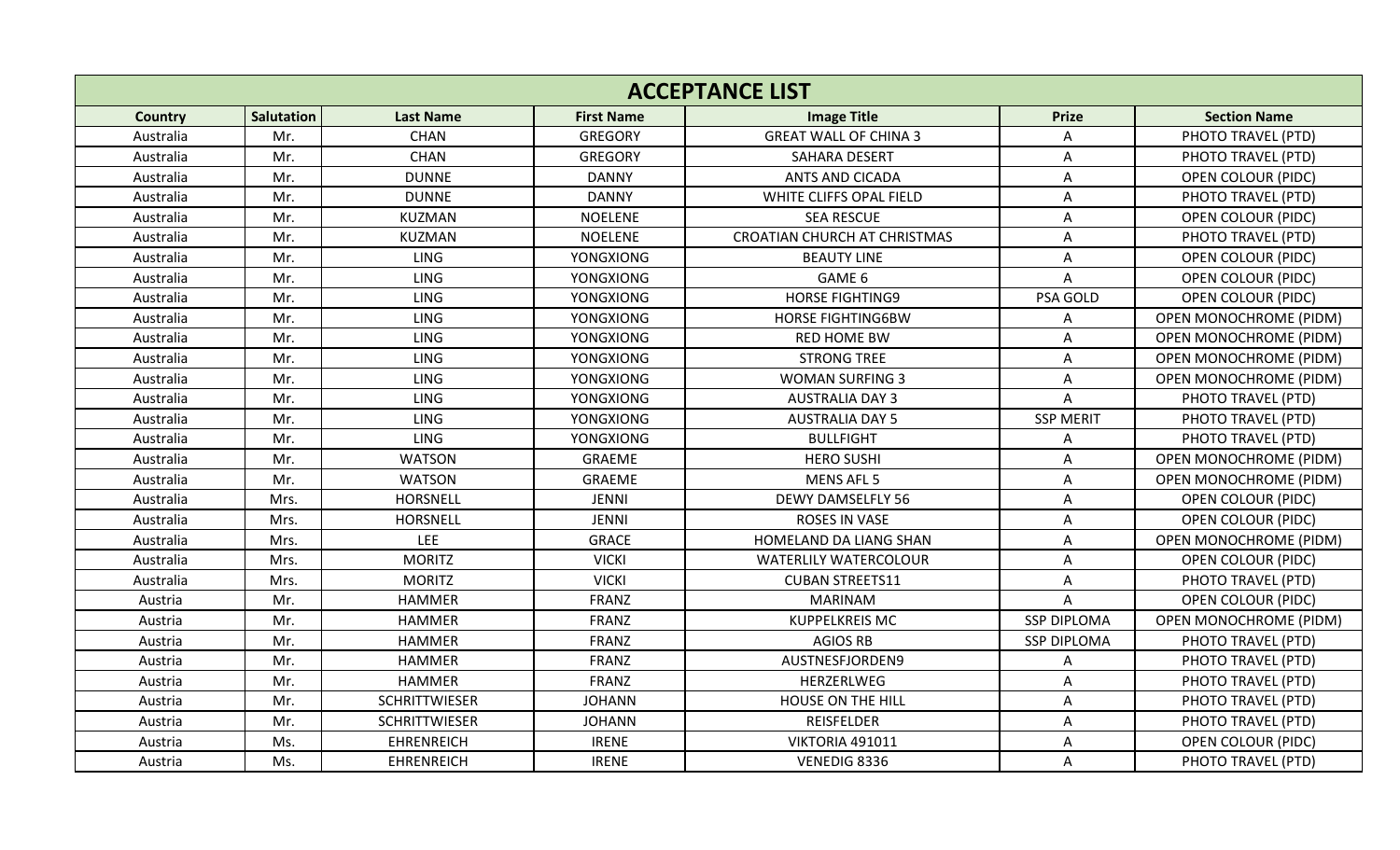| Azerbaijan             | Mr.  | ABBASOV         | ALLAHKARIM         | DANCE OF LOVE                 | Α                | <b>OPEN COLOUR (PIDC)</b>     |
|------------------------|------|-----------------|--------------------|-------------------------------|------------------|-------------------------------|
| Azerbaijan             | Mr.  | ABBASOV         | ALLAHKARIM         | THE WAY OF LOVE               | A                | <b>OPEN COLOUR (PIDC)</b>     |
| Azerbaijan             | Mr.  | ABBASOV         | ALLAHKARIM         | <b>IMGOING</b>                | <b>SSP MERIT</b> | OPEN MONOCHROME (PIDM)        |
| Azerbaijan             | Mr.  | ABBASOV         | ALLAHKARIM         | <b>RAINING DAY</b>            | A                | OPEN MONOCHROME (PIDM)        |
| Azerbaijan             | Mr.  | <b>MAMMADOV</b> | <b>TEYMUR</b>      | 5000 YEARS OLD VILLAGE        | A                | PHOTO TRAVEL (PTD)            |
| Azerbaijan             | Mr.  | MEHDIYEV        | <b>RASHAD</b>      | <b>BICYCLIST</b>              | Α                | <b>OPEN COLOUR (PIDC)</b>     |
| Azerbaijan             | Mr.  | <b>MEHDIYEV</b> | <b>RASHAD</b>      | <b>LITTLE GIRL</b>            | A                | <b>OPEN COLOUR (PIDC)</b>     |
| Azerbaijan             | Mr.  | MEHDIYEV        | <b>RASHAD</b>      | <b>AVENUE OF MARTYRS</b>      | A                | <b>OPEN MONOCHROME (PIDM)</b> |
| Azerbaijan             | Mr.  | MEHDIYEV        | <b>RASHAD</b>      | <b>BLACK JANUARY</b>          | A                | <b>OPEN MONOCHROME (PIDM)</b> |
| Azerbaijan             | Mr.  | MEHDIYEV        | RASHAD             | <b>BOYS AND GEOMETRY</b>      | A                | PHOTO TRAVEL (PTD)            |
| Azerbaijan             | Mr.  | MEHDIYEV        | <b>RASHAD</b>      | <b>CHILDREN</b>               | Α                | PHOTO TRAVEL (PTD)            |
| Azerbaijan             | Mr.  | MEHDIYEV        | <b>RASHAD</b>      | HUMAN AND GEOMETRY            | A                | PHOTO TRAVEL (PTD)            |
| <b>Belarus</b>         | Dr.  | YANCHEVSKY      | <b>PETER</b>       | <b>OPEN CONVERSATION</b>      | A                | <b>OPEN COLOUR (PIDC)</b>     |
| Belgium                | Mr.  | DE BONDT        | <b>WILKIE</b>      | <b>UNDER THE BRIDGE</b>       | A                | OPEN COLOUR (PIDC)            |
| Belgium                | Mr.  | <b>GOSSELIN</b> | <b>ROBERT</b>      | <b>PROVINCIEHUIS</b>          | A                | <b>OPEN COLOUR (PIDC)</b>     |
| Belgium                | Mr.  | <b>GOSSELIN</b> | <b>ROBERT</b>      | <b>FIETSERSBRUG</b>           | A                | <b>OPEN MONOCHROME (PIDM)</b> |
| Belgium                | Mr.  | <b>SIMON</b>    | <b>CLAUDE</b>      | UNIVERSAL TIME                | A                | OPEN COLOUR (PIDC)            |
| Belgium                | Mr.  | <b>SIMON</b>    | <b>CLAUDE</b>      | HIMBAS EARLY MORNING          | A                | PHOTO TRAVEL (PTD)            |
| Belgium                | Mr.  | <b>TKINDT</b>   | <b>ERIC</b>        | <b>COURSE LANDAISE</b>        | A                | <b>OPEN COLOUR (PIDC)</b>     |
| Belgium                | Mr.  | <b>TKINDT</b>   | <b>ERIC</b>        | <b>KOGELSTOTER</b>            | A                | <b>OPEN MONOCHROME (PIDM)</b> |
| Belgium                | Mr.  | <b>TKINDT</b>   | <b>ERIC</b>        | RYAD IN ACTION                | A                | <b>OPEN MONOCHROME (PIDM)</b> |
| Belgium                | Mr.  | <b>TKINDT</b>   | <b>ERIC</b>        | DONKEYFAMILY                  | A                | PHOTO TRAVEL (PTD)            |
| Belgium                | Mr.  | <b>VERRETH</b>  | <b>JEAN-PIERRE</b> | <b>TREE CATHEDRAL</b>         | A                | <b>OPEN COLOUR (PIDC)</b>     |
| Belgium                | Mr.  | <b>VERRETH</b>  | JEAN-PIERRE        | <b>UNDER THE BRIDGE</b>       | A                | <b>OPEN MONOCHROME (PIDM)</b> |
| Belgium                | Mrs. | <b>HEYMANS</b>  | <b>TIFFANY</b>     | <b>TRIO</b>                   | Α                | OPEN COLOUR (PIDC)            |
| Belgium                | Mrs. | <b>HEYMANS</b>  | <b>TIFFANY</b>     | ONE LAST BLOW                 | Α                | <b>OPEN MONOCHROME (PIDM)</b> |
| Bosnia and Herzegovina | Mr.  | <b>KNEZIC</b>   | SASA               | SHADOW                        | A                | <b>OPEN MONOCHROME (PIDM)</b> |
| Bosnia and Herzegovina | Mr.  | <b>KNEZIC</b>   | SASA               | MY SOUL IS THE SEA            | A                | PHOTO TRAVEL (PTD)            |
| <b>Brazil</b>          | Mrs. | <b>MASCHI</b>   | MAGALI             | <b>FURIA URBANA</b>           | A                | OPEN COLOUR (PIDC)            |
| <b>Brazil</b>          | Mrs. | <b>MASCHI</b>   | MAGALI             | <b>DUBAI</b>                  | Α                | PHOTO TRAVEL (PTD)            |
| <b>Bulgaria</b>        | Mr.  | SAVOV           | <b>ANTON</b>       | THE BIG BANG VARIANT 22       | A                | OPEN COLOUR (PIDC)            |
| <b>Bulgaria</b>        | Mr.  | ZAYKOV          | <b>KONSTANTIN</b>  | <b>ENCHANTINGLY BEAUTIFUL</b> | A                | <b>OPEN COLOUR (PIDC)</b>     |
| <b>Bulgaria</b>        | Mr.  | ZAYKOV          | <b>KONSTANTIN</b>  | <b>WINTER BEAUTIES</b>        | A                | OPEN MONOCHROME (PIDM)        |
| <b>Bulgaria</b>        | Mr.  | ZAYKOV          | <b>KONSTANTIN</b>  | THE BLACK BEACH               | Α                | PHOTO TRAVEL (PTD)            |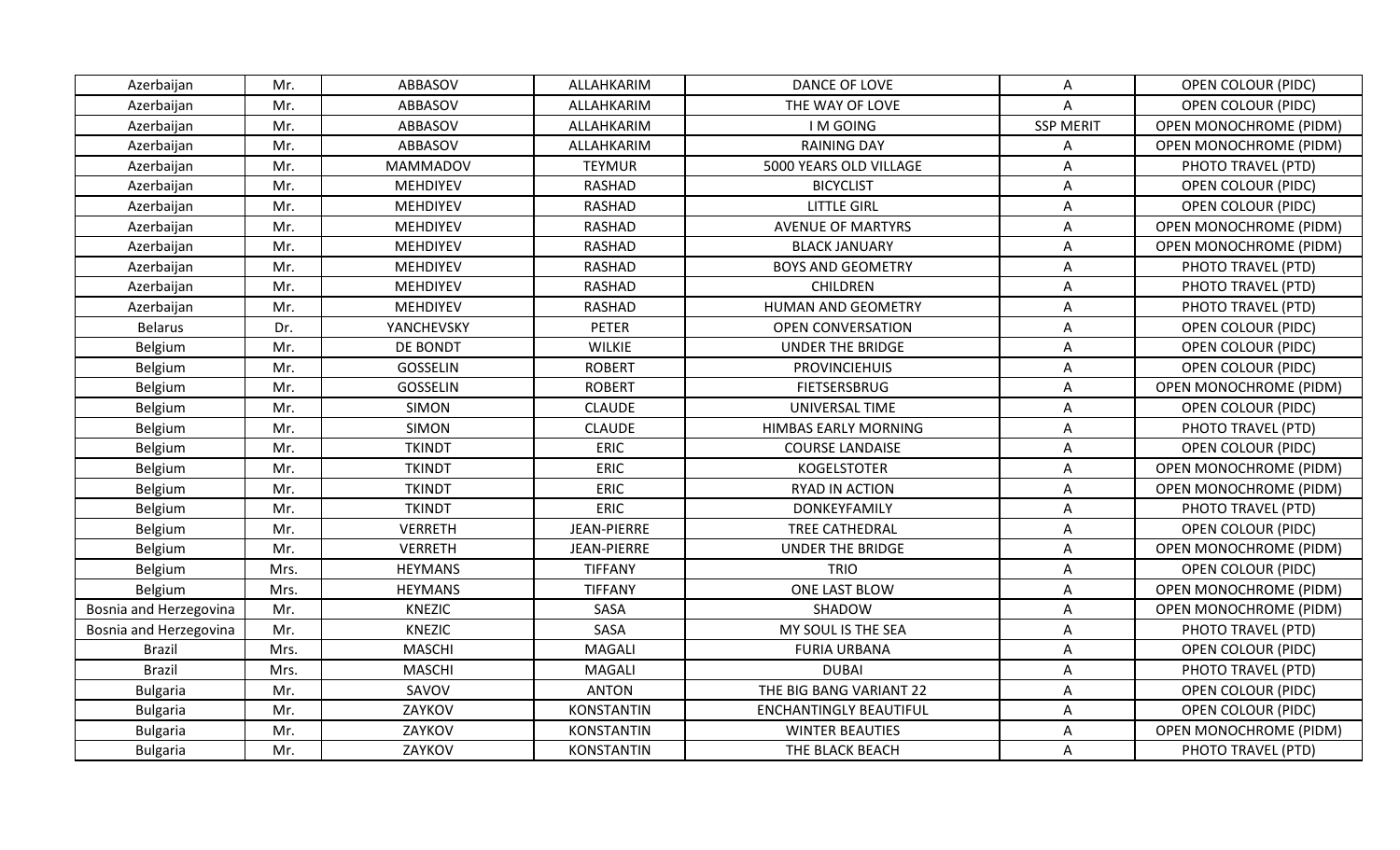| <b>Bulgaria</b> | Mrs. | TODOROVA-MARCHEVA | <b>MARIA</b>  | <b>BROKEN WINGS</b>                 | Α                  | OPEN COLOUR (PIDC)            |
|-----------------|------|-------------------|---------------|-------------------------------------|--------------------|-------------------------------|
| <b>Bulgaria</b> | Mrs. | TODOROVA-MARCHEVA | <b>MARIA</b>  | EVERYTHING ROTATES AROUND THE WOMAN | A                  | <b>OPEN COLOUR (PIDC)</b>     |
| <b>Bulgaria</b> | Mrs. | TODOROVA-MARCHEVA | <b>MARIA</b>  | THE WARMTH KEEPER                   | A                  | OPEN COLOUR (PIDC)            |
| <b>Bulgaria</b> | Mrs. | TODOROVA-MARCHEVA | <b>MARIA</b>  | <b>WINTER STORY</b>                 | <b>SSP MERIT</b>   | OPEN COLOUR (PIDC)            |
| <b>Bulgaria</b> | Mrs. | TODOROVA-MARCHEVA | <b>MARIA</b>  | ALL                                 | Α                  | <b>OPEN MONOCHROME (PIDM)</b> |
| <b>Bulgaria</b> | Mrs. | TODOROVA-MARCHEVA | <b>MARIA</b>  | <b>GIRL IN THE MIRROR</b>           | A                  | <b>OPEN MONOCHROME (PIDM)</b> |
| <b>Bulgaria</b> | Mrs. | TODOROVA-MARCHEVA | <b>MARIA</b>  | THE TEMPLE                          | A                  | PHOTO TRAVEL (PTD)            |
| Canada          | Mr.  | <b>KWAN</b>       | PHILLIP       | <b>BEAR FISHING 21</b>              | <b>SSP GOLD</b>    | <b>OPEN COLOUR (PIDC)</b>     |
| Canada          | Mr.  | <b>KWAN</b>       | PHILLIP       | NONNIE 23                           | A                  | OPEN COLOUR (PIDC)            |
| Canada          | Mr.  | <b>KWAN</b>       | PHILLIP       | <b>OUT FROM CANYON</b>              | Α                  | <b>OPEN MONOCHROME (PIDM)</b> |
| Canada          | Mr.  | <b>KWAN</b>       | PHILLIP       | <b>RED FOX JUMP UP</b>              | <b>SSP DIPLOMA</b> | <b>OPEN MONOCHROME (PIDM)</b> |
| Canada          | Mr.  | <b>KWAN</b>       | PHILLIP       | <b>AURORA 45</b>                    | <b>SSP DIPLOMA</b> | PHOTO TRAVEL (PTD)            |
| Canada          | Mr.  | <b>KWAN</b>       | PHILLIP       | <b>BAGAN TEMPLE 5</b>               | A                  | PHOTO TRAVEL (PTD)            |
| Canada          | Mr.  | <b>KWAN</b>       | PHILLIP       | <b>HAMNOY VILLAGE 9</b>             | Α                  | PHOTO TRAVEL (PTD)            |
| Canada          | Mr.  | LAU               | ELWOOD        | <b>MARTIAL ARTIST01</b>             | A                  | OPEN COLOUR (PIDC)            |
| Canada          | Mr.  | LAU               | <b>ELWOOD</b> | SHADOW OF BEAUTY                    | Α                  | OPEN MONOCHROME (PIDM)        |
| Canada          | Mr.  | LAU               | <b>ELWOOD</b> | <b>JARVIS STREET BAPTIST CHURCH</b> | A                  | PHOTO TRAVEL (PTD)            |
| Canada          | Mr.  | LAU               | <b>ELWOOD</b> | SUN RAISE AT NIAGARA FALL           | A                  | PHOTO TRAVEL (PTD)            |
| Canada          | Mr.  | <b>ROGERS</b>     | <b>HARVEY</b> | MUSIC FLOWS THROUGH BOTH            | <b>SSP DIPLOMA</b> | <b>OPEN COLOUR (PIDC)</b>     |
| Canada          | Mrs. | YE                | <b>DANLEI</b> | A VISIT TO CUBA56                   | Α                  | <b>OPEN COLOUR (PIDC)</b>     |
| Canada          | Mrs. | YE                | <b>DANLEI</b> | CUBANS47                            | Α                  | <b>OPEN MONOCHROME (PIDM)</b> |
| Canada          | Mrs. | YE                | <b>DANLEI</b> | REED DANCE CEREMONY48               | A                  | <b>OPEN MONOCHROME (PIDM)</b> |
| Chile           | Mr.  | SANGUINETTI       | <b>HAJIME</b> | <b>HUMAN MASK</b>                   | A                  | <b>OPEN COLOUR (PIDC)</b>     |
| Chile           | Mr.  | SANGUINETTI       | <b>HAJIME</b> | <b>RELIGIOUS REFLECTION</b>         | Α                  | <b>OPEN MONOCHROME (PIDM)</b> |
| Chile           | Mr.  | SANGUINETTI       | <b>HAJIME</b> | <b>THREE CAT</b>                    | <b>SSP DIPLOMA</b> | <b>OPEN MONOCHROME (PIDM)</b> |
| China           | Mr.  | <b>GAO</b>        | SONGSHAN      | XIANGGONG MOUNTAIN SUNRISE          | A                  | <b>OPEN COLOUR (PIDC)</b>     |
| China           | Mr.  | GAO               | SONGSHAN      | <b>FUDING TEA CITY</b>              | A                  | PHOTO TRAVEL (PTD)            |
| China           | Mr.  | GAO               | SONGSHAN      | GIRL WITH FLOWING LONG HAIR         | A                  | PHOTO TRAVEL (PTD)            |
| China           | Mr.  | <b>REN</b>        | ZHICAI        | PASSING THROUGH THE STREET 1        | <b>SSP DIPLOMA</b> | OPEN COLOUR (PIDC)            |
| China           | Mr.  | <b>REN</b>        | ZHICAI        | WHO IS IT 2                         | Α                  | <b>OPEN MONOCHROME (PIDM)</b> |
| China           | Mr.  | <b>REN</b>        | ZHICAI        | <b>NANPU BRIDGE 21</b>              | Α                  | PHOTO TRAVEL (PTD)            |
| China           | Mr.  | <b>REN</b>        | ZHICAI        | OFFSHORE ARCHITECTURE 11            | <b>SSP DIPLOMA</b> | PHOTO TRAVEL (PTD)            |
| China           | Mr.  | <b>WANG</b>       | ZHANKUI       | <b>CHILI GIRL</b>                   | Α                  | <b>OPEN COLOUR (PIDC)</b>     |
| China           | Mr.  | WANG              | ZHANKUI       | <b>GALLOP IN THE SAND</b>           | A                  | OPEN COLOUR (PIDC)            |
|                 |      |                   |               |                                     |                    |                               |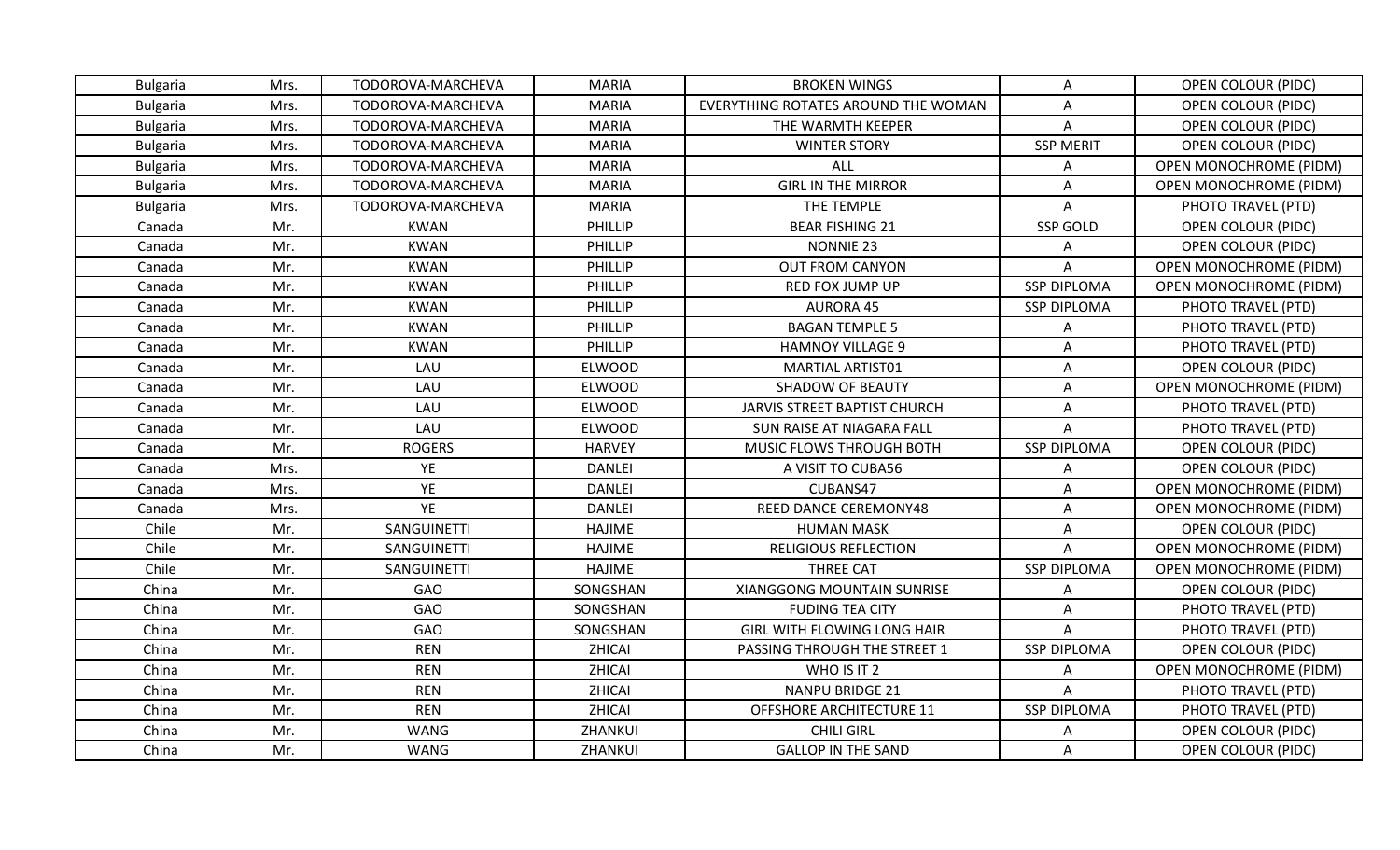| China<br><b>WANG</b><br>ZHANKUI<br>MODERN AND ANCIENT INTERPRETATION<br><b>OPEN COLOUR (PIDC)</b><br>Mr.<br>Α<br><b>WANG</b><br>ZHANKUI<br>China<br>Mr.<br><b>SHOW DOWRY</b><br>OPEN MONOCHROME (PIDM)<br>A<br><b>WANG</b><br>ZHANKUI<br><b>KONGTONG WONDERLAND</b><br>China<br>Mr.<br>PHOTO TRAVEL (PTD)<br>Α<br><b>WANG</b><br>China<br>Mr.<br>ZHANKUI<br>SURROUNDING LANDSCAPE MAP<br>A<br>PHOTO TRAVEL (PTD)<br>China<br>Mr.<br>ZHANG<br><b>JINCHUAN</b><br><b>BACK FROM GRAZING</b><br>A<br>PHOTO TRAVEL (PTD)<br>China<br>Mr.<br>ZHANG<br><b>GOLDEN HOME</b><br><b>JINCHUAN</b><br>Α<br>PHOTO TRAVEL (PTD)<br>ZHAO<br><b>BLUE LAGOON</b><br>China<br>Mr.<br>$\mathsf{L}\mathsf{I}$<br>PHOTO TRAVEL (PTD)<br>A<br>Mr.<br>ZHAO<br><b>DESERT CAMEL BELL</b><br>China<br>$\mathsf{L}$<br>PHOTO TRAVEL (PTD)<br>Α<br>ZHAO<br>China<br>$\mathsf{L}$<br>ON THE TROMSO SEA BRIDGE<br>Mr.<br>A<br>PHOTO TRAVEL (PTD)<br><b>IGOR</b><br>Mr.<br><b>POPOVIC</b><br><b>MOONCATCHER</b><br>PHOTO TRAVEL (PTD)<br>Croatia<br>A<br>Mr.<br><b>GREGORIOU</b><br><b>RICOS ANDREAS</b><br><b>BEARDED REEDLING</b><br>Cyprus<br>Α<br>OPEN COLOUR (PIDC)<br>Mr.<br>GREGORIOU<br>RICOS ANDREAS<br>EDRO III<br>A<br>Cyprus<br><b>OPEN COLOUR (PIDC)</b><br><b>GOLDEN DREAMS</b><br>Mr.<br><b>GREGORIOU</b><br>RICOS ANDREAS<br>SSS GOLD<br><b>OPEN COLOUR (PIDC)</b><br>Cyprus<br>Mr.<br>GREGORIOU<br>RICOS ANDREAS<br><b>SSP MERIT</b><br>Cyprus<br>DERVISH ON THE MOVE<br><b>OPEN MONOCHROME (PIDM)</b><br>Mr.<br>GREGORIOU<br><b>EROTIC LIPS</b><br>RICOS ANDREAS<br><b>OPEN MONOCHROME (PIDM)</b><br>Cyprus<br>Α<br>Mr.<br><b>GREGORIOU</b><br>THE BLACK SWANS EUPHORIA<br><b>RICOS ANDREAS</b><br><b>OPEN MONOCHROME (PIDM)</b><br>Cyprus<br>A<br>Mr.<br>GREGORIOU<br>RICOS ANDREAS<br><b>STEP INTO THE LIGHT</b><br>A<br>PHOTO TRAVEL (PTD)<br>Cyprus<br>WITH OUT HER SHOES<br>OPEN MONOCHROME (PIDM)<br>Mr.<br><b>IERIDES</b><br>ANDREAS<br>Α<br>Cyprus<br><b>IERIDES</b><br>ANDREAS<br>Cyprus<br>Mr.<br>ONE FOOT UP<br>A<br>PHOTO TRAVEL (PTD)<br>KONSTANTINOU - ACHERIOTIS<br>Mr.<br><b>CHRISTOS</b><br><b>AGNOSTOS STRATIOTIS</b><br>A<br><b>OPEN MONOCHROME (PIDM)</b><br>Cyprus<br>Mr.<br>KONSTANTINOU - ACHERIOTIS<br><b>CHRISTOS</b><br>SUMMER OMBRELLES AT SALLONIKA<br>PHOTO TRAVEL (PTD)<br>Cyprus<br>Α<br>KONSTANTINOU - ACHERIOTIS<br><b>CHRISTOS</b><br><b>TSOLIADES</b><br>Cyprus<br>Mr.<br>A<br>PHOTO TRAVEL (PTD)<br><b>KRANOS</b><br><b>PANTELIS</b><br>AWAITING UNDERWATER ONCE AGAIN<br>Mr.<br>A<br><b>OPEN COLOUR (PIDC)</b><br>Cyprus<br><b>KRANOS</b><br>Mr.<br><b>PANTELIS</b><br><b>BEAUTY IN NATURE</b><br><b>OPEN COLOUR (PIDC)</b><br>Cyprus<br>A<br><b>KRANOS</b><br>Mr.<br><b>PANTELIS</b><br><b>LIGHTING A CANDLE</b><br>Cyprus<br>Α<br>PHOTO TRAVEL (PTD)<br><b>GEORGE</b><br>Mr.<br><b>YIALLOURIS</b><br><b>ENCHANT ME 02</b><br><b>OPEN COLOUR (PIDC)</b><br>Cyprus<br>Α<br>Mr.<br><b>YIALLOURIS</b><br><b>GEORGE</b><br>GINGER DOLL 02<br>A<br>Cyprus<br>OPEN COLOUR (PIDC)<br>Mr.<br><b>YIALLOURIS</b><br><b>GEORGE</b><br>TAYA 05<br>A<br><b>OPEN COLOUR (PIDC)</b><br>Cyprus<br><b>KLEA</b><br>Mrs.<br>KYPRIANOU<br><b>MIRROR AND PASSION</b><br>A<br><b>OPEN COLOUR (PIDC)</b><br>Cyprus<br><b>KLEA</b><br>Mrs.<br>KYPRIANOU<br><b>TWO DANCERS</b><br>A<br>OPEN COLOUR (PIDC)<br>Cyprus<br><b>KLEA</b><br><b>DERVISHES 02</b><br>Mrs.<br>KYPRIANOU<br>A<br><b>OPEN MONOCHROME (PIDM)</b><br>Cyprus<br>KYPRIANOU<br><b>KLEA</b><br>MONASTERY ST STEPHEN<br>PHOTO TRAVEL (PTD)<br>Cyprus<br>Mrs.<br>Α<br><b>CHRISTOFINI</b><br><b>ANNA</b><br><b>OPEN MONOCHROME (PIDM)</b><br>Ms.<br>LADY ON THE SOFAS<br>A<br>Cyprus<br>Ms.<br><b>CHRISTOFINI</b><br><b>ANNA</b><br>THE KNIGHT<br>Α<br><b>OPEN MONOCHROME (PIDM)</b><br>Cyprus |  |  |  |  |
|-----------------------------------------------------------------------------------------------------------------------------------------------------------------------------------------------------------------------------------------------------------------------------------------------------------------------------------------------------------------------------------------------------------------------------------------------------------------------------------------------------------------------------------------------------------------------------------------------------------------------------------------------------------------------------------------------------------------------------------------------------------------------------------------------------------------------------------------------------------------------------------------------------------------------------------------------------------------------------------------------------------------------------------------------------------------------------------------------------------------------------------------------------------------------------------------------------------------------------------------------------------------------------------------------------------------------------------------------------------------------------------------------------------------------------------------------------------------------------------------------------------------------------------------------------------------------------------------------------------------------------------------------------------------------------------------------------------------------------------------------------------------------------------------------------------------------------------------------------------------------------------------------------------------------------------------------------------------------------------------------------------------------------------------------------------------------------------------------------------------------------------------------------------------------------------------------------------------------------------------------------------------------------------------------------------------------------------------------------------------------------------------------------------------------------------------------------------------------------------------------------------------------------------------------------------------------------------------------------------------------------------------------------------------------------------------------------------------------------------------------------------------------------------------------------------------------------------------------------------------------------------------------------------------------------------------------------------------------------------------------------------------------------------------------------------------------------------------------------------------------------------------------------------------------------------------------------------------------------------------------------------------------------------------------------------------------------------------------------------------------------------------------------------------------------------------------------------------------------------------------------------------------------------------------------------------------------------------------------------------------------------------------------------------------------------------------------------------------------------------------------------|--|--|--|--|
|                                                                                                                                                                                                                                                                                                                                                                                                                                                                                                                                                                                                                                                                                                                                                                                                                                                                                                                                                                                                                                                                                                                                                                                                                                                                                                                                                                                                                                                                                                                                                                                                                                                                                                                                                                                                                                                                                                                                                                                                                                                                                                                                                                                                                                                                                                                                                                                                                                                                                                                                                                                                                                                                                                                                                                                                                                                                                                                                                                                                                                                                                                                                                                                                                                                                                                                                                                                                                                                                                                                                                                                                                                                                                                                                                           |  |  |  |  |
|                                                                                                                                                                                                                                                                                                                                                                                                                                                                                                                                                                                                                                                                                                                                                                                                                                                                                                                                                                                                                                                                                                                                                                                                                                                                                                                                                                                                                                                                                                                                                                                                                                                                                                                                                                                                                                                                                                                                                                                                                                                                                                                                                                                                                                                                                                                                                                                                                                                                                                                                                                                                                                                                                                                                                                                                                                                                                                                                                                                                                                                                                                                                                                                                                                                                                                                                                                                                                                                                                                                                                                                                                                                                                                                                                           |  |  |  |  |
|                                                                                                                                                                                                                                                                                                                                                                                                                                                                                                                                                                                                                                                                                                                                                                                                                                                                                                                                                                                                                                                                                                                                                                                                                                                                                                                                                                                                                                                                                                                                                                                                                                                                                                                                                                                                                                                                                                                                                                                                                                                                                                                                                                                                                                                                                                                                                                                                                                                                                                                                                                                                                                                                                                                                                                                                                                                                                                                                                                                                                                                                                                                                                                                                                                                                                                                                                                                                                                                                                                                                                                                                                                                                                                                                                           |  |  |  |  |
|                                                                                                                                                                                                                                                                                                                                                                                                                                                                                                                                                                                                                                                                                                                                                                                                                                                                                                                                                                                                                                                                                                                                                                                                                                                                                                                                                                                                                                                                                                                                                                                                                                                                                                                                                                                                                                                                                                                                                                                                                                                                                                                                                                                                                                                                                                                                                                                                                                                                                                                                                                                                                                                                                                                                                                                                                                                                                                                                                                                                                                                                                                                                                                                                                                                                                                                                                                                                                                                                                                                                                                                                                                                                                                                                                           |  |  |  |  |
|                                                                                                                                                                                                                                                                                                                                                                                                                                                                                                                                                                                                                                                                                                                                                                                                                                                                                                                                                                                                                                                                                                                                                                                                                                                                                                                                                                                                                                                                                                                                                                                                                                                                                                                                                                                                                                                                                                                                                                                                                                                                                                                                                                                                                                                                                                                                                                                                                                                                                                                                                                                                                                                                                                                                                                                                                                                                                                                                                                                                                                                                                                                                                                                                                                                                                                                                                                                                                                                                                                                                                                                                                                                                                                                                                           |  |  |  |  |
|                                                                                                                                                                                                                                                                                                                                                                                                                                                                                                                                                                                                                                                                                                                                                                                                                                                                                                                                                                                                                                                                                                                                                                                                                                                                                                                                                                                                                                                                                                                                                                                                                                                                                                                                                                                                                                                                                                                                                                                                                                                                                                                                                                                                                                                                                                                                                                                                                                                                                                                                                                                                                                                                                                                                                                                                                                                                                                                                                                                                                                                                                                                                                                                                                                                                                                                                                                                                                                                                                                                                                                                                                                                                                                                                                           |  |  |  |  |
|                                                                                                                                                                                                                                                                                                                                                                                                                                                                                                                                                                                                                                                                                                                                                                                                                                                                                                                                                                                                                                                                                                                                                                                                                                                                                                                                                                                                                                                                                                                                                                                                                                                                                                                                                                                                                                                                                                                                                                                                                                                                                                                                                                                                                                                                                                                                                                                                                                                                                                                                                                                                                                                                                                                                                                                                                                                                                                                                                                                                                                                                                                                                                                                                                                                                                                                                                                                                                                                                                                                                                                                                                                                                                                                                                           |  |  |  |  |
|                                                                                                                                                                                                                                                                                                                                                                                                                                                                                                                                                                                                                                                                                                                                                                                                                                                                                                                                                                                                                                                                                                                                                                                                                                                                                                                                                                                                                                                                                                                                                                                                                                                                                                                                                                                                                                                                                                                                                                                                                                                                                                                                                                                                                                                                                                                                                                                                                                                                                                                                                                                                                                                                                                                                                                                                                                                                                                                                                                                                                                                                                                                                                                                                                                                                                                                                                                                                                                                                                                                                                                                                                                                                                                                                                           |  |  |  |  |
|                                                                                                                                                                                                                                                                                                                                                                                                                                                                                                                                                                                                                                                                                                                                                                                                                                                                                                                                                                                                                                                                                                                                                                                                                                                                                                                                                                                                                                                                                                                                                                                                                                                                                                                                                                                                                                                                                                                                                                                                                                                                                                                                                                                                                                                                                                                                                                                                                                                                                                                                                                                                                                                                                                                                                                                                                                                                                                                                                                                                                                                                                                                                                                                                                                                                                                                                                                                                                                                                                                                                                                                                                                                                                                                                                           |  |  |  |  |
|                                                                                                                                                                                                                                                                                                                                                                                                                                                                                                                                                                                                                                                                                                                                                                                                                                                                                                                                                                                                                                                                                                                                                                                                                                                                                                                                                                                                                                                                                                                                                                                                                                                                                                                                                                                                                                                                                                                                                                                                                                                                                                                                                                                                                                                                                                                                                                                                                                                                                                                                                                                                                                                                                                                                                                                                                                                                                                                                                                                                                                                                                                                                                                                                                                                                                                                                                                                                                                                                                                                                                                                                                                                                                                                                                           |  |  |  |  |
|                                                                                                                                                                                                                                                                                                                                                                                                                                                                                                                                                                                                                                                                                                                                                                                                                                                                                                                                                                                                                                                                                                                                                                                                                                                                                                                                                                                                                                                                                                                                                                                                                                                                                                                                                                                                                                                                                                                                                                                                                                                                                                                                                                                                                                                                                                                                                                                                                                                                                                                                                                                                                                                                                                                                                                                                                                                                                                                                                                                                                                                                                                                                                                                                                                                                                                                                                                                                                                                                                                                                                                                                                                                                                                                                                           |  |  |  |  |
|                                                                                                                                                                                                                                                                                                                                                                                                                                                                                                                                                                                                                                                                                                                                                                                                                                                                                                                                                                                                                                                                                                                                                                                                                                                                                                                                                                                                                                                                                                                                                                                                                                                                                                                                                                                                                                                                                                                                                                                                                                                                                                                                                                                                                                                                                                                                                                                                                                                                                                                                                                                                                                                                                                                                                                                                                                                                                                                                                                                                                                                                                                                                                                                                                                                                                                                                                                                                                                                                                                                                                                                                                                                                                                                                                           |  |  |  |  |
|                                                                                                                                                                                                                                                                                                                                                                                                                                                                                                                                                                                                                                                                                                                                                                                                                                                                                                                                                                                                                                                                                                                                                                                                                                                                                                                                                                                                                                                                                                                                                                                                                                                                                                                                                                                                                                                                                                                                                                                                                                                                                                                                                                                                                                                                                                                                                                                                                                                                                                                                                                                                                                                                                                                                                                                                                                                                                                                                                                                                                                                                                                                                                                                                                                                                                                                                                                                                                                                                                                                                                                                                                                                                                                                                                           |  |  |  |  |
|                                                                                                                                                                                                                                                                                                                                                                                                                                                                                                                                                                                                                                                                                                                                                                                                                                                                                                                                                                                                                                                                                                                                                                                                                                                                                                                                                                                                                                                                                                                                                                                                                                                                                                                                                                                                                                                                                                                                                                                                                                                                                                                                                                                                                                                                                                                                                                                                                                                                                                                                                                                                                                                                                                                                                                                                                                                                                                                                                                                                                                                                                                                                                                                                                                                                                                                                                                                                                                                                                                                                                                                                                                                                                                                                                           |  |  |  |  |
|                                                                                                                                                                                                                                                                                                                                                                                                                                                                                                                                                                                                                                                                                                                                                                                                                                                                                                                                                                                                                                                                                                                                                                                                                                                                                                                                                                                                                                                                                                                                                                                                                                                                                                                                                                                                                                                                                                                                                                                                                                                                                                                                                                                                                                                                                                                                                                                                                                                                                                                                                                                                                                                                                                                                                                                                                                                                                                                                                                                                                                                                                                                                                                                                                                                                                                                                                                                                                                                                                                                                                                                                                                                                                                                                                           |  |  |  |  |
|                                                                                                                                                                                                                                                                                                                                                                                                                                                                                                                                                                                                                                                                                                                                                                                                                                                                                                                                                                                                                                                                                                                                                                                                                                                                                                                                                                                                                                                                                                                                                                                                                                                                                                                                                                                                                                                                                                                                                                                                                                                                                                                                                                                                                                                                                                                                                                                                                                                                                                                                                                                                                                                                                                                                                                                                                                                                                                                                                                                                                                                                                                                                                                                                                                                                                                                                                                                                                                                                                                                                                                                                                                                                                                                                                           |  |  |  |  |
|                                                                                                                                                                                                                                                                                                                                                                                                                                                                                                                                                                                                                                                                                                                                                                                                                                                                                                                                                                                                                                                                                                                                                                                                                                                                                                                                                                                                                                                                                                                                                                                                                                                                                                                                                                                                                                                                                                                                                                                                                                                                                                                                                                                                                                                                                                                                                                                                                                                                                                                                                                                                                                                                                                                                                                                                                                                                                                                                                                                                                                                                                                                                                                                                                                                                                                                                                                                                                                                                                                                                                                                                                                                                                                                                                           |  |  |  |  |
|                                                                                                                                                                                                                                                                                                                                                                                                                                                                                                                                                                                                                                                                                                                                                                                                                                                                                                                                                                                                                                                                                                                                                                                                                                                                                                                                                                                                                                                                                                                                                                                                                                                                                                                                                                                                                                                                                                                                                                                                                                                                                                                                                                                                                                                                                                                                                                                                                                                                                                                                                                                                                                                                                                                                                                                                                                                                                                                                                                                                                                                                                                                                                                                                                                                                                                                                                                                                                                                                                                                                                                                                                                                                                                                                                           |  |  |  |  |
|                                                                                                                                                                                                                                                                                                                                                                                                                                                                                                                                                                                                                                                                                                                                                                                                                                                                                                                                                                                                                                                                                                                                                                                                                                                                                                                                                                                                                                                                                                                                                                                                                                                                                                                                                                                                                                                                                                                                                                                                                                                                                                                                                                                                                                                                                                                                                                                                                                                                                                                                                                                                                                                                                                                                                                                                                                                                                                                                                                                                                                                                                                                                                                                                                                                                                                                                                                                                                                                                                                                                                                                                                                                                                                                                                           |  |  |  |  |
|                                                                                                                                                                                                                                                                                                                                                                                                                                                                                                                                                                                                                                                                                                                                                                                                                                                                                                                                                                                                                                                                                                                                                                                                                                                                                                                                                                                                                                                                                                                                                                                                                                                                                                                                                                                                                                                                                                                                                                                                                                                                                                                                                                                                                                                                                                                                                                                                                                                                                                                                                                                                                                                                                                                                                                                                                                                                                                                                                                                                                                                                                                                                                                                                                                                                                                                                                                                                                                                                                                                                                                                                                                                                                                                                                           |  |  |  |  |
|                                                                                                                                                                                                                                                                                                                                                                                                                                                                                                                                                                                                                                                                                                                                                                                                                                                                                                                                                                                                                                                                                                                                                                                                                                                                                                                                                                                                                                                                                                                                                                                                                                                                                                                                                                                                                                                                                                                                                                                                                                                                                                                                                                                                                                                                                                                                                                                                                                                                                                                                                                                                                                                                                                                                                                                                                                                                                                                                                                                                                                                                                                                                                                                                                                                                                                                                                                                                                                                                                                                                                                                                                                                                                                                                                           |  |  |  |  |
|                                                                                                                                                                                                                                                                                                                                                                                                                                                                                                                                                                                                                                                                                                                                                                                                                                                                                                                                                                                                                                                                                                                                                                                                                                                                                                                                                                                                                                                                                                                                                                                                                                                                                                                                                                                                                                                                                                                                                                                                                                                                                                                                                                                                                                                                                                                                                                                                                                                                                                                                                                                                                                                                                                                                                                                                                                                                                                                                                                                                                                                                                                                                                                                                                                                                                                                                                                                                                                                                                                                                                                                                                                                                                                                                                           |  |  |  |  |
|                                                                                                                                                                                                                                                                                                                                                                                                                                                                                                                                                                                                                                                                                                                                                                                                                                                                                                                                                                                                                                                                                                                                                                                                                                                                                                                                                                                                                                                                                                                                                                                                                                                                                                                                                                                                                                                                                                                                                                                                                                                                                                                                                                                                                                                                                                                                                                                                                                                                                                                                                                                                                                                                                                                                                                                                                                                                                                                                                                                                                                                                                                                                                                                                                                                                                                                                                                                                                                                                                                                                                                                                                                                                                                                                                           |  |  |  |  |
|                                                                                                                                                                                                                                                                                                                                                                                                                                                                                                                                                                                                                                                                                                                                                                                                                                                                                                                                                                                                                                                                                                                                                                                                                                                                                                                                                                                                                                                                                                                                                                                                                                                                                                                                                                                                                                                                                                                                                                                                                                                                                                                                                                                                                                                                                                                                                                                                                                                                                                                                                                                                                                                                                                                                                                                                                                                                                                                                                                                                                                                                                                                                                                                                                                                                                                                                                                                                                                                                                                                                                                                                                                                                                                                                                           |  |  |  |  |
|                                                                                                                                                                                                                                                                                                                                                                                                                                                                                                                                                                                                                                                                                                                                                                                                                                                                                                                                                                                                                                                                                                                                                                                                                                                                                                                                                                                                                                                                                                                                                                                                                                                                                                                                                                                                                                                                                                                                                                                                                                                                                                                                                                                                                                                                                                                                                                                                                                                                                                                                                                                                                                                                                                                                                                                                                                                                                                                                                                                                                                                                                                                                                                                                                                                                                                                                                                                                                                                                                                                                                                                                                                                                                                                                                           |  |  |  |  |
|                                                                                                                                                                                                                                                                                                                                                                                                                                                                                                                                                                                                                                                                                                                                                                                                                                                                                                                                                                                                                                                                                                                                                                                                                                                                                                                                                                                                                                                                                                                                                                                                                                                                                                                                                                                                                                                                                                                                                                                                                                                                                                                                                                                                                                                                                                                                                                                                                                                                                                                                                                                                                                                                                                                                                                                                                                                                                                                                                                                                                                                                                                                                                                                                                                                                                                                                                                                                                                                                                                                                                                                                                                                                                                                                                           |  |  |  |  |
|                                                                                                                                                                                                                                                                                                                                                                                                                                                                                                                                                                                                                                                                                                                                                                                                                                                                                                                                                                                                                                                                                                                                                                                                                                                                                                                                                                                                                                                                                                                                                                                                                                                                                                                                                                                                                                                                                                                                                                                                                                                                                                                                                                                                                                                                                                                                                                                                                                                                                                                                                                                                                                                                                                                                                                                                                                                                                                                                                                                                                                                                                                                                                                                                                                                                                                                                                                                                                                                                                                                                                                                                                                                                                                                                                           |  |  |  |  |
|                                                                                                                                                                                                                                                                                                                                                                                                                                                                                                                                                                                                                                                                                                                                                                                                                                                                                                                                                                                                                                                                                                                                                                                                                                                                                                                                                                                                                                                                                                                                                                                                                                                                                                                                                                                                                                                                                                                                                                                                                                                                                                                                                                                                                                                                                                                                                                                                                                                                                                                                                                                                                                                                                                                                                                                                                                                                                                                                                                                                                                                                                                                                                                                                                                                                                                                                                                                                                                                                                                                                                                                                                                                                                                                                                           |  |  |  |  |
|                                                                                                                                                                                                                                                                                                                                                                                                                                                                                                                                                                                                                                                                                                                                                                                                                                                                                                                                                                                                                                                                                                                                                                                                                                                                                                                                                                                                                                                                                                                                                                                                                                                                                                                                                                                                                                                                                                                                                                                                                                                                                                                                                                                                                                                                                                                                                                                                                                                                                                                                                                                                                                                                                                                                                                                                                                                                                                                                                                                                                                                                                                                                                                                                                                                                                                                                                                                                                                                                                                                                                                                                                                                                                                                                                           |  |  |  |  |
|                                                                                                                                                                                                                                                                                                                                                                                                                                                                                                                                                                                                                                                                                                                                                                                                                                                                                                                                                                                                                                                                                                                                                                                                                                                                                                                                                                                                                                                                                                                                                                                                                                                                                                                                                                                                                                                                                                                                                                                                                                                                                                                                                                                                                                                                                                                                                                                                                                                                                                                                                                                                                                                                                                                                                                                                                                                                                                                                                                                                                                                                                                                                                                                                                                                                                                                                                                                                                                                                                                                                                                                                                                                                                                                                                           |  |  |  |  |
|                                                                                                                                                                                                                                                                                                                                                                                                                                                                                                                                                                                                                                                                                                                                                                                                                                                                                                                                                                                                                                                                                                                                                                                                                                                                                                                                                                                                                                                                                                                                                                                                                                                                                                                                                                                                                                                                                                                                                                                                                                                                                                                                                                                                                                                                                                                                                                                                                                                                                                                                                                                                                                                                                                                                                                                                                                                                                                                                                                                                                                                                                                                                                                                                                                                                                                                                                                                                                                                                                                                                                                                                                                                                                                                                                           |  |  |  |  |
|                                                                                                                                                                                                                                                                                                                                                                                                                                                                                                                                                                                                                                                                                                                                                                                                                                                                                                                                                                                                                                                                                                                                                                                                                                                                                                                                                                                                                                                                                                                                                                                                                                                                                                                                                                                                                                                                                                                                                                                                                                                                                                                                                                                                                                                                                                                                                                                                                                                                                                                                                                                                                                                                                                                                                                                                                                                                                                                                                                                                                                                                                                                                                                                                                                                                                                                                                                                                                                                                                                                                                                                                                                                                                                                                                           |  |  |  |  |
|                                                                                                                                                                                                                                                                                                                                                                                                                                                                                                                                                                                                                                                                                                                                                                                                                                                                                                                                                                                                                                                                                                                                                                                                                                                                                                                                                                                                                                                                                                                                                                                                                                                                                                                                                                                                                                                                                                                                                                                                                                                                                                                                                                                                                                                                                                                                                                                                                                                                                                                                                                                                                                                                                                                                                                                                                                                                                                                                                                                                                                                                                                                                                                                                                                                                                                                                                                                                                                                                                                                                                                                                                                                                                                                                                           |  |  |  |  |
|                                                                                                                                                                                                                                                                                                                                                                                                                                                                                                                                                                                                                                                                                                                                                                                                                                                                                                                                                                                                                                                                                                                                                                                                                                                                                                                                                                                                                                                                                                                                                                                                                                                                                                                                                                                                                                                                                                                                                                                                                                                                                                                                                                                                                                                                                                                                                                                                                                                                                                                                                                                                                                                                                                                                                                                                                                                                                                                                                                                                                                                                                                                                                                                                                                                                                                                                                                                                                                                                                                                                                                                                                                                                                                                                                           |  |  |  |  |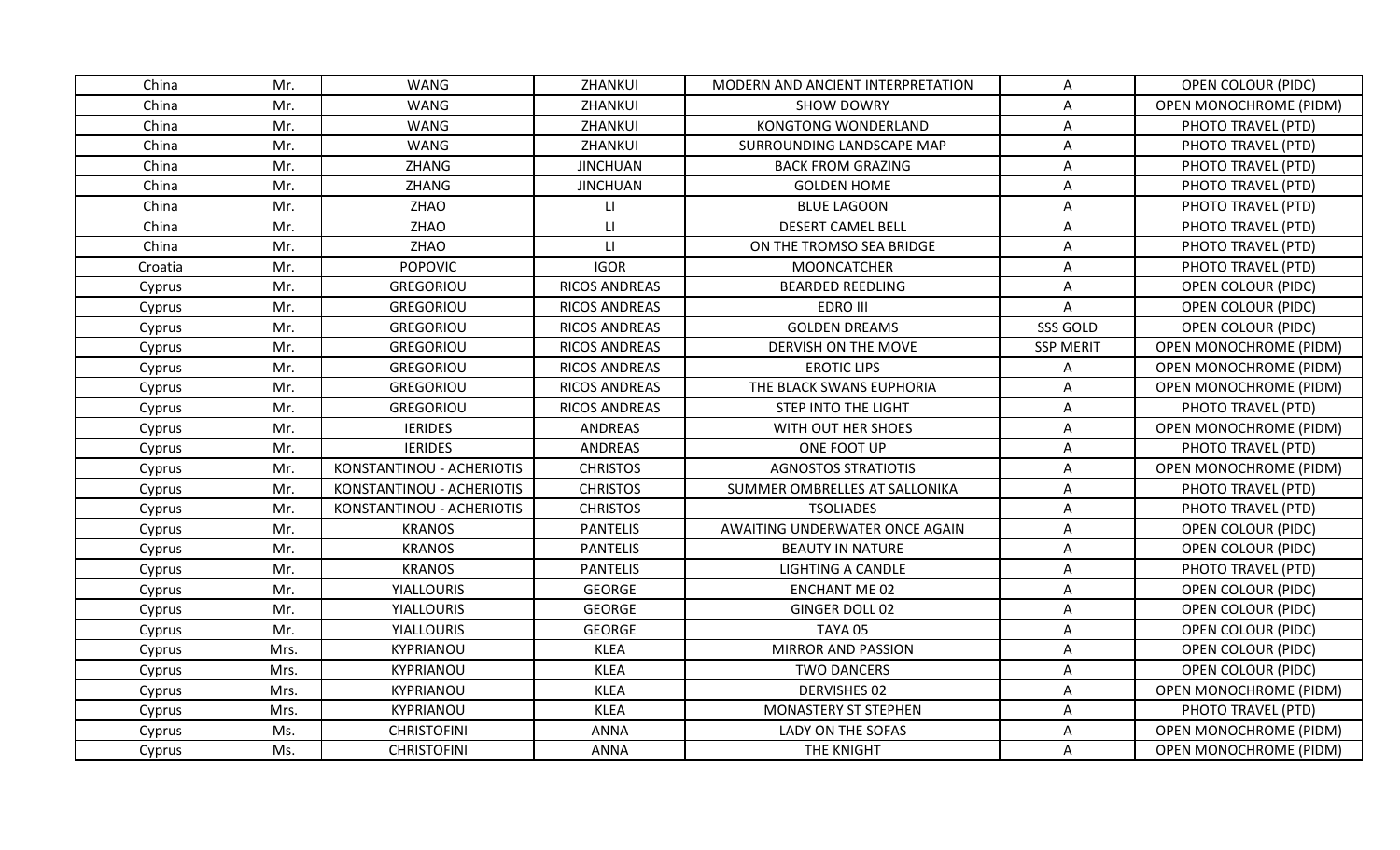| Czech Republic | Mr. | <b>MIKSIK</b>   | <b>IVAN</b>        | <b>CYGNET</b>                     | A                    | <b>OPEN MONOCHROME (PIDM)</b> |
|----------------|-----|-----------------|--------------------|-----------------------------------|----------------------|-------------------------------|
| Czech Republic | Mr. | <b>MIKSIK</b>   | <b>IVAN</b>        | <b>NUTRIA AT PRAGUE</b>           | A                    | PHOTO TRAVEL (PTD)            |
| Denmark        | Mr. | <b>HANSEN</b>   | <b>BJARNE JUHL</b> | <b>COBBLER AND APPRENTICE</b>     | Α                    | OPEN MONOCHROME (PIDM)        |
| Denmark        | Mr. | <b>HANSEN</b>   | <b>BJARNE JUHL</b> | <b>COLOSSEUM ROME 3</b>           | <b>SSP MERIT</b>     | PHOTO TRAVEL (PTD)            |
| Denmark        | Mr. | M酶LLER          | NICOLAJ RASCH      | <b>METTE IN PARKA</b>             | A                    | <b>OPEN MONOCHROME (PIDM)</b> |
| Denmark        | Mr. | M酶LLER          | NICOLAJ RASCH      | <b>LOFOTEN</b>                    | <b>PSA RIBBON</b>    | PHOTO TRAVEL (PTD)            |
| Denmark        | Mr. | M酶LLER          | NICOLAJ RASCH      | WOMAN AND CHILDREN                | A                    | PHOTO TRAVEL (PTD)            |
| England        | Dr. | <b>DILLER</b>   | KAZ                | <b>CLOISTERS SALISBURY</b>        | Α                    | <b>OPEN MONOCHROME (PIDM)</b> |
| England        | Dr. | <b>DILLER</b>   | KAZ                | <b>EVENING CYCLIST</b>            | A                    | <b>OPEN MONOCHROME (PIDM)</b> |
| England        | Dr. | <b>DILLER</b>   | KAZ                | <b>WAYFARER</b>                   | A                    | <b>OPEN MONOCHROME (PIDM)</b> |
| England        | Dr. | <b>DILLER</b>   | KAZ                | <b>CAVES PETRA</b>                | A                    | PHOTO TRAVEL (PTD)            |
| England        | Dr. | <b>DILLER</b>   | KAZ                | <b>HORSE CART AND TRUCK</b>       | A                    | PHOTO TRAVEL (PTD)            |
| England        | Dr. | WHEELER         | <b>DAVID</b>       | <b>RESTING WITH THE ANCESTORS</b> | A                    | <b>OPEN COLOUR (PIDC)</b>     |
| England        | Dr. | WHEELER         | <b>DAVID</b>       | <b>ENGINE SHED GOSSIP</b>         | Α                    | <b>OPEN MONOCHROME (PIDM)</b> |
| England        | Dr. | WHEELER         | <b>DAVID</b>       | THE ENGINEER                      | <b>JUDGES CHOICE</b> | <b>OPEN MONOCHROME (PIDM)</b> |
| England        | Mr. | <b>ASHTON</b>   | <b>CHARLES</b>     | <b>GOLDEN HOUR</b>                | A                    | OPEN COLOUR (PIDC)            |
| England        | Mr. | <b>ASHTON</b>   | <b>CHARLES</b>     | THE PARTYS OVER                   | SSS GOLD             | OPEN MONOCHROME (PIDM)        |
| England        | Mr. | <b>ASHTON</b>   | <b>CHARLES</b>     | <b>BROOKLY TO MANHATTAN</b>       | <b>SSP MERIT</b>     | PHOTO TRAVEL (PTD)            |
| England        | Mr. | <b>ASHTON</b>   | <b>CHARLES</b>     | <b>GOLDEN LONDON</b>              | A                    | PHOTO TRAVEL (PTD)            |
| England        | Mr. | <b>GENNARD</b>  | <b>PETER</b>       | <b>ALONE WITH THOUGHTS</b>        | A                    | <b>OPEN COLOUR (PIDC)</b>     |
| England        | Mr. | <b>GENNARD</b>  | <b>PETER</b>       | AT HOME WITH DORIS                | Α                    | OPEN COLOUR (PIDC)            |
| England        | Mr. | <b>GENNARD</b>  | <b>PETER</b>       | RED HEADED WOMAN                  | A                    | <b>OPEN COLOUR (PIDC)</b>     |
| England        | Mr. | GENNARD         | <b>PETER</b>       | <b>CAPTAIN JACK</b>               | A                    | <b>OPEN MONOCHROME (PIDM)</b> |
| England        | Mr. | GENNARD         | <b>PETER</b>       | THE WAITING ROOM                  | A                    | <b>OPEN MONOCHROME (PIDM)</b> |
| England        | Mr. | GENNARD         | <b>PETER</b>       | <b>VILLAINS</b>                   | A                    | OPEN MONOCHROME (PIDM)        |
| England        | Mr. | <b>HARRISON</b> | PAUL               | WINTER STEAM IN THE DALES         | Α                    | OPEN COLOUR (PIDC)            |
| England        | Mr. | <b>MILLIN</b>   | <b>ROBERT</b>      | LOST LOVE                         | A                    | <b>OPEN COLOUR (PIDC)</b>     |
| England        | Mr. | <b>MILLIN</b>   | <b>ROBERT</b>      | <b>CONTEMPLATING A JOURNEY</b>    | A                    | OPEN MONOCHROME (PIDM)        |
| England        | Mr. | <b>MILLIN</b>   | <b>ROBERT</b>      | DANCING IN BLUE DRESS             | A                    | <b>OPEN MONOCHROME (PIDM)</b> |
| England        | Mr. | <b>MILLIN</b>   | <b>ROBERT</b>      | IN THE SIRENS GRASP               | A                    | <b>OPEN MONOCHROME (PIDM)</b> |
| England        | Mr. | <b>MILLIN</b>   | <b>ROBERT</b>      | CHURCH IN JULIAN ALPS             | PSA GOLD             | PHOTO TRAVEL (PTD)            |
| England        | Mr. | <b>MILLIN</b>   | <b>ROBERT</b>      | <b>CLASS ARMRESTS</b>             | Α                    | PHOTO TRAVEL (PTD)            |
| England        | Mr. | <b>MILLIN</b>   | <b>ROBERT</b>      | <b>CLEANING THE HEMISPHERE</b>    | A                    | PHOTO TRAVEL (PTD)            |
| England        | Mr. | <b>NEWARK</b>   | <b>ROGER</b>       | <b>MUD MAN</b>                    | Α                    | OPEN COLOUR (PIDC)            |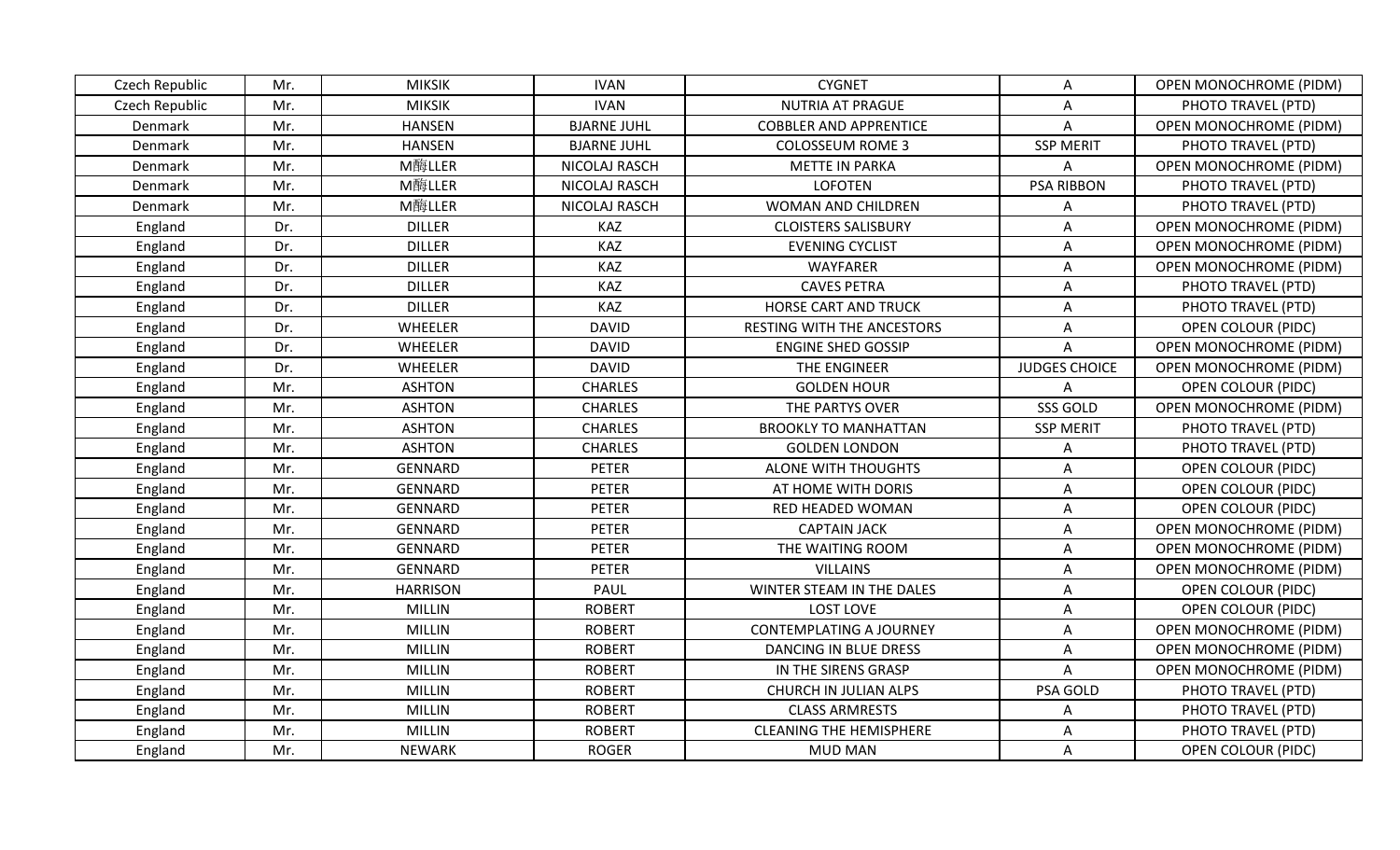| England | Mr. | <b>NEWARK</b>    | <b>ROGER</b> | <b>COFFEE MAN</b>                | <b>SSP DIPLOMA</b>     | <b>OPEN MONOCHROME (PIDM)</b> |
|---------|-----|------------------|--------------|----------------------------------|------------------------|-------------------------------|
| England | Mr. | <b>NEWARK</b>    | <b>ROGER</b> | <b>TOWER BRIDGE TRAFFIC</b>      | A                      | PHOTO TRAVEL (PTD)            |
| England | Mr. | <b>NEWARK</b>    | <b>ROGER</b> | <b>VIEW TO BATTERSEA</b>         | Α                      | PHOTO TRAVEL (PTD)            |
| England | Mr. | <b>NEWARK</b>    | <b>ROGER</b> | <b>WAITING AT BAKER STREET</b>   | A                      | PHOTO TRAVEL (PTD)            |
| England | Mr. | <b>NICHOLSON</b> | <b>BILL</b>  | <b>GEORGIA</b>                   | A                      | <b>OPEN COLOUR (PIDC)</b>     |
| England | Mr. | <b>NICHOLSON</b> | <b>BILL</b>  | <b>EVENING IN VALENCIA</b>       | A                      | PHOTO TRAVEL (PTD)            |
| England | Mr. | <b>NICHOLSON</b> | <b>BILL</b>  | <b>GEO-THERMAL PUMPS ICELAND</b> | A                      | PHOTO TRAVEL (PTD)            |
| England | Mr. | <b>NICHOLSON</b> | <b>BILL</b>  | MAIN STREET NAYAPUL NEPAL        | A                      | PHOTO TRAVEL (PTD)            |
| England | Mr. | PALMER           | <b>ROB</b>   | <b>WATCHING</b>                  | A                      | OPEN COLOUR (PIDC)            |
| England | Mr. | PALMER           | <b>ROB</b>   | <b>SHAPES</b>                    | A                      | <b>OPEN MONOCHROME (PIDM)</b> |
| England | Mr. | PALMER           | <b>ROB</b>   | <b>TIME PASSING</b>              | <b>SSP DIPLOMA</b>     | <b>OPEN MONOCHROME (PIDM)</b> |
| England | Mr. | <b>PALMER</b>    | <b>ROB</b>   | SEMANA SANTA SPAIN               | Α                      | PHOTO TRAVEL (PTD)            |
| England | Mr. | <b>SIVITER</b>   | <b>PETER</b> | <b>BIG BROTHER</b>               | A                      | <b>OPEN COLOUR (PIDC)</b>     |
| England | Mr. | <b>SIVITER</b>   | <b>PETER</b> | <b>SHADES OF BOWIE 1</b>         | A                      | OPEN COLOUR (PIDC)            |
| England | Mr. | <b>SIVITER</b>   | <b>PETER</b> | <b>TRIPLE CROSS</b>              | A                      | <b>OPEN COLOUR (PIDC)</b>     |
| England | Mr. | <b>SIVITER</b>   | <b>PETER</b> | <b>SOPHIE</b>                    | Α                      | <b>OPEN MONOCHROME (PIDM)</b> |
| England | Mr. | <b>SIVITER</b>   | <b>PETER</b> | <b>TEARS</b>                     | A                      | OPEN MONOCHROME (PIDM)        |
| England | Mr. | <b>SIVITER</b>   | <b>PETER</b> | THE FAMILY                       | A                      | <b>OPEN MONOCHROME (PIDM)</b> |
| England | Mr. | <b>SIVITER</b>   | <b>PETER</b> | <b>RAINING IN VENICE</b>         | <b>SSP DIPLOMA</b>     | PHOTO TRAVEL (PTD)            |
| England | Mr. | <b>SMITH</b>     | <b>GEOFF</b> | RED ARROWS SEVEN BREAK           | A                      | <b>OPEN COLOUR (PIDC)</b>     |
| England | Mr. | <b>SMITH</b>     | <b>GEOFF</b> | <b>STORMFORCE</b>                | Α                      | OPEN COLOUR (PIDC)            |
| England | Mr. | <b>SMITH</b>     | <b>GEOFF</b> | THE BOAT HOUSE                   | Α                      | OPEN MONOCHROME (PIDM)        |
| England | Mr. | <b>SMITH</b>     | <b>GEOFF</b> | <b>HAMOYA</b>                    | A                      | PHOTO TRAVEL (PTD)            |
| England | Mr. | <b>SMITH</b>     | <b>GEOFF</b> | <b>SUNRISE AT SUND</b>           | A                      | PHOTO TRAVEL (PTD)            |
| England | Mr. | <b>SUTTON</b>    | LEE          | <b>DADDYS GIRL</b>               | A                      | <b>OPEN COLOUR (PIDC)</b>     |
| England | Mr. | <b>SUTTON</b>    | LEE          | <b>PETALS</b>                    | Α                      | OPEN COLOUR (PIDC)            |
| England | Mr. | <b>SUTTON</b>    | LEE          | <b>TEMPEST</b>                   | A                      | <b>OPEN COLOUR (PIDC)</b>     |
| England | Mr. | <b>SUTTON</b>    | LEE          | <b>GIRL AT THE CINEMA</b>        | A                      | OPEN MONOCHROME (PIDM)        |
| England | Mr. | <b>SUTTON</b>    | LEE          | <b>LONDONER</b>                  | <b>CHAIRMEN CHOICE</b> | <b>OPEN MONOCHROME (PIDM)</b> |
| England | Mr. | <b>SUTTON</b>    | LEE          | NORTHERN LIGHTS                  | A                      | PHOTO TRAVEL (PTD)            |
| England | Mr. | <b>SYKES</b>     | <b>JOHN</b>  | <b>DANCER IN RED</b>             | A                      | OPEN COLOUR (PIDC)            |
| England | Mr. | <b>SYKES</b>     | <b>JOHN</b>  | <b>BLACK EYED GANG</b>           | Α                      | OPEN MONOCHROME (PIDM)        |
| England | Mr. | WELLS            | <b>PETER</b> | <b>LEAD GUITAR</b>               | A                      | <b>OPEN MONOCHROME (PIDM)</b> |
| England | Mr. | <b>WHITBY</b>    | <b>JOHN</b>  | ABANDONED                        | Α                      | <b>OPEN COLOUR (PIDC)</b>     |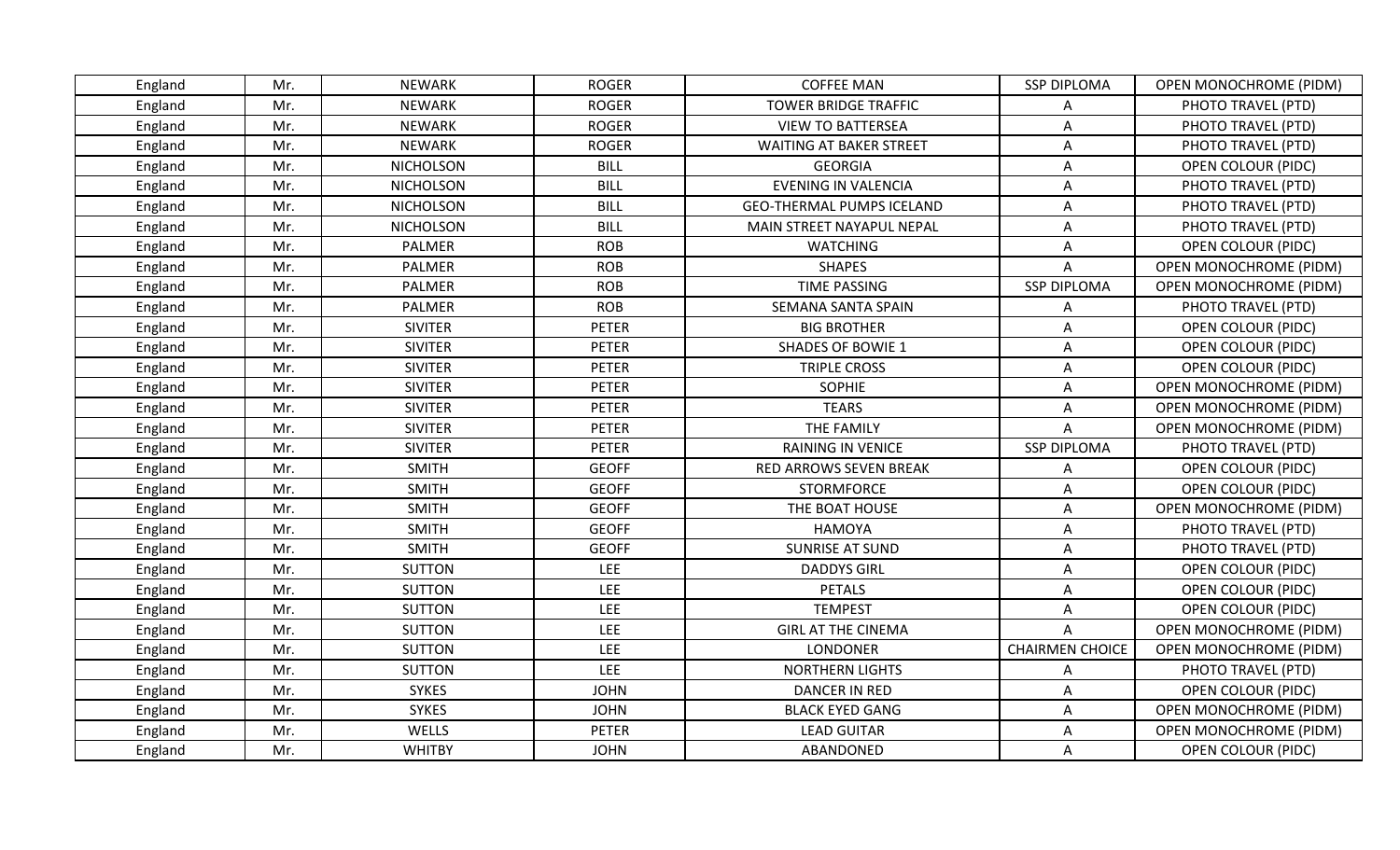| England | Mr.  | <b>WHITBY</b> | <b>JOHN</b>    | AWE AND WONDER               | Α                  | <b>OPEN COLOUR (PIDC)</b>     |
|---------|------|---------------|----------------|------------------------------|--------------------|-------------------------------|
| England | Mr.  | <b>WHITBY</b> | <b>JOHN</b>    | <b>FALLER</b>                | A                  | <b>OPEN COLOUR (PIDC)</b>     |
| England | Mr.  | <b>WHITBY</b> | <b>JOHN</b>    | <b>EXPO VIEW</b>             | A                  | PHOTO TRAVEL (PTD)            |
| England | Mr.  | <b>WHITBY</b> | <b>JOHN</b>    | <b>GLACIER ASCENT</b>        | A                  | PHOTO TRAVEL (PTD)            |
| England | Mr.  | <b>WHITBY</b> | <b>JOHN</b>    | <b>PAVILION</b>              | A                  | PHOTO TRAVEL (PTD)            |
| England | Mr.  | <b>WHITTY</b> | <b>CHRIS</b>   | MEL AND RECORDER 12          | A                  | <b>OPEN COLOUR (PIDC)</b>     |
| England | Mr.  | <b>WOMACK</b> | <b>STEPHEN</b> | <b>CHEEKY CHARLIE</b>        | A                  | OPEN MONOCHROME (PIDM)        |
| England | Mr.  | <b>WOMACK</b> | <b>STEPHEN</b> | ROOM WITH A VIEW             | A                  | PHOTO TRAVEL (PTD)            |
| England | Mrs. | <b>JENKIN</b> | BARBARA        | <b>BIRTH OF AURORA</b>       | A                  | OPEN COLOUR (PIDC)            |
| England | Mrs. | <b>JENKIN</b> | <b>BARBARA</b> | <b>BLACK HAT LADY</b>        | A                  | <b>OPEN COLOUR (PIDC)</b>     |
| England | Mrs. | <b>JENKIN</b> | BARBARA        | <b>MASK OF GOLD</b>          | <b>SSP DIPLOMA</b> | <b>OPEN COLOUR (PIDC)</b>     |
| England | Mrs. | <b>JENKIN</b> | <b>BARBARA</b> | <b>THOUGHTFUL ZENIA</b>      | A                  | <b>OPEN COLOUR (PIDC)</b>     |
| England | Mrs. | <b>JENKIN</b> | <b>BARBARA</b> | <b>ANAYA REMEMBERS</b>       | A                  | OPEN MONOCHROME (PIDM)        |
| England | Mrs. | <b>JENKIN</b> | <b>BARBARA</b> | DYNAMIC HARMONY              | Α                  | <b>OPEN MONOCHROME (PIDM)</b> |
| England | Mrs. | <b>JENKIN</b> | <b>BARBARA</b> | TIME TO READ                 | A                  | OPEN MONOCHROME (PIDM)        |
| England | Mrs. | <b>JENKIN</b> | <b>BARBARA</b> | <b>BRYCE AT CHRISTMAS</b>    | A                  | PHOTO TRAVEL (PTD)            |
| England | Mrs. | <b>JENKIN</b> | <b>BARBARA</b> | <b>BYEGONE WILDERNESS</b>    | A                  | PHOTO TRAVEL (PTD)            |
| England | Mrs. | <b>MURRAY</b> | EILEEN         | <b>MR SMOOTH</b>             | A                  | OPEN MONOCHROME (PIDM)        |
| England | Mrs. | <b>MURRAY</b> | EILEEN         | <b>TEMPTATION</b>            | A                  | <b>OPEN MONOCHROME (PIDM)</b> |
| England | Mrs. | <b>NISSEN</b> | <b>ANN</b>     | <b>AUDREY HEPBURN-2</b>      | A                  | OPEN COLOUR (PIDC)            |
| England | Mrs. | <b>NISSEN</b> | <b>ANN</b>     | <b>BREAKFAST AT TIFFANYS</b> | A                  | OPEN COLOUR (PIDC)            |
| England | Mrs. | <b>NISSEN</b> | <b>ANN</b>     | THE BOUDOIR                  | <b>SSP DIPLOMA</b> | <b>OPEN COLOUR (PIDC)</b>     |
| England | Mrs. | <b>NISSEN</b> | <b>ANN</b>     | <b>RETIRING</b>              | A                  | <b>OPEN MONOCHROME (PIDM)</b> |
| England | Mrs. | <b>NISSEN</b> | <b>ANN</b>     | <b>WINNINGS</b>              | Α                  | <b>OPEN MONOCHROME (PIDM)</b> |
| England | Mrs. | <b>NISSEN</b> | <b>ANN</b>     | YOU DEAL WITH THIS           | <b>SSP DIPLOMA</b> | OPEN MONOCHROME (PIDM)        |
| England | Mrs. | <b>NISSEN</b> | <b>ANN</b>     | <b>MALTA</b>                 | A                  | PHOTO TRAVEL (PTD)            |
| England | Mrs. | <b>NISSEN</b> | <b>ANN</b>     | THE LIGHTHOUSE               | A                  | PHOTO TRAVEL (PTD)            |
| England | Mrs. | <b>STEYN</b>  | <b>GILLIAN</b> | <b>ELEGANT REFLECTION</b>    | A                  | <b>OPEN COLOUR (PIDC)</b>     |
| England | Mrs. | <b>STEYN</b>  | GILLIAN        | KESTREL TAKE OFF WITH MOUSE  | A                  | <b>OPEN COLOUR (PIDC)</b>     |
| England | Mrs. | <b>STEYN</b>  | GILLIAN        | MAN OF THE CLOTH             | A                  | <b>OPEN COLOUR (PIDC)</b>     |
| England | Mrs. | <b>STEYN</b>  | <b>GILLIAN</b> | A PASSING SHIP               | A                  | <b>OPEN MONOCHROME (PIDM)</b> |
| England | Mrs. | <b>TOFT</b>   | <b>MAUREEN</b> | TRANSPORTING                 | A                  | <b>OPEN COLOUR (PIDC)</b>     |
| England | Mrs. | <b>TOFT</b>   | <b>MAUREEN</b> | WATERHOLE                    | A                  | OPEN MONOCHROME (PIDM)        |
| England | Mrs. | <b>TOFT</b>   | <b>MAUREEN</b> | <b>PINK DAWN</b>             | A                  | PHOTO TRAVEL (PTD)            |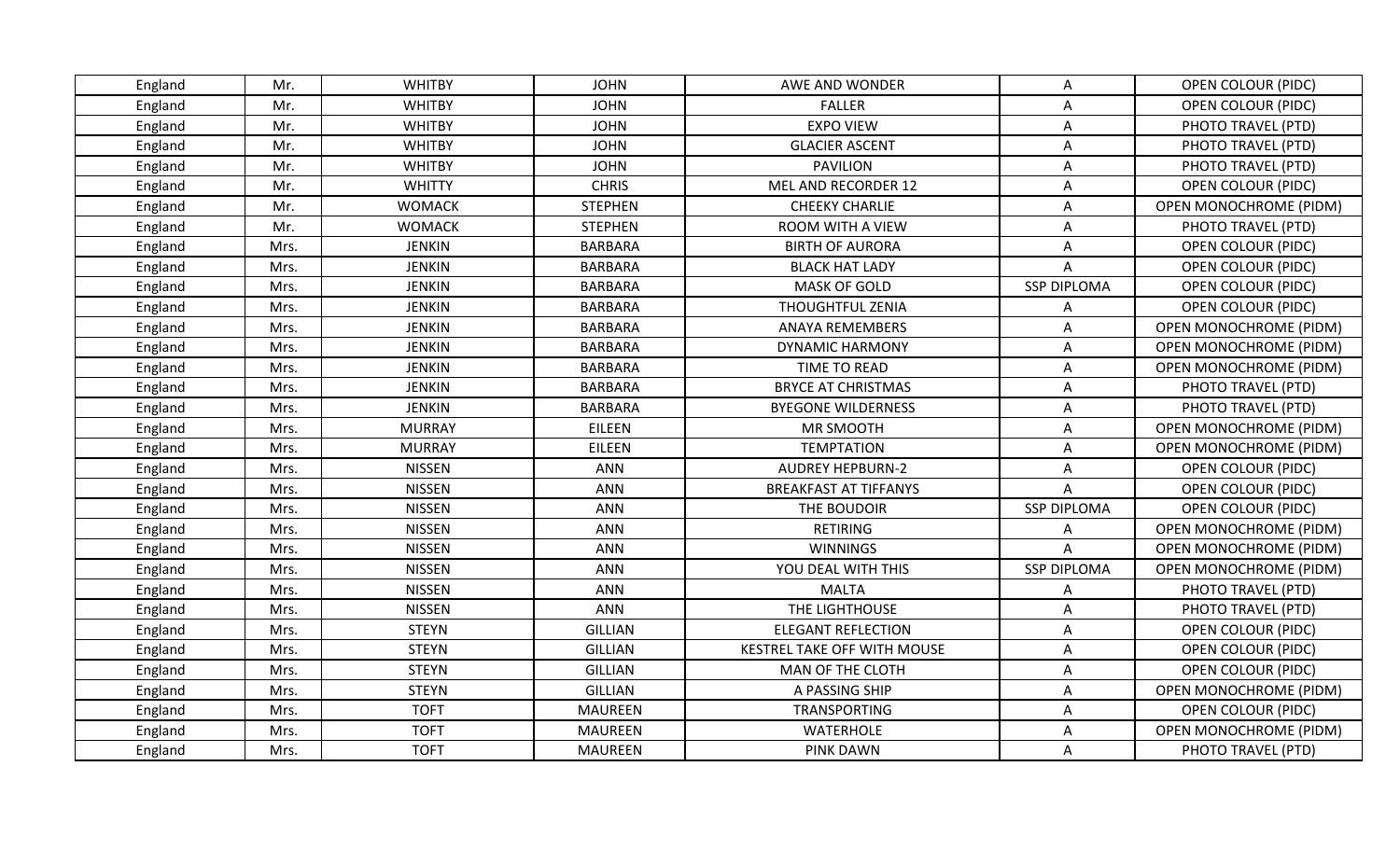| England | Ms.  | <b>KNEE</b>        | <b>CATHERINE</b>         | <b>BLACK BOOTS</b>                  | Α                  | <b>OPEN COLOUR (PIDC)</b>     |
|---------|------|--------------------|--------------------------|-------------------------------------|--------------------|-------------------------------|
| England | Ms.  | <b>KOZOK</b>       | <b>CORINNE</b>           | PENGUIN TRIES TO STEAL FOOD         | A                  | OPEN COLOUR (PIDC)            |
| England | Ms.  | <b>KOZOK</b>       | <b>CORINNE</b>           | <b>CHINSTRAP PENGUINS ENTERTAIN</b> | A                  | PHOTO TRAVEL (PTD)            |
| England | Ms.  | <b>MARTIN</b>      | <b>KYLIE-ANN</b>         | <b>TIME TUNNEL</b>                  | A                  | <b>OPEN COLOUR (PIDC)</b>     |
| England | Ms.  | SMALLEY            | <b>KAREN</b>             | THE REGAL WARRIOR                   | A                  | <b>OPEN COLOUR (PIDC)</b>     |
| England | Ms.  | SMALLEY            | <b>KAREN</b>             | <b>ICONIC AFRICA</b>                | Α                  | PHOTO TRAVEL (PTD)            |
| England | Ms.  | <b>WEBSTER</b>     | <b>JENNIFER MARGARET</b> | <b>CHARMED IM SURE</b>              | A                  | <b>OPEN MONOCHROME (PIDM)</b> |
| England | Ms.  | <b>WEBSTER</b>     | <b>JENNIFER MARGARET</b> | INSIDE WELLS CATHEDRAL              | A                  | PHOTO TRAVEL (PTD)            |
| Finland | Mr.  | <b>MANTYKANGAS</b> | <b>JARMO</b>             | <b>BIG WHEELER BROTHERS 02</b>      | A                  | <b>OPEN MONOCHROME (PIDM)</b> |
| Finland | Mr.  | <b>RAUNIO</b>      | <b>RISTO</b>             | <b>FOOT BALL PLAYERS</b>            | A                  | <b>OPEN COLOUR (PIDC)</b>     |
| Finland | Mr.  | <b>RAUNIO</b>      | <b>RISTO</b>             | A MAN AND THE TREE                  | Α                  | PHOTO TRAVEL (PTD)            |
| Finland | Mr.  | <b>RAUNIO</b>      | <b>RISTO</b>             | <b>MY BABY GOAT</b>                 | A                  | PHOTO TRAVEL (PTD)            |
| France  | Mr.  | <b>BELLIARD</b>    | <b>BRUNO</b>             | <b>REFLET STRUCTURE</b>             | A                  | OPEN MONOCHROME (PIDM)        |
| France  | Mr.  | <b>BOULANGER</b>   | <b>JEAN</b>              | <b>BLUE CEILING</b>                 | A                  | PHOTO TRAVEL (PTD)            |
| France  | Mr.  | <b>BOULANGER</b>   | <b>JEAN</b>              | LA DEFENSE PANORAMA                 | A                  | PHOTO TRAVEL (PTD)            |
| France  | Mr.  | <b>CHAMPENOIS</b>  | <b>JACKY</b>             | <b>HERMINE 2</b>                    | A                  | <b>OPEN COLOUR (PIDC)</b>     |
| France  | Mr.  | <b>CHAMPENOIS</b>  | <b>JACKY</b>             | JET CROSS 1                         | A                  | <b>OPEN COLOUR (PIDC)</b>     |
| France  | Mr.  | <b>CHAMPENOIS</b>  | <b>JACKY</b>             | <b>EN FAMILLE</b>                   | A                  | PHOTO TRAVEL (PTD)            |
| France  | Mr.  | <b>CHAMPENOIS</b>  | <b>JACKY</b>             | <b>GARDIEN DU TEMPLE</b>            | A                  | PHOTO TRAVEL (PTD)            |
| France  | Mr.  | <b>CHAMPENOIS</b>  | <b>JACKY</b>             | <b>NEWYORK</b>                      | A                  | PHOTO TRAVEL (PTD)            |
| France  | Mr.  | <b>DECAUDIN</b>    | <b>BERNARD</b>           | <b>BLACK SUBMARINE</b>              | A                  | <b>OPEN MONOCHROME (PIDM)</b> |
| France  | Mr.  | <b>DECAUDIN</b>    | <b>BERNARD</b>           | <b>THREE BROTHERS2</b>              | Α                  | <b>OPEN MONOCHROME (PIDM)</b> |
| France  | Mr.  | <b>DECAUDIN</b>    | <b>BERNARD</b>           | <b>BLACK AMERICANA2</b>             | A                  | PHOTO TRAVEL (PTD)            |
| France  | Mr.  | VAJAIANU           | ALEXANDRE                | <b>PEINTURE 2</b>                   | A                  | <b>OPEN COLOUR (PIDC)</b>     |
| France  | Mr.  | VAJAIANU           | ALEXANDRE                | <b>TENDRESSE 2</b>                  | Α                  | <b>OPEN COLOUR (PIDC)</b>     |
| France  | Mr.  | VAJAIANU           | ALEXANDRE                | <b>PEINTURE 3</b>                   | A                  | <b>OPEN MONOCHROME (PIDM)</b> |
| France  | Mrs. | <b>MAITRE</b>      | LAURENCE                 | <b>HEY YOU</b>                      | <b>SSP DIPLOMA</b> | <b>OPEN MONOCHROME (PIDM)</b> |
| France  | Mrs. | POUILLON           | <b>SOPHIE</b>            | MASQUE AU TAMBOURIN                 | A                  | <b>OPEN COLOUR (PIDC)</b>     |
| France  | Mrs. | POUILLON           | <b>SOPHIE</b>            | <b>ENVOL PAR LE CHIGNON</b>         | A                  | <b>OPEN MONOCHROME (PIDM)</b> |
| France  | Mrs. | <b>POUILLON</b>    | <b>SOPHIE</b>            | <b>FORMATION PYRAMIDE</b>           | A                  | <b>OPEN MONOCHROME (PIDM)</b> |
| France  | Ms.  | CARAMELLO          | SYLVIE                   | <b>CONCERT ACDC</b>                 | A                  | <b>OPEN COLOUR (PIDC)</b>     |
| France  | Ms.  | CARAMELLO          | SYLVIE                   | <b>BATTEUR</b>                      | Α                  | <b>OPEN MONOCHROME (PIDM)</b> |
| France  | Ms.  | CARAMELLO          | SYLVIE                   | DANS LA FUM茅E                       | A                  | <b>OPEN MONOCHROME (PIDM)</b> |
| Germany | Mr.  | <b>BOEHM</b>       | GERHARD                  | LIGHT AND SHADOW 3                  | Α                  | <b>OPEN MONOCHROME (PIDM)</b> |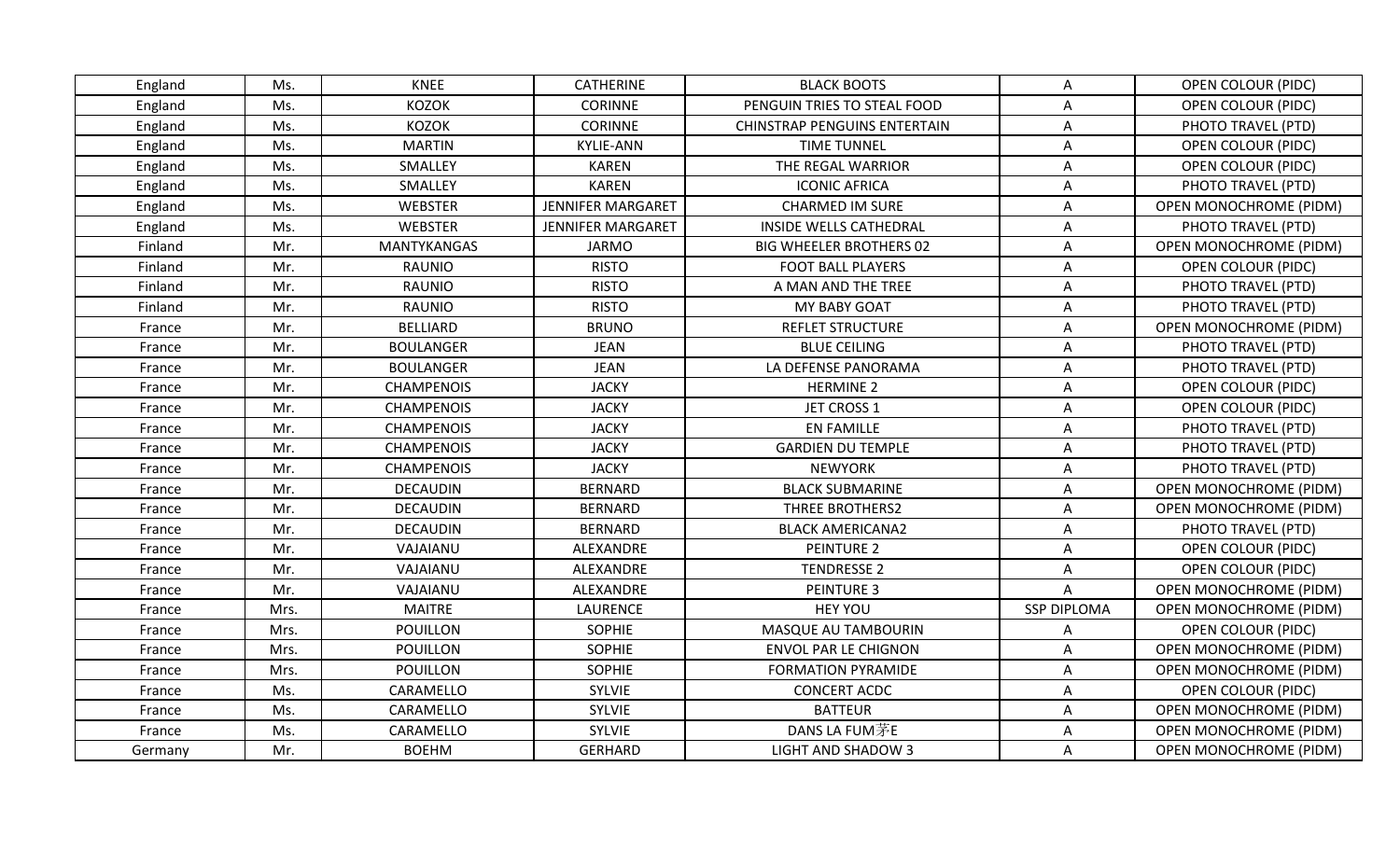| Germany | Mr.  | <b>BOEHM</b>     | <b>GERHARD</b>   | <b>TABLE TOP SW4</b>               | Α                  | <b>OPEN MONOCHROME (PIDM)</b> |
|---------|------|------------------|------------------|------------------------------------|--------------------|-------------------------------|
| Germany | Mr.  | <b>BRENNICH</b>  | <b>NORBERT</b>   | <b>LOOKING UP</b>                  | Α                  | <b>OPEN MONOCHROME (PIDM)</b> |
| Germany | Mr.  | <b>GOEHLER</b>   | <b>HOLGER</b>    | <b>BLACK AND WHITE</b>             | Α                  | <b>OPEN MONOCHROME (PIDM)</b> |
| Germany | Mr.  | <b>KUNICK</b>    | <b>STEFAN</b>    | MARGO 1                            | A                  | <b>OPEN MONOCHROME (PIDM)</b> |
| Germany | Mr.  | LEIMANN          | DIRK-OLAF        | STEVE 3                            | A                  | <b>OPEN MONOCHROME (PIDM)</b> |
| Germany | Mr.  | LEIMANN          | DIRK-OLAF        | <b>TWENTIES</b>                    | Α                  | <b>OPEN MONOCHROME (PIDM)</b> |
| Germany | Mr.  | <b>PREUSS</b>    | <b>ALFRED</b>    | <b>MANDRILL</b>                    | A                  | <b>OPEN COLOUR (PIDC)</b>     |
| Germany | Mr.  | <b>PREUSS</b>    | <b>ALFRED</b>    | SHADOWFROG                         | Α                  | <b>OPEN MONOCHROME (PIDM)</b> |
| Germany | Mr.  | ROMANOWSKI       | JAN              | <b>HABE HUNGER 703</b>             | A                  | <b>OPEN COLOUR (PIDC)</b>     |
| Germany | Mr.  | ROMANOWSKI       | <b>JAN</b>       | <b>MOTORCROSS 25</b>               | Α                  | <b>OPEN COLOUR (PIDC)</b>     |
| Germany | Mr.  | <b>WILDNER</b>   | <b>WOLFRAM</b>   | <b>DURCHDACHT</b>                  | Α                  | <b>OPEN COLOUR (PIDC)</b>     |
| Germany | Mr.  | <b>WILDNER</b>   | <b>WOLFRAM</b>   | <b>AUFSTREBEND</b>                 | A                  | <b>OPEN MONOCHROME (PIDM)</b> |
| Germany | Mr.  | WILLI            | <b>SCHMITZ</b>   | CHURCH IN THE DOLOMITES            | Α                  | PHOTO TRAVEL (PTD)            |
| Germany | Mr.  | <b>WITTHAKE</b>  | <b>HELMUT</b>    | PALENQUE 1                         | Α                  | PHOTO TRAVEL (PTD)            |
| Germany | Mrs. | <b>EGERER</b>    | <b>MONIKA</b>    | <b>REFLECTIONS</b>                 | <b>SSP DIPLOMA</b> | <b>OPEN COLOUR (PIDC)</b>     |
| Germany | Mrs. | <b>EGERER</b>    | <b>MONIKA</b>    | <b>SUNSET VENICE</b>               | A                  | PHOTO TRAVEL (PTD)            |
| Germany | Mrs. | <b>PETERSOHN</b> | <b>DAGMAR</b>    | <b>ELEGY OF A NYMPH</b>            | A                  | <b>OPEN COLOUR (PIDC)</b>     |
| Germany | Mrs. | <b>PETERSOHN</b> | <b>DAGMAR</b>    | 1001 POINTS                        | $\overline{A}$     | <b>OPEN MONOCHROME (PIDM)</b> |
| Germany | Mrs. | PETERSOHN        | DAGMAR           | AHNENZUG                           | <b>SSP MERIT</b>   | <b>OPEN MONOCHROME (PIDM)</b> |
| Germany | Mrs. | PETERSOHN        | <b>DAGMAR</b>    | CALM WATERS LAKE CONSTANCE         | Α                  | PHOTO TRAVEL (PTD)            |
| Germany | Mrs. | <b>SCHMIDT</b>   | <b>BARBARA</b>   | <b>FORM IS MELODY</b>              | <b>SSP MERIT</b>   | OPEN COLOUR (PIDC)            |
| Germany | Mrs. | <b>SCHMIDT</b>   | <b>BARBARA</b>   | <b>START WALKING</b>               | Α                  | OPEN MONOCHROME (PIDM)        |
| Germany | Mrs. | <b>SCHMIDT</b>   | <b>BARBARA</b>   | ARCHAEOLOGICAL MUSEUM MACEDONIA 01 | A                  | PHOTO TRAVEL (PTD)            |
| Germany | Mrs. | <b>SCHMIDT</b>   | <b>BARBARA</b>   | <b>BISHWA IJTEMA 02</b>            | <b>SSP MERIT</b>   | PHOTO TRAVEL (PTD)            |
| Germany | Mrs. | <b>SCHMIDT</b>   | <b>BARBARA</b>   | MARSHALLING YARD 01                | A                  | PHOTO TRAVEL (PTD)            |
| Greece  | Mr.  | <b>DILALOS</b>   | <b>LAMPROS</b>   | ON THE BALCONY OF SANTORINI        | Α                  | OPEN COLOUR (PIDC)            |
| Greece  | Mr.  | <b>DILALOS</b>   | <b>LAMPROS</b>   | <b>WEDDING IN SANTORINI</b>        | A                  | OPEN COLOUR (PIDC)            |
| Greece  | Mr.  | <b>DILALOS</b>   | <b>LAMPROS</b>   | <b>GREEK ISLANDS MYKONOS</b>       | A                  | PHOTO TRAVEL (PTD)            |
| Greece  | Mr.  | <b>MARKETAKI</b> | <b>XRYSA</b>     | <b>MARAKI WITH FRUITS</b>          | Α                  | OPEN COLOUR (PIDC)            |
| Greece  | Mr.  | <b>MARKETAKI</b> | <b>XRYSA</b>     | <b>RED FLAG</b>                    | $\mathsf A$        | OPEN COLOUR (PIDC)            |
| Greece  | Mr.  | MARKETAKI        | <b>XRYSA</b>     | MOTHER COMING                      | A                  | <b>OPEN MONOCHROME (PIDM)</b> |
| Greece  | Mr.  | PARASKEVAKIS     | <b>DIMITRIOS</b> | CARGO HOLD 1                       | A                  | <b>OPEN COLOUR (PIDC)</b>     |
| Greece  | Mrs. | PARASKEVOPOULOU  | <b>GEORGIA</b>   | <b>SUSPICIOIUS MONK</b>            | Α                  | OPEN MONOCHROME (PIDM)        |
| Greece  | Mrs. | PARASKEVOPOULOU  | <b>GEORGIA</b>   | PRESIDENTIAL GUARD                 | Α                  | PHOTO TRAVEL (PTD)            |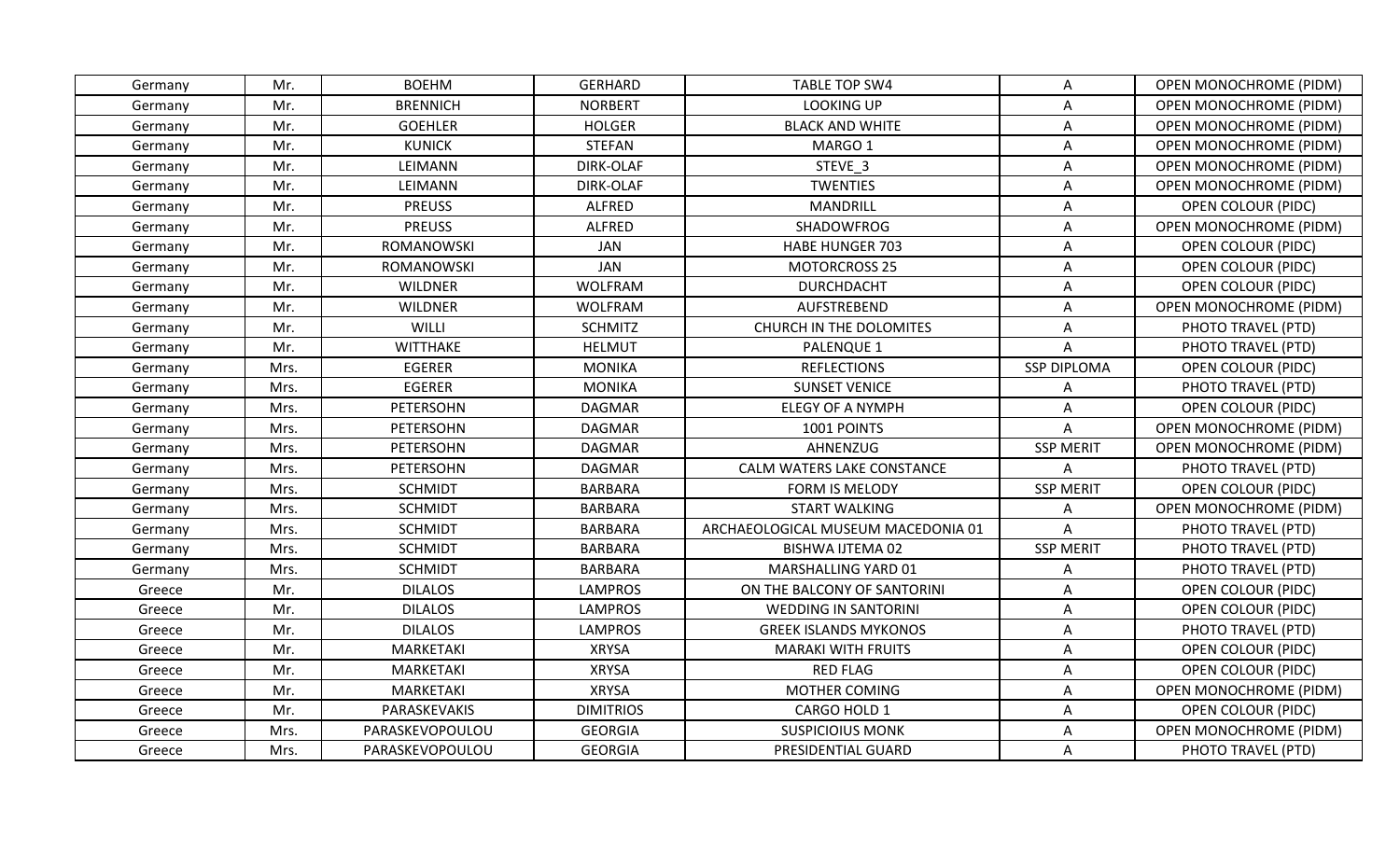| Greece    | Ms. | LAMBROPOULOU           | <b>EVA</b>          | CONSTANTINA                        | Α                      | <b>OPEN COLOUR (PIDC)</b>     |
|-----------|-----|------------------------|---------------------|------------------------------------|------------------------|-------------------------------|
| Greece    | Ms. | LAMBROPOULOU           | <b>EVA</b>          | <b>GIANNI P</b>                    | A                      | OPEN COLOUR (PIDC)            |
| Greece    | Ms. | LAMBROPOULOU           | <b>EVA</b>          | I CAN SEE YOU                      | <b>NPAS GOLD</b>       | <b>OPEN MONOCHROME (PIDM)</b> |
| Greece    | Ms. | LAMBROPOULOU           | <b>EVA</b>          | <b>JOURNEY TO LIGHT</b>            | A                      | <b>OPEN MONOCHROME (PIDM)</b> |
| Greece    | Ms. | LAMBROPOULOU           | <b>EVA</b>          | <b>IA THIRA</b>                    | A                      | PHOTO TRAVEL (PTD)            |
| Greece    | Ms. | VOGIATZAKI             | <b>MARIA</b>        | LISBOA ARCADE                      | Α                      | PHOTO TRAVEL (PTD)            |
| Hong Kong | Mr. | CHOI                   | <b>LEWIS KA YIN</b> | <b>DUSK HOME 8</b>                 | A                      | OPEN COLOUR (PIDC)            |
| Hong Kong | Mr. | CHOI                   | <b>LEWIS KA YIN</b> | PASSING OUT                        | Α                      | OPEN COLOUR (PIDC)            |
| Hong Kong | Mr. | CHOI                   | <b>LEWIS KA YIN</b> | <b>LONELY VISIT 2</b>              | A                      | OPEN MONOCHROME (PIDM)        |
| Hong Kong | Mr. | CHOI                   | <b>LEWIS KA YIN</b> | <b>MEETING IN RED 4</b>            | A                      | <b>OPEN MONOCHROME (PIDM)</b> |
| Hong Kong | Mr. | <b>CHOW</b>            | WO MING             | <b>ANCIENT GIRL 6</b>              | Α                      | OPEN COLOUR (PIDC)            |
| Hong Kong | Mr. | <b>CHOW</b>            | WO MING             | <b>SUNNSET AT BRICK HILL</b>       | A                      | PHOTO TRAVEL (PTD)            |
| Hong Kong | Mr. | LAM                    | <b>TAT CHUEN</b>    | FIRE DRAGON PATROL                 | A                      | <b>OPEN COLOUR (PIDC)</b>     |
| Hong Kong | Mr. | LAM                    | <b>TAT CHUEN</b>    | <b>BUDDHIST CLASSICS</b>           | PSA GOLD               | <b>OPEN MONOCHROME (PIDM)</b> |
| Hong Kong | Mr. | LAM                    | <b>TAT CHUEN</b>    | <b>FIRE FISH</b>                   | Α                      | PHOTO TRAVEL (PTD)            |
| Hong Kong | Mr. | LAM                    | <b>TAT CHUEN</b>    | <b>VICTORIA HARBOUR FIRE WORKS</b> | Α                      | PHOTO TRAVEL (PTD)            |
| Hong Kong | Mr. | LAW                    | <b>TING MING</b>    | <b>DRYING SPICES</b>               | A                      | <b>OPEN COLOUR (PIDC)</b>     |
| Hong Kong | Mr. | LAW                    | <b>TING MING</b>    | <b>SEAGULL FORAGING</b>            | Α                      | OPEN COLOUR (PIDC)            |
| Hong Kong | Mr. | <b>LAW</b>             | <b>TING MING</b>    | <b>DUSTY BEAUTY</b>                | A                      | <b>OPEN MONOCHROME (PIDM)</b> |
| Hong Kong | Mr. | LAW                    | <b>TING MING</b>    | <b>JVJING VILLAGE</b>              | A                      | PHOTO TRAVEL (PTD)            |
| Hong Kong | Mr. | $\mathsf{L}$           | <b>KA WAI</b>       | <b>DREAM</b>                       | Α                      | <b>OPEN COLOUR (PIDC)</b>     |
| Hong Kong | Mr. | $\mathsf{L}\mathsf{I}$ | <b>KA WAI</b>       | <b>INNERMOST</b>                   | <b>CHAIRMEN CHOICE</b> | <b>OPEN COLOUR (PIDC)</b>     |
| Hong Kong | Mr. | $\mathsf{L}$           | <b>KA WAI</b>       | <b>FANTASY</b>                     | Α                      | OPEN MONOCHROME (PIDM)        |
| Hong Kong | Mr. | LIN                    | WOLFGANG            | <b>ANCIENT PRINCESS 22</b>         | A                      | OPEN COLOUR (PIDC)            |
| Hong Kong | Mr. | LIN                    | WOLFGANG            | <b>CLAPPING HANDS</b>              | Α                      | <b>OPEN MONOCHROME (PIDM)</b> |
| Hong Kong | Mr. | <b>MAK</b>             | YIU TUNG            | <b>COMPETITION FOR FOOD</b>        | Α                      | <b>OPEN COLOUR (PIDC)</b>     |
| Hong Kong | Mr. | <b>MAK</b>             | YIU TUNG            | <b>CLEAN THE BUILDING</b>          | A                      | OPEN MONOCHROME (PIDM)        |
| Hong Kong | Mr. | <b>MAK</b>             | YIU TUNG            | MOTORCYCLE COMPETITION4            | A                      | OPEN MONOCHROME (PIDM)        |
| Hong Kong | Mr. | <b>MAK</b>             | YIU TUNG            | <b>FIREWORK DRAGON5</b>            | A                      | PHOTO TRAVEL (PTD)            |
| Hong Kong | Mr. | <b>MAK</b>             | YIU TUNG            | <b>RUNNING FIRE6</b>               | <b>SSP MERIT</b>       | PHOTO TRAVEL (PTD)            |
| Hong Kong | Mr. | SHAM                   | LAI SING            | <b>BALLET 14</b>                   | Α                      | <b>OPEN COLOUR (PIDC)</b>     |
| Hong Kong | Mr. | SHAM                   | LAI SING            | <b>UNDER WATER 6</b>               | A                      | <b>OPEN COLOUR (PIDC)</b>     |
| Hong Kong | Mr. | SHAM                   | LAI SING            | <b>ICE SKATING 04</b>              | A                      | <b>OPEN MONOCHROME (PIDM)</b> |
| Hong Kong | Mr. | <b>SHAM</b>            | LAI SING            | SEXY LADY 07                       | Α                      | <b>OPEN MONOCHROME (PIDM)</b> |
|           |     |                        |                     |                                    |                        |                               |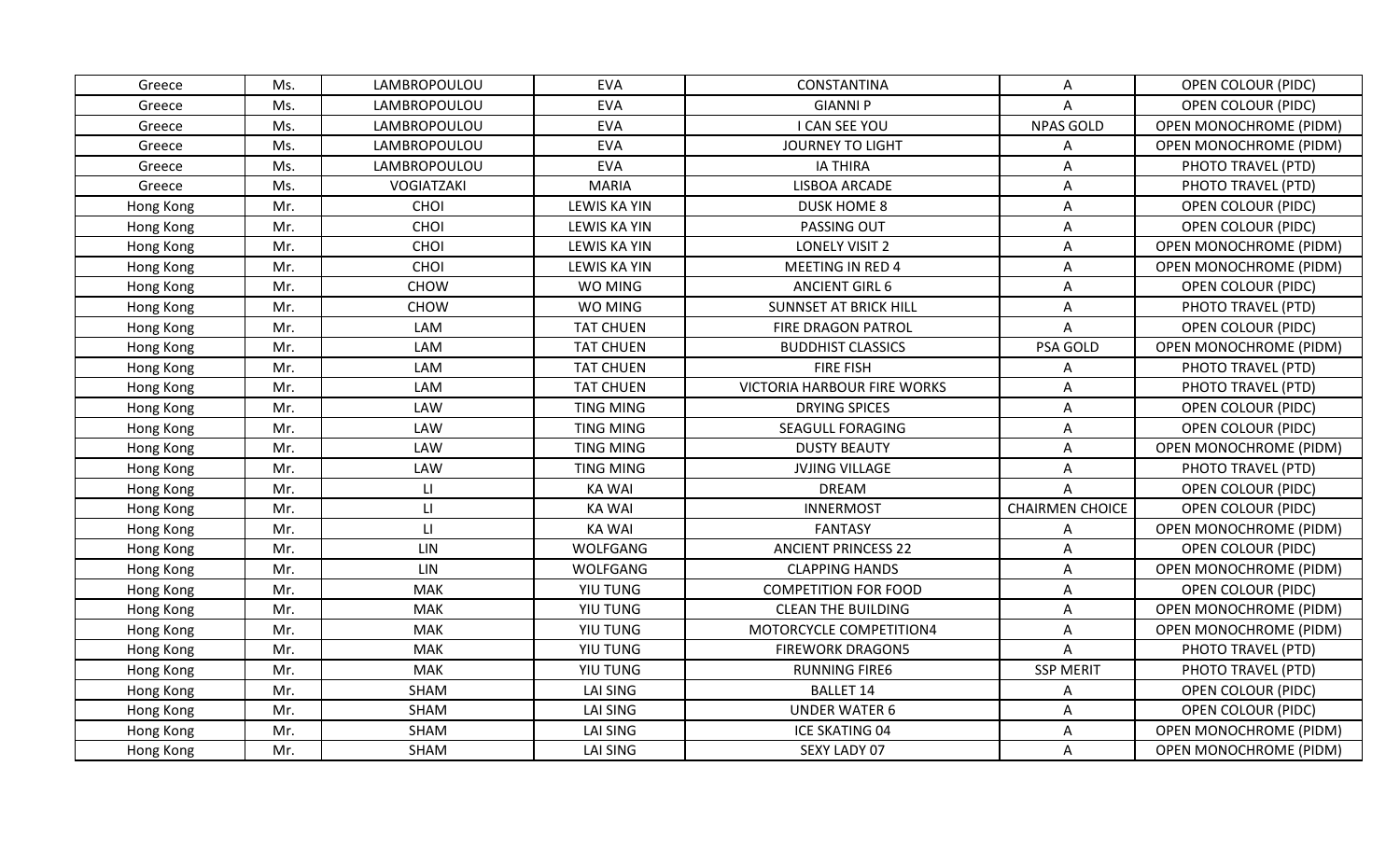| Hong Kong | Mr.  | SHAM        | <b>LAI SING</b>        | <b>FOGGING</b>              | <b>SSP MERIT</b>     | PHOTO TRAVEL (PTD)            |
|-----------|------|-------------|------------------------|-----------------------------|----------------------|-------------------------------|
| Hong Kong | Mr.  | SHAM        | <b>LAI SING</b>        | VILLAGE 10                  | A                    | PHOTO TRAVEL (PTD)            |
| Hong Kong | Mr.  | <b>TSE</b>  | <b>KWOK KEI DANIEL</b> | DRAGON GAME 008             | A                    | <b>OPEN COLOUR (PIDC)</b>     |
| Hong Kong | Mr.  | <b>TSE</b>  | <b>KWOK KEI DANIEL</b> | THAIBOX 458                 | $\wedge$             | <b>OPEN COLOUR (PIDC)</b>     |
| Hong Kong | Mr.  | <b>TSE</b>  | <b>KWOK KEI DANIEL</b> | <b>PEAK 208</b>             | <b>JUDGES CHOICE</b> | PHOTO TRAVEL (PTD)            |
| Hong Kong | Mr.  | <b>WONG</b> | <b>SHIU GUN</b>        | <b>AUTUMN BEAUTY</b>        | Α                    | OPEN COLOUR (PIDC)            |
| Hong Kong | Mr.  | <b>WONG</b> | <b>SHIU GUN</b>        | <b>AVA</b>                  | Α                    | <b>OPEN COLOUR (PIDC)</b>     |
| Hong Kong | Mr.  | <b>WONG</b> | <b>SHIU GUN</b>        | PERPLEXING                  | Α                    | OPEN COLOUR (PIDC)            |
| Hong Kong | Mr.  | <b>WONG</b> | SHIU GUN               | THE MUSICIAN 3              | A                    | <b>OPEN COLOUR (PIDC)</b>     |
| Hong Kong | Mr.  | <b>WONG</b> | SHIU GUN               | <b>MADISON 2</b>            | A                    | <b>OPEN MONOCHROME (PIDM)</b> |
| Hong Kong | Mr.  | <b>WONG</b> | <b>SHIU GUN</b>        | <b>RECOLLECTING 2</b>       | Α                    | <b>OPEN MONOCHROME (PIDM)</b> |
| Hong Kong | Mr.  | <b>WONG</b> | SHIU GUN               | YOGA LOVER 5                | A                    | OPEN MONOCHROME (PIDM)        |
| Hong Kong | Mr.  | <b>WONG</b> | YIU WAH                | FIRE DRAGON 313             | <b>SSP MERIT</b>     | <b>OPEN COLOUR (PIDC)</b>     |
| Hong Kong | Mr.  | <b>WONG</b> | YIU WAH                | <b>GYMNASTICS 802</b>       | A                    | <b>OPEN COLOUR (PIDC)</b>     |
| Hong Kong | Mr.  | <b>WONG</b> | YIU WAH                | RED DRESS 169               | Α                    | OPEN COLOUR (PIDC)            |
| Hong Kong | Mr.  | <b>WONG</b> | YIU WAH                | <b>BALLET DANCING 24718</b> | Α                    | <b>OPEN MONOCHROME (PIDM)</b> |
| Hong Kong | Mr.  | <b>WONG</b> | YIU WAH                | <b>NUDE 160</b>             | A                    | <b>OPEN MONOCHROME (PIDM)</b> |
| Hong Kong | Mr.  | <b>WONG</b> | YIU WAH                | SHADOW GIRL 182             | Α                    | OPEN MONOCHROME (PIDM)        |
| Hong Kong | Mr.  | <b>WONG</b> | YIU WAH                | SANTORINI 164               | A                    | PHOTO TRAVEL (PTD)            |
| Hong Kong | Mrs. | YIU LEE     | <b>MEI LING</b>        | POTTERY FACTORY             | <b>SSP DIPLOMA</b>   | <b>OPEN COLOUR (PIDC)</b>     |
| Hong Kong | Mrs. | YIU LEE     | <b>MEI LING</b>        | A FIREWORK PARADE           | A                    | OPEN MONOCHROME (PIDM)        |
| Hong Kong | Mrs. | YIU LEE     | <b>MEI LING</b>        | AN OLD MOROCAN MAN          | A                    | <b>OPEN MONOCHROME (PIDM)</b> |
| Hong Kong | Ms.  | <b>CHAN</b> | <b>CHING CHING</b>     | <b>GETTING MESSY</b>        | <b>SSP MERIT</b>     | <b>OPEN COLOUR (PIDC)</b>     |
| Hong Kong | Ms.  | <b>CHAN</b> | <b>CHING CHING</b>     | MY OTHER HALF               | A                    | <b>OPEN COLOUR (PIDC)</b>     |
| Hong Kong | Ms.  | CHAN        | <b>CHING CHING</b>     | <b>ETERNAL TUNNEL</b>       | Α                    | OPEN MONOCHROME (PIDM)        |
| Hong Kong | Ms.  | <b>CHAN</b> | <b>CHING CHING</b>     | <b>MONO DANCE</b>           | Α                    | <b>OPEN MONOCHROME (PIDM)</b> |
| Hong Kong | Ms.  | <b>CHAN</b> | <b>CHING CHING</b>     | <b>BULL LAND 05</b>         | A                    | PHOTO TRAVEL (PTD)            |
| Hong Kong | Ms.  | <b>CHAN</b> | <b>CHING CHING</b>     | <b>KNEES UP</b>             | A                    | PHOTO TRAVEL (PTD)            |
| Hong Kong | Ms.  | <b>CHAN</b> | <b>CHING CHING</b>     | LUMPS AND BUMPS             | A                    | PHOTO TRAVEL (PTD)            |
| Hong Kong | Ms.  | <b>CHAN</b> | <b>CHING CHING</b>     | <b>SHINE A LIGHT</b>        | A                    | PHOTO TRAVEL (PTD)            |
| Hong Kong | Ms.  | <b>CHAN</b> | <b>DIANA</b>           | <b>FISHERMAN BOATS 3 J</b>  | A                    | <b>OPEN COLOUR (PIDC)</b>     |
| Hong Kong | Ms.  | <b>CHAN</b> | <b>DIANA</b>           | ROWING IN WATER FLOWERS     | A                    | <b>OPEN COLOUR (PIDC)</b>     |
| Hong Kong | Ms.  | <b>CHAN</b> | <b>DIANA</b>           | <b>DILIGENT WORKER</b>      | A                    | OPEN MONOCHROME (PIDM)        |
| Hong Kong | Ms.  | <b>CHAN</b> | <b>DIANA</b>           | INDIAN WOMAN AND DOG        | Α                    | <b>OPEN MONOCHROME (PIDM)</b> |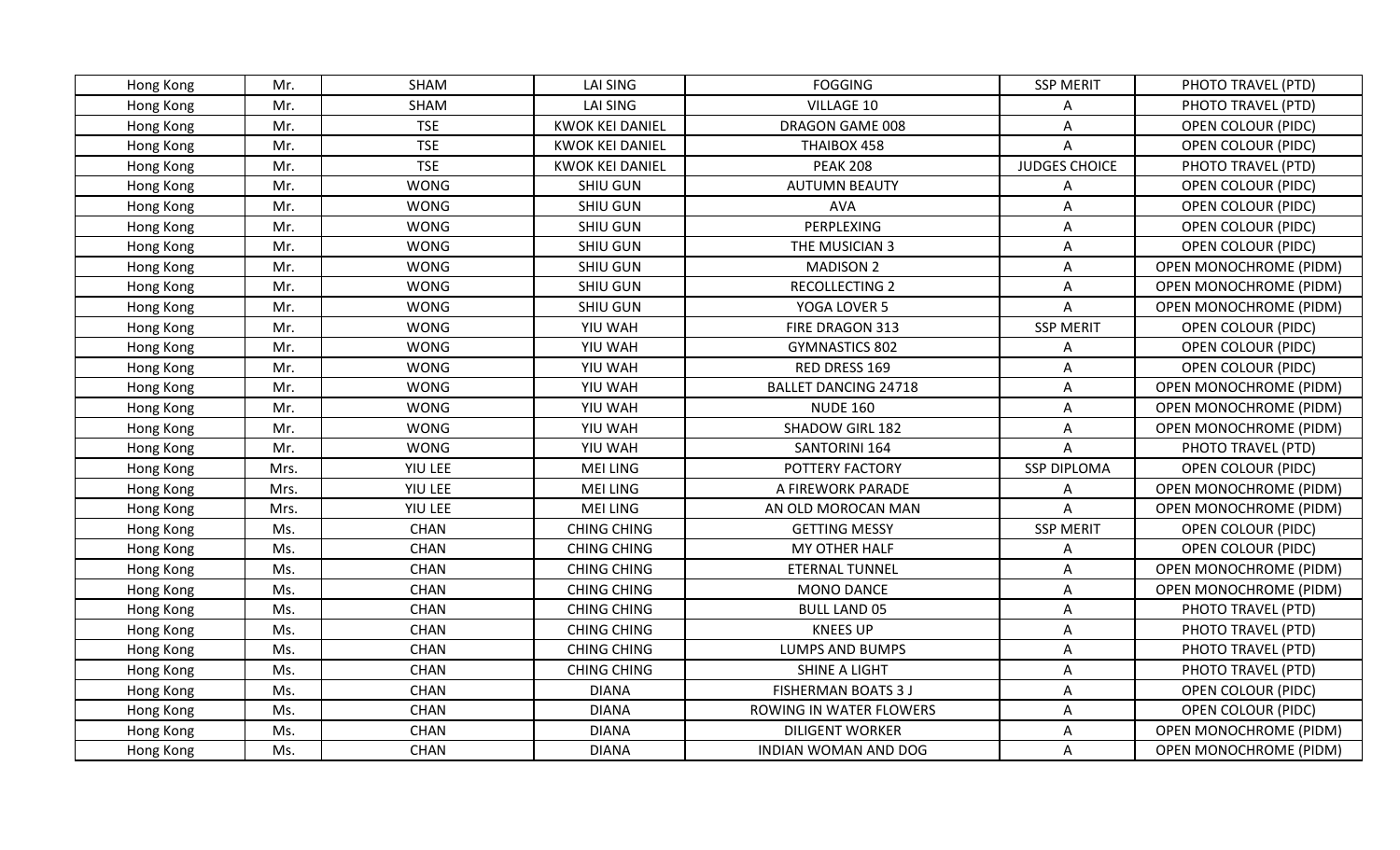| Hong Kong | Ms.  | <b>CHAN</b>      | <b>DIANA</b>      | <b>MORNING MIST</b>                 | A                  | PHOTO TRAVEL (PTD)            |
|-----------|------|------------------|-------------------|-------------------------------------|--------------------|-------------------------------|
| Hong Kong | Ms.  | <b>CHAN</b>      | <b>DIANA</b>      | PHUKET VEGETARIAN FESTIVAL          | <b>FIAP GOLD</b>   | PHOTO TRAVEL (PTD)            |
| Hong Kong | Ms.  | <b>CHAN</b>      | <b>DIANA</b>      | <b>WINTER WONDER</b>                | Α                  | PHOTO TRAVEL (PTD)            |
| Hong Kong | Ms.  | <b>CHAN</b>      | <b>DIANA</b>      | <b>WORKING</b>                      | A                  | PHOTO TRAVEL (PTD)            |
| Hong Kong | Ms.  | <b>CHAN</b>      | YUK MEI CASSANDRA | COLOSSEUM                           | A                  | PHOTO TRAVEL (PTD)            |
| Hong Kong | Ms.  | <b>CHAN</b>      | YUK MEI CASSANDRA | MACHU PIQCHU                        | <b>SSP DIPLOMA</b> | PHOTO TRAVEL (PTD)            |
| Hong Kong | Ms.  | <b>FUNG</b>      | <b>CHAU YUK</b>   | <b>SUNSET SHADOW</b>                | A                  | OPEN COLOUR (PIDC)            |
| Hong Kong | Ms.  | <b>FUNG</b>      | <b>CHAU YUK</b>   | <b>BALLET 342</b>                   | A                  | OPEN MONOCHROME (PIDM)        |
| Hong Kong | Ms.  | <b>FUNG</b>      | <b>CHAU YUK</b>   | SEX GIRL 323                        | A                  | <b>OPEN MONOCHROME (PIDM)</b> |
| Hong Kong | Ms.  | <b>FUNG</b>      | <b>CHAU YUK</b>   | OLD VILLAGE                         | SSP GOLD           | PHOTO TRAVEL (PTD)            |
| Hong Kong | Ms.  | <sub>SO</sub>    | YAU HING          | <b>CLASSICAL LADY 01</b>            | Α                  | OPEN COLOUR (PIDC)            |
| Hong Kong | Ms.  | SO               | YAU HING          | MORNING FISHING 01                  | A                  | <b>OPEN MONOCHROME (PIDM)</b> |
| Hong Kong | Ms.  | SO               | YAU HING          | <b>GREAT WALL</b>                   | A                  | PHOTO TRAVEL (PTD)            |
| Hungary   | Mr.  | <b>GELENCSER</b> | ZOLTAN            | <b>LAYERS</b>                       | A                  | PHOTO TRAVEL (PTD)            |
| Hungary   | Mr.  | <b>GELENCSER</b> | ZOLTAN            | PARLIAMENT                          | A                  | PHOTO TRAVEL (PTD)            |
| Hungary   | Mr.  | <b>SZABO</b>     | <b>CSABA</b>      | <b>SKY CITY</b>                     | Α                  | PHOTO TRAVEL (PTD)            |
| Hungary   | Mrs. | <b>HIPSAGH</b>   | <b>GYONGYI</b>    | <b>BENDING</b>                      | A                  | <b>OPEN COLOUR (PIDC)</b>     |
| Hungary   | Mrs. | <b>HIPSAGH</b>   | <b>GYONGYI</b>    | <b>WHEAT-STALK FLUTE</b>            | Α                  | OPEN COLOUR (PIDC)            |
| Hungary   | Mrs. | <b>HIPSAGH</b>   | <b>GYONGYI</b>    | THE CASTLE                          | A                  | PHOTO TRAVEL (PTD)            |
| Hungary   | Mrs. | <b>SKERLECZ</b>  | N脫RA              | THE GIRL WITH A BOW                 | A                  | <b>OPEN COLOUR (PIDC)</b>     |
| Hungary   | Mrs. | <b>SKERLECZ</b>  | N脫RA              | THE LOOKUP                          | Α                  | <b>OPEN MONOCHROME (PIDM)</b> |
| Hungary   | Mrs. | <b>SKERLECZ</b>  | N脫RA              | THE STERN LOOK                      | A                  | <b>OPEN MONOCHROME (PIDM)</b> |
| Hungary   | Mrs. | <b>SKERLECZ</b>  | N脫RA              | <b>HEAVY TRAFFIC</b>                | A                  | PHOTO TRAVEL (PTD)            |
| Hungary   | Mrs. | <b>SKERLECZ</b>  | N脫RA              | SACRED IN THE MOUNTAIN              | A                  | PHOTO TRAVEL (PTD)            |
| India     | Dr.  | <b>DE SARKER</b> | <b>DILIP</b>      | KRISHNA 5632                        | Α                  | OPEN COLOUR (PIDC)            |
| India     | Dr.  | <b>DE SARKER</b> | <b>DILIP</b>      | KRISHNA2 0728                       | Α                  | <b>OPEN COLOUR (PIDC)</b>     |
| India     | Dr.  | DE SARKER        | <b>DILIP</b>      | MY CATCH 2664                       | A                  | OPEN MONOCHROME (PIDM)        |
| India     | Dr.  | <b>DE SARKER</b> | <b>DILIP</b>      | SMILING SABAR KIDS 2116             | <b>SSP MERIT</b>   | OPEN MONOCHROME (PIDM)        |
| India     | Dr.  | <b>DE SARKER</b> | <b>DILIP</b>      | <b>BENARAS LANE GRAFITI 5358</b>    | Α                  | PHOTO TRAVEL (PTD)            |
| India     | Dr.  | <b>DE SARKER</b> | <b>DILIP</b>      | JEJURI 2 _1067                      | Α                  | PHOTO TRAVEL (PTD)            |
| India     | Dr.  | GAWDE            | SUWARNA           | WINDY KUNZUM PASS                   | A                  | PHOTO TRAVEL (PTD)            |
| India     | Dr.  | <b>HUILGOL</b>   | AJIT              | <b>TERRITORIAL FIGHT 2</b>          | Α                  | <b>OPEN COLOUR (PIDC)</b>     |
| India     | Dr.  | <b>HUILGOL</b>   | <b>AJIT</b>       | PELICAN LEAVING TRAIL OF WATER DROP | A                  | <b>OPEN MONOCHROME (PIDM)</b> |
| India     | Dr.  | <b>HUILGOL</b>   | <b>AJIT</b>       | SLOTH BEAR WITH CUBS                | <b>FIAP GOLD</b>   | <b>OPEN MONOCHROME (PIDM)</b> |
|           |      |                  |                   |                                     |                    |                               |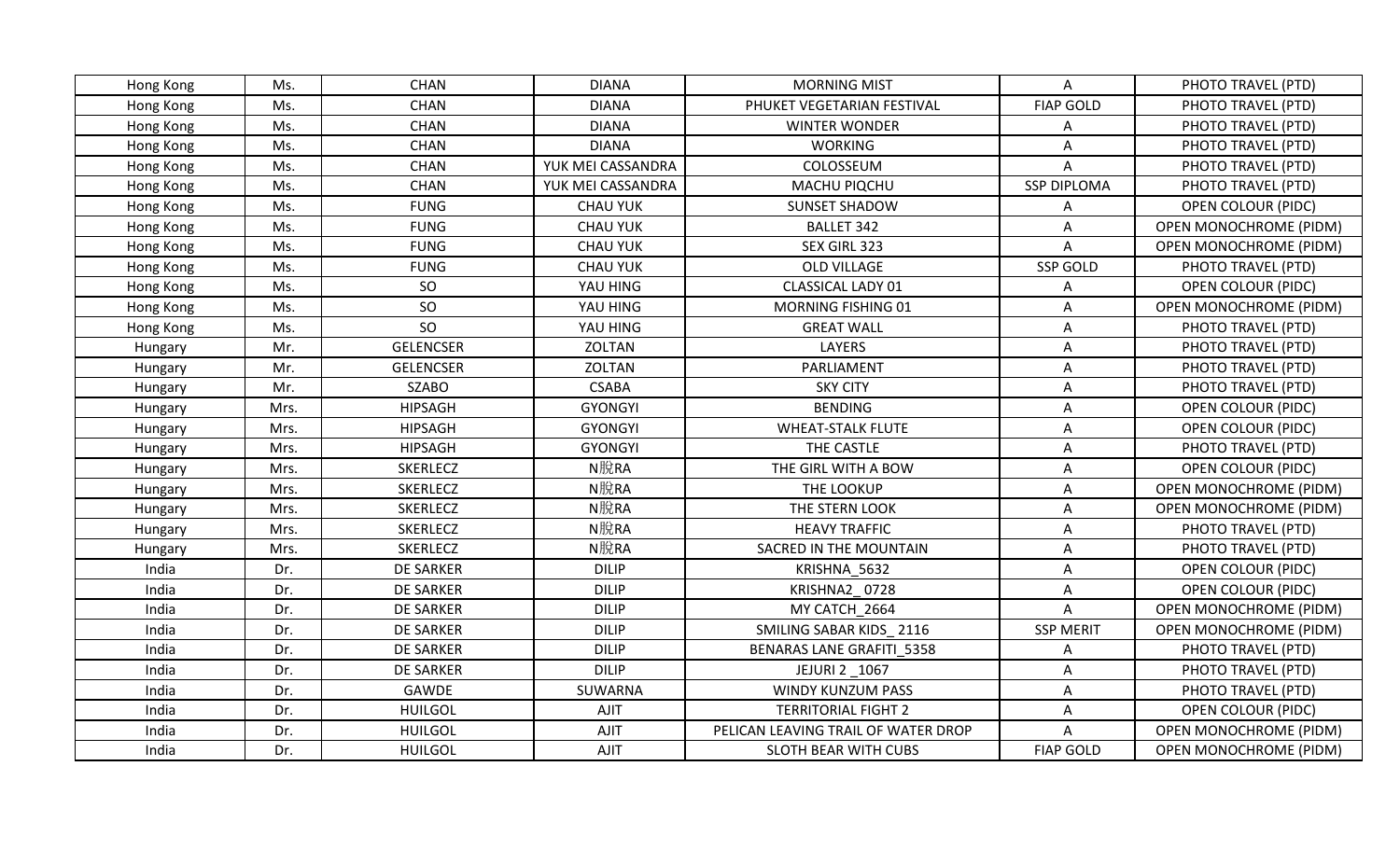| India | Dr. | <b>HUILGOL</b>  | <b>AJIT</b>           | CATACOMBS OF THE COLLOSEUM        | Α                    | PHOTO TRAVEL (PTD)            |
|-------|-----|-----------------|-----------------------|-----------------------------------|----------------------|-------------------------------|
| India | Dr. | <b>HUILGOL</b>  | AJIT                  | ELEPHANTS AND MT KILIMANJARO      | A                    | PHOTO TRAVEL (PTD)            |
| India | Dr. | <b>HUILGOL</b>  | <b>AJIT</b>           | <b>WELCOME TO PENGUIN COLONY</b>  | A                    | PHOTO TRAVEL (PTD)            |
| India | Mr. | BANERJEE        | <b>ABHIJEET KUMAR</b> | <b>BROWN GIRL</b>                 | <b>SSP DIPLOMA</b>   | <b>OPEN COLOUR (PIDC)</b>     |
| India | Mr. | BANERJEE        | <b>ABHIJEET KUMAR</b> | <b>PEARL 2022</b>                 | Α                    | OPEN COLOUR (PIDC)            |
| India | Mr. | <b>BANERJEE</b> | <b>ABHIJEET KUMAR</b> | LADY WITH BROWN EYES              | Α                    | <b>OPEN MONOCHROME (PIDM)</b> |
| India | Mr. | <b>BANERJEE</b> | <b>ABHIJEET KUMAR</b> | <b>RUSANDA 2</b>                  | A                    | OPEN MONOCHROME (PIDM)        |
| India | Mr. | <b>BANERJEE</b> | <b>ABHIJEET KUMAR</b> | <b>BANARAS GHAT 2 2022</b>        | A                    | PHOTO TRAVEL (PTD)            |
| India | Mr. | <b>BANERJEE</b> | <b>ABHIJEET KUMAR</b> | <b>BANARAS GHAT 4 2022</b>        | A                    | PHOTO TRAVEL (PTD)            |
| India | Mr. | BANERJEE        | <b>ABHIJEET KUMAR</b> | <b>BANARAS GHAT 5 2022</b>        | A                    | PHOTO TRAVEL (PTD)            |
| India | Mr. | <b>BANERJEE</b> | AKASHNEEL             | <b>NOT A FISH</b>                 | Α                    | <b>OPEN COLOUR (PIDC)</b>     |
| India | Mr. | <b>BANERJEE</b> | <b>INDRAJIT</b>       | <b>VIEW FROM LONDON EYE</b>       | A                    | PHOTO TRAVEL (PTD)            |
| India | Mr. | <b>BHANDARI</b> | <b>SUBHASISH</b>      | <b>FIRE QUEEN</b>                 | A                    | OPEN COLOUR (PIDC)            |
| India | Mr. | <b>BHANDARI</b> | <b>SUBHASISH</b>      | PAPERED FACE                      | A                    | <b>OPEN MONOCHROME (PIDM)</b> |
| India | Mr. | <b>BHANDARI</b> | <b>SUBHASISH</b>      | <b>WHITE FAIRY</b>                | A                    | <b>OPEN MONOCHROME (PIDM)</b> |
| India | Mr. | BHATTACHARYA    | <b>SUBHRO</b>         | <b>WANT TO BREAK FREE</b>         | Α                    | <b>OPEN COLOUR (PIDC)</b>     |
| India | Mr. | BHATTACHARYA    | <b>SUBHRO</b>         | <b>BLACK BEAUTY 2</b>             | A                    | OPEN MONOCHROME (PIDM)        |
| India | Mr. | BHATTACHARYA    | <b>SUBHRO</b>         | <b>ROSE</b>                       | A                    | OPEN MONOCHROME (PIDM)        |
| India | Mr. | BHATTACHARYA    | <b>SUBHRO</b>         | <b>BUNKING CLASS</b>              | A                    | PHOTO TRAVEL (PTD)            |
| India | Mr. | BHATTACHARYYA   | SAURABH               | <b>AKASH PRADIP</b>               | A                    | <b>OPEN MONOCHROME (PIDM)</b> |
| India | Mr. | <b>BN</b>       | <b>UMASHANKAR</b>     | <b>IAM HOLDING IT</b>             | A                    | <b>OPEN COLOUR (PIDC)</b>     |
| India | Mr. | <b>BN</b>       | <b>UMASHANKAR</b>     | <b>INNOCENT HAPPINESS</b>         | Α                    | OPEN COLOUR (PIDC)            |
| India | Mr. | <b>BN</b>       | <b>UMASHANKAR</b>     | <b>HALDI FASTIVAL</b>             | <b>JUDGES CHOICE</b> | PHOTO TRAVEL (PTD)            |
| India | Mr. | <b>BN</b>       | <b>UMASHANKAR</b>     | <b>WHOSE VICTORY</b>              | A                    | PHOTO TRAVEL (PTD)            |
| India | Mr. | <b>BS</b>       | VENKATESH             | <b>GANGA ARATHI AT VARANASI 3</b> | Α                    | <b>OPEN COLOUR (PIDC)</b>     |
| India | Mr. | <b>BS</b>       | <b>VENKATESH</b>      | CAR AND MOTORCYCLE STUNTS         | Α                    | <b>OPEN MONOCHROME (PIDM)</b> |
| India | Mr. | <b>BS</b>       | <b>VENKATESH</b>      | TOO CLOSE TO FIRE 3537            | A                    | PHOTO TRAVEL (PTD)            |
| India | Mr. | <b>BURMAN</b>   | SUSHANTA              | <b>FORMATION</b>                  | A                    | OPEN MONOCHROME (PIDM)        |
| India | Mr. | <b>BURMAN</b>   | SUSHANTA              | <b>GIRL WITH FLOWER HEAD</b>      | A                    | <b>OPEN MONOCHROME (PIDM)</b> |
| India | Mr. | <b>BURMAN</b>   | <b>SUSHANTA</b>       | <b>RUNNING WITH CAMEL</b>         | Α                    | PHOTO TRAVEL (PTD)            |
| India | Mr. | <b>BURMAN</b>   | <b>SUSHANTA</b>       | THE HOLY FIRE OF THEYYAM          | A                    | PHOTO TRAVEL (PTD)            |
| India | Mr. | CR              | SATHYANARAYANA        | THE FLOCK RETURNS                 | A                    | OPEN COLOUR (PIDC)            |
| India | Mr. | <b>DAS</b>      | ANIRUDDHA             | <b>MAYA</b>                       | <b>SSP MERIT</b>     | <b>OPEN COLOUR (PIDC)</b>     |
| India | Mr. | <b>DAS</b>      | ANIRUDDHA             | <b>MONALISA</b>                   | A                    | <b>OPEN COLOUR (PIDC)</b>     |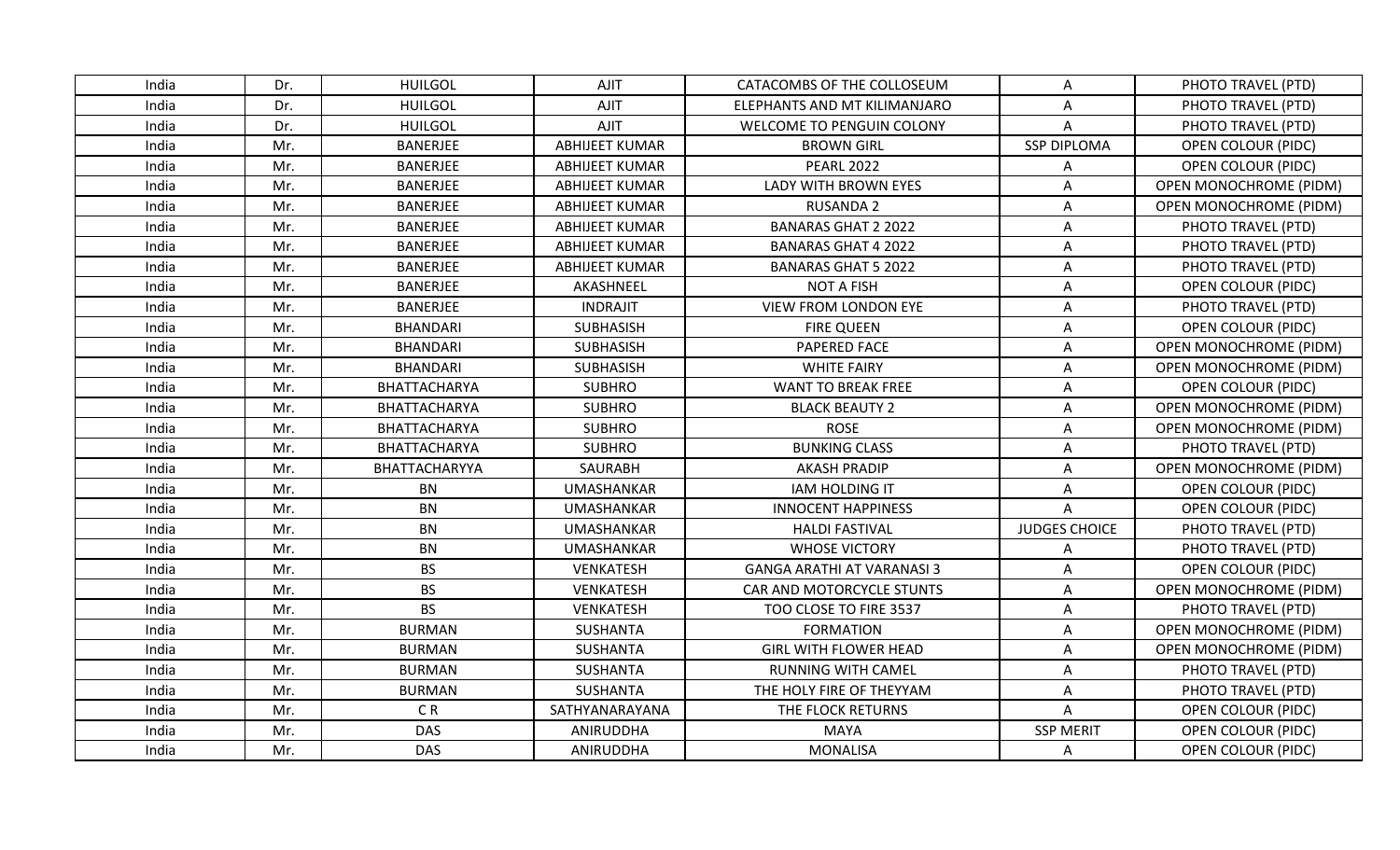| India | Mr. | <b>DAS</b>           | ANIRUDDHA             | <b>WORKING WOMAN</b>        | A | OPEN COLOUR (PIDC)            |
|-------|-----|----------------------|-----------------------|-----------------------------|---|-------------------------------|
| India | Mr. | <b>DAS</b>           | ANIRUDDHA             | <b>GEOMETRIC SHAPES 1</b>   | A | <b>OPEN MONOCHROME (PIDM)</b> |
| India | Mr. | <b>DAS</b>           | ANIRUDDHA             | <b>MAN WITH CAMERA 2</b>    | Α | <b>OPEN MONOCHROME (PIDM)</b> |
| India | Mr. | <b>DAS</b>           | ANIRUDDHA             | <b>NOVA</b>                 | A | <b>OPEN MONOCHROME (PIDM)</b> |
| India | Mr. | <b>DAS</b>           | ANIRUDDHA             | <b>QUEEN OF DEVIL</b>       | A | <b>OPEN MONOCHROME (PIDM)</b> |
| India | Mr. | <b>DAS CHOWDHURY</b> | <b>CHIRADIP</b>       | <b>GANGA ARATI VARANASI</b> | Α | PHOTO TRAVEL (PTD)            |
| India | Mr. | <b>DATTA</b>         | <b>DWIPARNA KUMAR</b> | <b>ELEPHANT FAMILY 140</b>  | Α | OPEN COLOUR (PIDC)            |
| India | Mr. | <b>DATTA</b>         | <b>DWIPARNA KUMAR</b> | <b>ELEPHANT FAMILY 158</b>  | Α | OPEN COLOUR (PIDC)            |
| India | Mr. | <b>DATTA</b>         | <b>DWIPARNA KUMAR</b> | <b>ELEPHANT FAMILY 121</b>  | A | OPEN MONOCHROME (PIDM)        |
| India | Mr. | <b>DATTA</b>         | <b>DWIPARNA KUMAR</b> | <b>ELEPHANT FAMILY 132</b>  | A | <b>OPEN MONOCHROME (PIDM)</b> |
| India | Mr. | <b>DATTA</b>         | <b>DWIPARNA KUMAR</b> | FESTIVAL 10                 | A | PHOTO TRAVEL (PTD)            |
| India | Mr. | <b>DATTA</b>         | <b>DWIPARNA KUMAR</b> | ROYAL CITY 31               | A | PHOTO TRAVEL (PTD)            |
| India | Mr. | DE                   | SOMNATH               | <b>JUST LIKE THIS</b>       | A | <b>OPEN COLOUR (PIDC)</b>     |
| India | Mr. | DE                   | SOMNATH               | <b>FINE TUNER</b>           | A | OPEN MONOCHROME (PIDM)        |
| India | Mr. | DE                   | SOMNATH               | <b>MANA GRAM</b>            | A | PHOTO TRAVEL (PTD)            |
| India | Mr. | <b>DEODHAR</b>       | <b>RAVINDRA</b>       | <b>DANCESENSUOUS</b>        | Α | <b>OPEN COLOUR (PIDC)</b>     |
| India | Mr. | <b>DEODHAR</b>       | <b>RAVINDRA</b>       | <b>VIRGIN BEAUTY</b>        | A | <b>OPEN COLOUR (PIDC)</b>     |
| India | Mr. | <b>DEODHAR</b>       | <b>RAVINDRA</b>       | NATIONAL HISTORY MUSEUM     | A | PHOTO TRAVEL (PTD)            |
| India | Mr. | <b>DUTTA</b>         | <b>AMAR NATH</b>      | DUALITY 3889                | A | <b>OPEN COLOUR (PIDC)</b>     |
| India | Mr. | <b>DUTTA</b>         | <b>AMAR NATH</b>      | SISTERS IN FRAME            | A | <b>OPEN COLOUR (PIDC)</b>     |
| India | Mr. | <b>DUTTA</b>         | <b>AMAR NATH</b>      | WITH RED BALLOON 6272       | Α | <b>OPEN COLOUR (PIDC)</b>     |
| India | Mr. | <b>DUTTA</b>         | <b>AMAR NATH</b>      | ILLIYANA 6140               | Α | <b>OPEN MONOCHROME (PIDM)</b> |
| India | Mr. | <b>DUTTA</b>         | <b>AMAR NATH</b>      | TALK TO ME 1                | A | <b>OPEN MONOCHROME (PIDM)</b> |
| India | Mr. | <b>DUTTA</b>         | <b>AMAR NATH</b>      | <b>FISHING NET CARRIERS</b> | Α | PHOTO TRAVEL (PTD)            |
| India | Mr. | <b>DUTTA</b>         | <b>AMAR NATH</b>      | HILLSIDE VILLAGE            | A | PHOTO TRAVEL (PTD)            |
| India | Mr. | <b>DUTTA</b>         | <b>AMAR NATH</b>      | <b>UNCONTROLLABLE</b>       | Α | PHOTO TRAVEL (PTD)            |
| India | Mr. | <b>HANS</b>          | PRASENJIT             | <b>JUMP</b>                 | A | OPEN COLOUR (PIDC)            |
| India | Mr. | <b>HANS</b>          | PRASENJIT             | HOPE <sub>1</sub>           | A | <b>OPEN MONOCHROME (PIDM)</b> |
| India | Mr. | <b>HANS</b>          | PRASENJIT             | <b>GOLDEN CITY</b>          | A | PHOTO TRAVEL (PTD)            |
| India | Mr. | <b>JANA</b>          | PARTHA PRATIM         | SPECTACLED SAINT            | A | OPEN MONOCHROME (PIDM)        |
| India | Mr. | <b>JANA</b>          | PARTHA PRATIM         | <b>CHHATH RITUAL 1</b>      | A | PHOTO TRAVEL (PTD)            |
| India | Mr. | K.M                  | NARAYANASWAMY         | JACKE WITH CHEETALS HEAD-8  | Α | <b>OPEN COLOUR (PIDC)</b>     |
| India | Mr. | K.M                  | NARAYANASWAMY         | <b>DROPLETS MC</b>          | Α | OPEN MONOCHROME (PIDM)        |
| India | Mr. | K.M                  | NARAYANASWAMY         | <b>CART RACE</b>            | Α | PHOTO TRAVEL (PTD)            |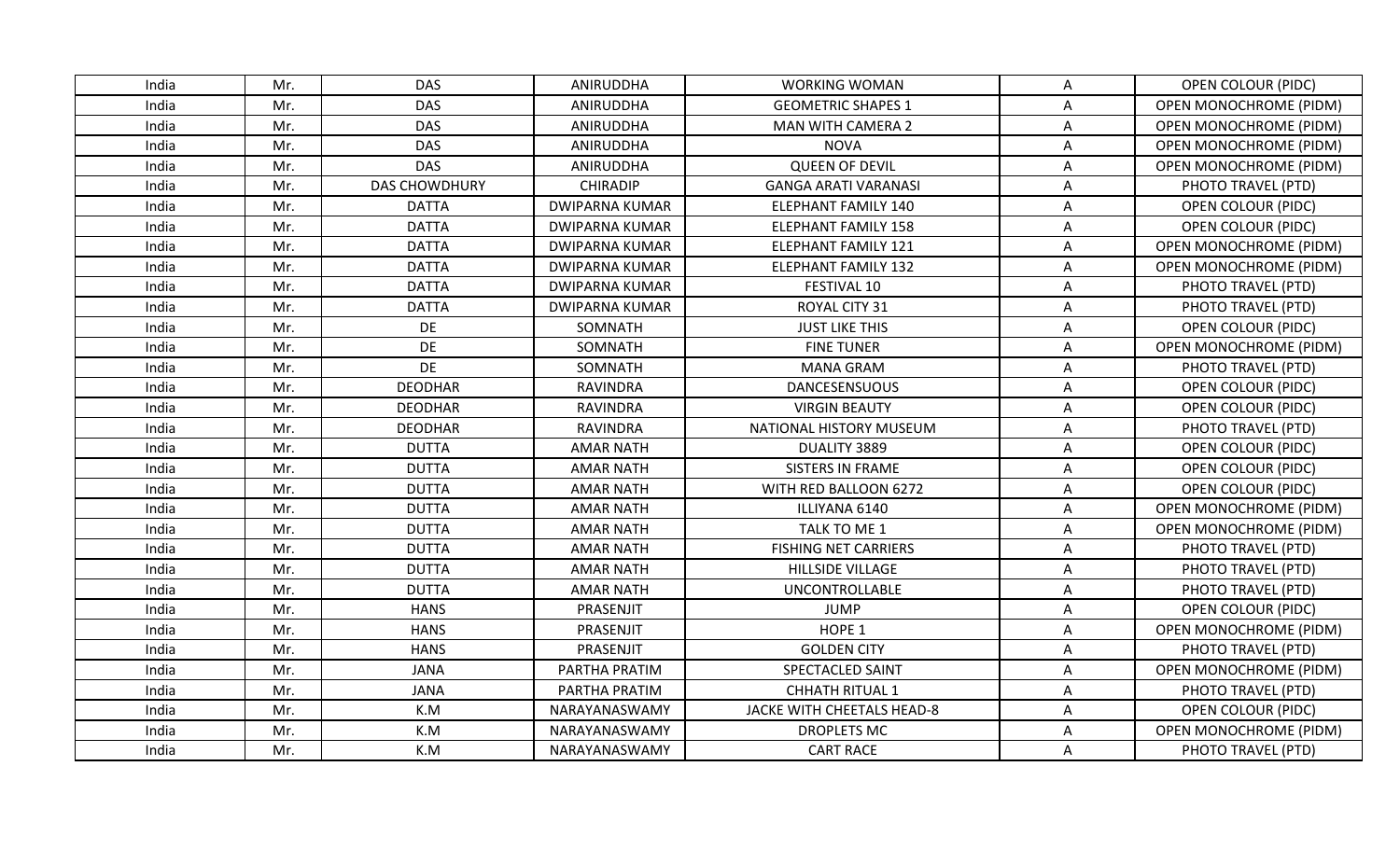| India | Mr. | K.M            | NARAYANASWAMY   | DASARA STREETPLAY                 | Α                      | PHOTO TRAVEL (PTD)            |
|-------|-----|----------------|-----------------|-----------------------------------|------------------------|-------------------------------|
| India | Mr. | KUVALEKAR      | <b>MANGESH</b>  | <b>EMIRATES PALACE-ABUDHABI</b>   | A                      | PHOTO TRAVEL (PTD)            |
| India | Mr. | KUVALEKAR      | <b>MANGESH</b>  | <b>SCENIC SIKKIM</b>              | A                      | PHOTO TRAVEL (PTD)            |
| India | Mr. | <b>MAITRA</b>  | SUBRATISH       | <b>DREAM GIRL</b>                 | A                      | <b>OPEN COLOUR (PIDC)</b>     |
| India | Mr. | <b>MAITRA</b>  | SUBRATISH       | <b>FLOWER GIRL</b>                | Α                      | <b>OPEN COLOUR (PIDC)</b>     |
| India | Mr. | <b>MAITRA</b>  | SUBRATISH       | TONGLU AFTER SUNRISE              | <b>CHAIRMEN CHOICE</b> | PHOTO TRAVEL (PTD)            |
| India | Mr. | <b>MARATHE</b> | <b>SUNIEL</b>   | <b>EXPECTANT WAIT</b>             | A                      | OPEN COLOUR (PIDC)            |
| India | Mr. | <b>MARATHE</b> | <b>SUNIEL</b>   | <b>RED CELEBRATION</b>            |                        | OPEN COLOUR (PIDC)            |
| India | Mr. | <b>MARATHE</b> | <b>SUNIEL</b>   | SHEATHED                          | <b>CHAIRMEN CHOICE</b> | <b>OPEN COLOUR (PIDC)</b>     |
| India | Mr. | <b>MARATHE</b> | <b>SUNIEL</b>   | SPREAD OUT                        | <b>SSP DIPLOMA</b>     | <b>OPEN MONOCHROME (PIDM)</b> |
| India | Mr. | <b>MARATHE</b> | <b>SUNIEL</b>   | WRAPPED                           | Α                      | OPEN MONOCHROME (PIDM)        |
| India | Mr. | <b>MARATHE</b> | <b>SUNIEL</b>   | <b>CASTLE IN THE MOUNTAINS</b>    | A                      | PHOTO TRAVEL (PTD)            |
| India | Mr. | <b>MARATHE</b> | <b>SUNIEL</b>   | PANGONG LAKE 2017G                | A                      | PHOTO TRAVEL (PTD)            |
| India | Mr. | <b>MONDAL</b>  | <b>DINONATH</b> | <b>ARTISAN</b>                    | Α                      | <b>OPEN MONOCHROME (PIDM)</b> |
| India | Mr. | <b>MONDAL</b>  | <b>DINONATH</b> | <b>RESPECT</b>                    | Α                      | PHOTO TRAVEL (PTD)            |
| India | Mr. | <b>MUDA</b>    | LOKANATH        | <b>KAMBALA FESTIVAL</b>           | <b>SSP DIPLOMA</b>     | PHOTO TRAVEL (PTD)            |
| India | Mr. | <b>MUDA</b>    | <b>LOKANATH</b> | <b>KGL TREK</b>                   | Α                      | PHOTO TRAVEL (PTD)            |
| India | Mr. | <b>NAINI</b>   | SREERAM         | <b>CAPTAIN</b>                    | A                      | OPEN COLOUR (PIDC)            |
| India | Mr. | <b>NAINI</b>   | SREERAM         | <b>HEY YOU</b>                    | <b>JUDGES CHOICE</b>   | <b>OPEN COLOUR (PIDC)</b>     |
| India | Mr. | <b>NAINI</b>   | SREERAM         | <b>VEER FESTIVAL 1</b>            | A                      | OPEN COLOUR (PIDC)            |
| India | Mr. | <b>NAINI</b>   | SREERAM         | SHADOW                            | A                      | <b>OPEN MONOCHROME (PIDM)</b> |
| India | Mr. | PAUL           | <b>SITANATH</b> | <b>IMON</b>                       | A                      | <b>OPEN COLOUR (PIDC)</b>     |
| India | Mr. | PAUL           | <b>SITANATH</b> | <b>NANDITA</b>                    | A                      | <b>OPEN COLOUR (PIDC)</b>     |
| India | Mr. | PAUL           | <b>SITANATH</b> | SAKUNTALA                         | Α                      | <b>OPEN COLOUR (PIDC)</b>     |
| India | Mr. | PAUL           | <b>SITANATH</b> | <b>FAITH</b>                      | Α                      | <b>OPEN MONOCHROME (PIDM)</b> |
| India | Mr. | PAUL           | <b>SITANATH</b> | <b>MEGHNA</b>                     | Α                      | <b>OPEN MONOCHROME (PIDM)</b> |
| India | Mr. | PAUL           | <b>SITANATH</b> | <b>SWASTIKA</b>                   | A                      | OPEN MONOCHROME (PIDM)        |
| India | Mr. | PAUL           | <b>SITANATH</b> | <b>CHAKOURI</b>                   | A                      | PHOTO TRAVEL (PTD)            |
| India | Mr. | PONAGANTI      | RAJU            | <b>PROTECTOR</b>                  | A                      | <b>OPEN COLOUR (PIDC)</b>     |
| India | Mr. | <b>RAKSHIT</b> | SHUVOJIT        | <b>RAGE</b>                       | A                      | <b>OPEN COLOUR (PIDC)</b>     |
| India | Mr. | <b>RAKSHIT</b> | SHUVOJIT        | <b>WE FOUR</b>                    | <b>NPAS GOLD</b>       | <b>OPEN COLOUR (PIDC)</b>     |
| India | Mr. | <b>RAKSHIT</b> | SHUVOJIT        | SADHU OF VARANASI                 | Α                      | PHOTO TRAVEL (PTD)            |
| India | Mr. | <b>RAKSHIT</b> | SHUVOJIT        | <b>VARANASI THE CITY OF GHATS</b> | A                      | PHOTO TRAVEL (PTD)            |
| India | Mr. | <b>ROY</b>     | RANJAN          | <b>CARING MOTHER</b>              | Α                      | OPEN COLOUR (PIDC)            |
|       |     |                |                 |                                   |                        |                               |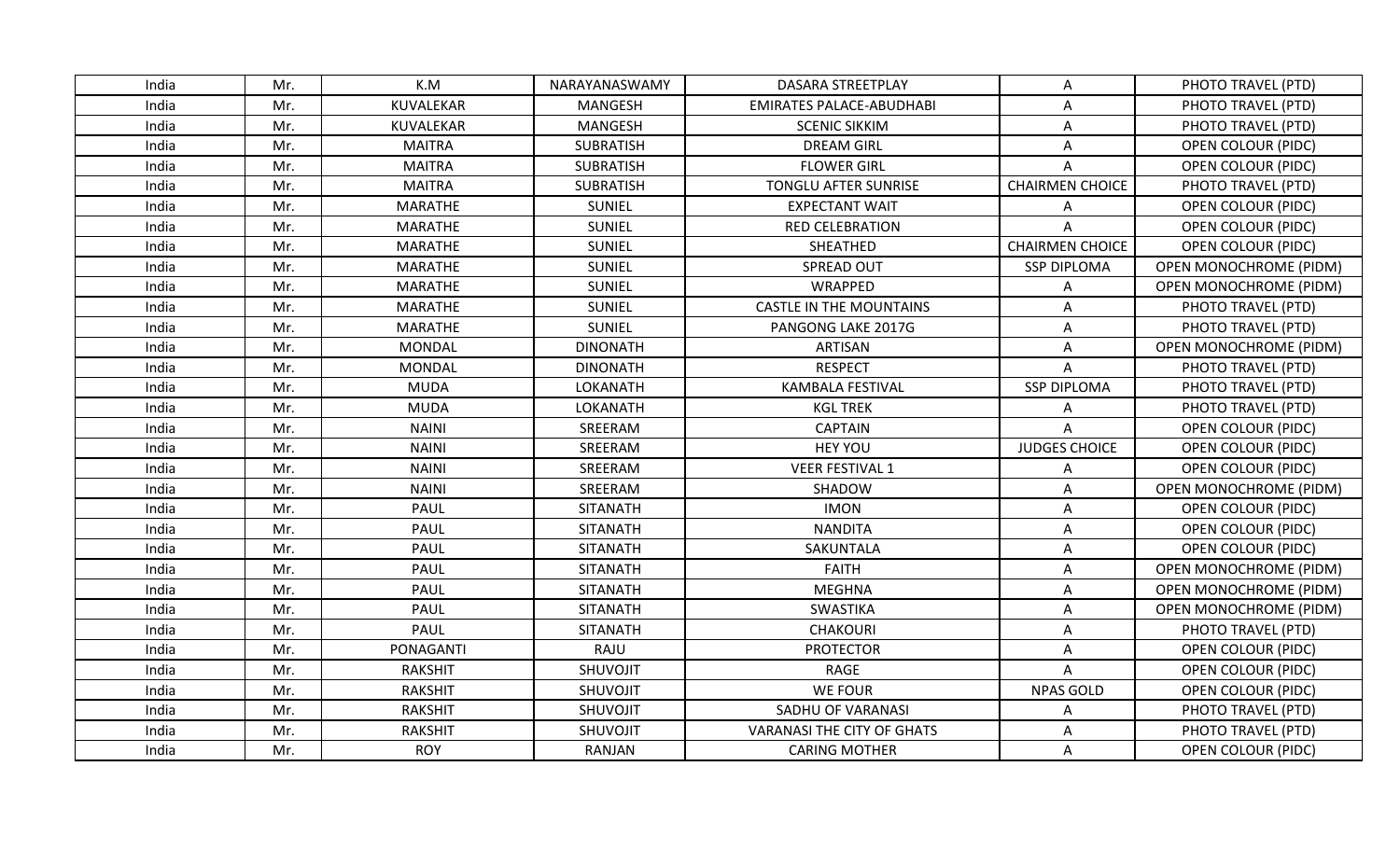| India | Mr.  | <b>ROY</b>    | <b>RANJAN</b>          | FEEL THE LIFE                       | A                  | <b>OPEN COLOUR (PIDC)</b>     |
|-------|------|---------------|------------------------|-------------------------------------|--------------------|-------------------------------|
| India | Mr.  | <b>ROY</b>    | <b>RANJAN</b>          | EXPRESSIONLESS2                     | <b>SSP DIPLOMA</b> | OPEN MONOCHROME (PIDM)        |
| India | Mr.  | SARKAR        | <b>PRANAB</b>          | <b>GOOD TO KNOW</b>                 | <b>SSP DIPLOMA</b> | <b>OPEN COLOUR (PIDC)</b>     |
| India | Mr.  | SARKAR        | SOHAM                  | <b>RUMI - 4001</b>                  | Α                  | <b>OPEN COLOUR (PIDC)</b>     |
| India | Mr.  | SARKAR        | SOHAM                  | <b>THINKING OF LIGHT</b>            | A                  | <b>OPEN COLOUR (PIDC)</b>     |
| India | Mr.  | SARKAR        | SOHAM                  | <b>DEPARTED</b>                     | Α                  | <b>OPEN MONOCHROME (PIDM)</b> |
| India | Mr.  | SARKAR        | SOHAM                  | <b>ENTRENCH</b>                     | Α                  | <b>OPEN MONOCHROME (PIDM)</b> |
| India | Mr.  | SARKAR        | SOHAM                  | SUSHMITA - 3907                     | Α                  | <b>OPEN MONOCHROME (PIDM)</b> |
| India | Mr.  | SARKAR        | SOHAM                  | SUSHMITA - 4069                     | A                  | <b>OPEN MONOCHROME (PIDM)</b> |
| India | Mr.  | SARKAR        | SOHAM                  | HOLI-4                              | A                  | PHOTO TRAVEL (PTD)            |
| India | Mr.  | SARKAR        | SOHAM                  | <b>TERRACE VIEW</b>                 | Α                  | PHOTO TRAVEL (PTD)            |
| India | Mr.  | SARKAR        | <b>SUSHROOTA</b>       | <b>BONDING</b>                      | A                  | <b>OPEN COLOUR (PIDC)</b>     |
| India | Mr.  | SARKAR        | <b>SUSHROOTA</b>       | THE BIRD GIRL                       | A                  | <b>OPEN COLOUR (PIDC)</b>     |
| India | Mr.  | SARKAR        | <b>SUSHROOTA</b>       | THE ENCHANTING LOOK                 | A                  | <b>OPEN COLOUR (PIDC)</b>     |
| India | Mr.  | SARKAR        | <b>SUSHROOTA</b>       | <b>EDUCATIONAL WINGS</b>            | A                  | <b>OPEN MONOCHROME (PIDM)</b> |
| India | Mr.  | SARKAR        | <b>SUSHROOTA</b>       | <b>TOGETHER WE CAN</b>              | Α                  | <b>OPEN MONOCHROME (PIDM)</b> |
| India | Mr.  | <b>SARKAR</b> | <b>SUSHROOTA</b>       | <b>MASK PLAY</b>                    | Α                  | PHOTO TRAVEL (PTD)            |
| India | Mr.  | <b>SARKAR</b> | <b>SUSHROOTA</b>       | PADDY DRYING ACTION                 | Α                  | PHOTO TRAVEL (PTD)            |
| India | Mr.  | SAXENA        | <b>SUDHIR</b>          | <b>ELEGANT</b>                      | A                  | <b>OPEN MONOCHROME (PIDM)</b> |
| India | Mr.  | <b>SEN</b>    | <b>DEBASIS</b>         | <b>SAVE THE WORLD</b>               | A                  | OPEN COLOUR (PIDC)            |
| India | Mr.  | <b>SEN</b>    | <b>DEBASIS</b>         | FIRE THEYYAM                        | SSS GOLD           | PHOTO TRAVEL (PTD)            |
| India | Mr.  | SENGUPTA      | SANJOY                 | <b>CAMEL RACE 1</b>                 | <b>SSP MERIT</b>   | PHOTO TRAVEL (PTD)            |
| India | Mr.  | SENGUPTA      | SANJOY                 | <b>DUBAI MARINA 2</b>               | Α                  | PHOTO TRAVEL (PTD)            |
| India | Mr.  | SENGUPTA      | SANJOY                 | <b>IBRA CAMEL RACE 1</b>            | A                  | PHOTO TRAVEL (PTD)            |
| India | Mr.  | <b>SK</b>     | <b>BALACHANDDER</b>    | SADAARI 1                           | Α                  | OPEN COLOUR (PIDC)            |
| India | Mr.  | SK            | BALACHANDDER           | <b>BONDING</b>                      | Α                  | <b>OPEN MONOCHROME (PIDM)</b> |
| India | Mr.  | SK            | BALACHANDDER           | ADHIKESAVA PERUMAL FLOAT FESTIVAL 3 | Α                  | PHOTO TRAVEL (PTD)            |
| India | Mr.  | SK            | BALACHANDDER           | MYLAI 63 SAINTS FESTIVAL            | <b>SSP MERIT</b>   | PHOTO TRAVEL (PTD)            |
| India | Mr.  | SK            | BALACHANDDER           | THEERTHAVAARI 2022-2                | Δ                  | PHOTO TRAVEL (PTD)            |
| India | Mr.  | SRIVASTAVA    | <b>MUKESH</b>          | <b>ATROCITY</b>                     | <b>SSP MERIT</b>   | <b>OPEN MONOCHROME (PIDM)</b> |
| India | Mr.  | SRIVASTAVA    | <b>MUKESH</b>          | MAKE ME FREE                        | Α                  | <b>OPEN MONOCHROME (PIDM)</b> |
| India | Mr.  | VISWANATHAN   | <b>ASHOK</b>           | KHAJARAHAO TEMPLE                   | Α                  | PHOTO TRAVEL (PTD)            |
| India | Mrs. | <b>BAIS</b>   | <b>DURGESH NANDINI</b> | <b>WALK IN THE MIST</b>             | A                  | <b>OPEN COLOUR (PIDC)</b>     |
| India | Mrs. | D             | <b>BHAGYA</b>          | <b>MISTIFUL</b>                     | A                  | PHOTO TRAVEL (PTD)            |
|       |      |               |                        |                                     |                    |                               |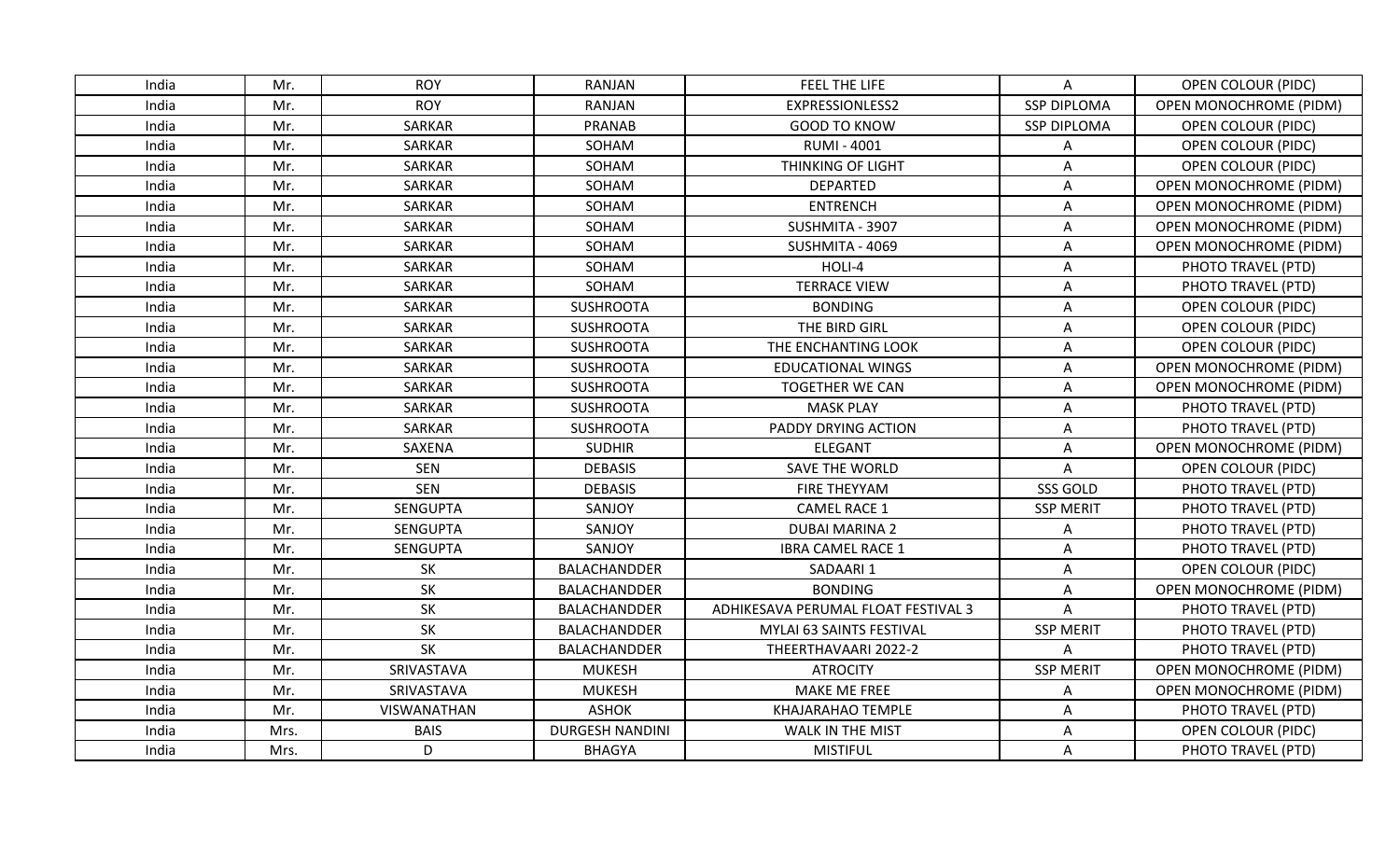| India     | Mrs. | DE                | GARGI                 | <b>BLACK GOLD</b>              | Α                    | OPEN COLOUR (PIDC)            |
|-----------|------|-------------------|-----------------------|--------------------------------|----------------------|-------------------------------|
| India     | Mrs. | DE                | <b>GARGI</b>          | <b>SLEEPING BEAUTY</b>         | A                    | OPEN COLOUR (PIDC)            |
| India     | Mrs. | DE                | <b>GARGI</b>          | THE MASK                       | A                    | <b>OPEN COLOUR (PIDC)</b>     |
| India     | Mrs. | DE                | GARGI                 | <b>FORMATION</b>               | A                    | <b>OPEN MONOCHROME (PIDM)</b> |
| India     | Mrs. | DE                | GARGI                 | <b>LOOKING BEHIND</b>          | A                    | <b>OPEN MONOCHROME (PIDM)</b> |
| India     | Mrs. | DE                | GARGI                 | WAY TO TSOMGO                  | Α                    | PHOTO TRAVEL (PTD)            |
| India     | Ms.  | KUVALEKAR         | <b>KASTURI</b>        | SHAIKH ZAYD MOSQUE             | <b>SSP DIPLOMA</b>   | PHOTO TRAVEL (PTD)            |
| Indonesia | Mr.  | <b>ADI DHARMA</b> | <b>RIZAL</b>          | <b>KING OF BEES</b>            | A                    | OPEN COLOUR (PIDC)            |
| Indonesia | Mr.  | <b>ADI DHARMA</b> | RIZAL                 | THE CEMETERY ANGEL             | $\Delta$             | <b>OPEN COLOUR (PIDC)</b>     |
| Indonesia | Mr.  | <b>ADI DHARMA</b> | <b>RIZAL</b>          | <b>FUTURE GOALKEEPER</b>       | <b>SSP DIPLOMA</b>   | <b>OPEN MONOCHROME (PIDM)</b> |
| Indonesia | Mr.  | <b>ADITYA</b>     | RAWISYAH              | THE POSE                       | A                    | <b>OPEN COLOUR (PIDC)</b>     |
| Indonesia | Mr.  | <b>ADITYA</b>     | RAWISYAH              | TRIPLE BALINESE DANCERS 02     | A                    | OPEN COLOUR (PIDC)            |
| Indonesia | Mr.  | <b>ADITYA</b>     | RAWISYAH              | <b>LADY WARRIOR 01</b>         | A                    | OPEN MONOCHROME (PIDM)        |
| Indonesia | Mr.  | <b>ADITYA</b>     | RAWISYAH              | <b>LIFTED UP</b>               | A                    | <b>OPEN MONOCHROME (PIDM)</b> |
| Indonesia | Mr.  | <b>ADITYA</b>     | RAWISYAH              | <b>SCARY</b>                   | A                    | <b>OPEN MONOCHROME (PIDM)</b> |
| Indonesia | Mr.  | <b>ADITYA</b>     | RAWISYAH              | <b>TRADITIONAL FIGHTING 02</b> | Α                    | <b>OPEN MONOCHROME (PIDM)</b> |
| Indonesia | Mr.  | <b>DARLIUS</b>    | <b>GABRIEL</b>        | RICEFIELD STEPS                | A                    | OPEN COLOUR (PIDC)            |
| Indonesia | Mr.  | <b>DARLIUS</b>    | <b>GABRIEL</b>        | <b>COW FROM HEAVEN</b>         | A                    | OPEN MONOCHROME (PIDM)        |
| Indonesia | Mr.  | <b>DARLIUS</b>    | <b>GABRIEL</b>        | <b>MAGIC UP</b>                | <b>JUDGES CHOICE</b> | <b>OPEN MONOCHROME (PIDM)</b> |
| Indonesia | Mr.  | <b>DARLIUS</b>    | <b>GABRIEL</b>        | MAGNIFICANT DOLOMITES          | <b>SSP MERIT</b>     | PHOTO TRAVEL (PTD)            |
| Indonesia | Mr.  | <b>DARLIUS</b>    | <b>GABRIEL</b>        | ONCE UPON A TIME IN LUCERNE    | Α                    | PHOTO TRAVEL (PTD)            |
| Indonesia | Mr.  | <b>HANAFIAH</b>   | M. JEFFRY             | <b>CIRCLE OF LIFE</b>          | A                    | OPEN COLOUR (PIDC)            |
| Indonesia | Mr.  | <b>HANAFIAH</b>   | M. JEFFRY             | <b>WAYANG ORANG</b>            | <b>SSP MERIT</b>     | <b>OPEN COLOUR (PIDC)</b>     |
| Indonesia | Mr.  | <b>HANAFIAH</b>   | M. JEFFRY             | PHINISI WORKER                 | A                    | OPEN MONOCHROME (PIDM)        |
| Indonesia | Mr.  | <b>HANAFIAH</b>   | M. JEFFRY             | <b>PUPPET MASTER</b>           | A                    | OPEN MONOCHROME (PIDM)        |
| Indonesia | Mr.  | <b>HANAFIAH</b>   | M. JEFFRY             | PISUNGSUNG JALADRI             | <b>SSP DIPLOMA</b>   | PHOTO TRAVEL (PTD)            |
| Indonesia | Mr.  | <b>HANAFIAH</b>   | M. JEFFRY             | YOGYAKARTA                     | A                    | PHOTO TRAVEL (PTD)            |
| Indonesia | Mr.  | LIE               | <b>ROBERT</b>         | LOVE IN MONSERAT               | A                    | OPEN MONOCHROME (PIDM)        |
| Indonesia | Mr.  | LIE               | <b>ROBERT</b>         | PEACEFULLY GANDEN              | A                    | PHOTO TRAVEL (PTD)            |
| Indonesia | Mr.  | LIE               | <b>ROBERT</b>         | <b>STREET PRAYERS</b>          | Α                    | PHOTO TRAVEL (PTD)            |
| Indonesia | Mr.  | LIM               | <b>MAHENDRA PUTRA</b> | PENGUKIR PORSELEN 922          | A                    | OPEN COLOUR (PIDC)            |
| Indonesia | Mr.  | LIM               | <b>MAHENDRA PUTRA</b> | TIGA ANAK SILVER 395           | Α                    | OPEN MONOCHROME (PIDM)        |
| Indonesia | Mr.  | LIM               | <b>MAHENDRA PUTRA</b> | X AT SYDNEY TOWER              | A                    | OPEN MONOCHROME (PIDM)        |
| Indonesia | Mr.  | LIM               | <b>MAHENDRA PUTRA</b> | <b>VIEW FROM SETUMBU 501</b>   | Α                    | PHOTO TRAVEL (PTD)            |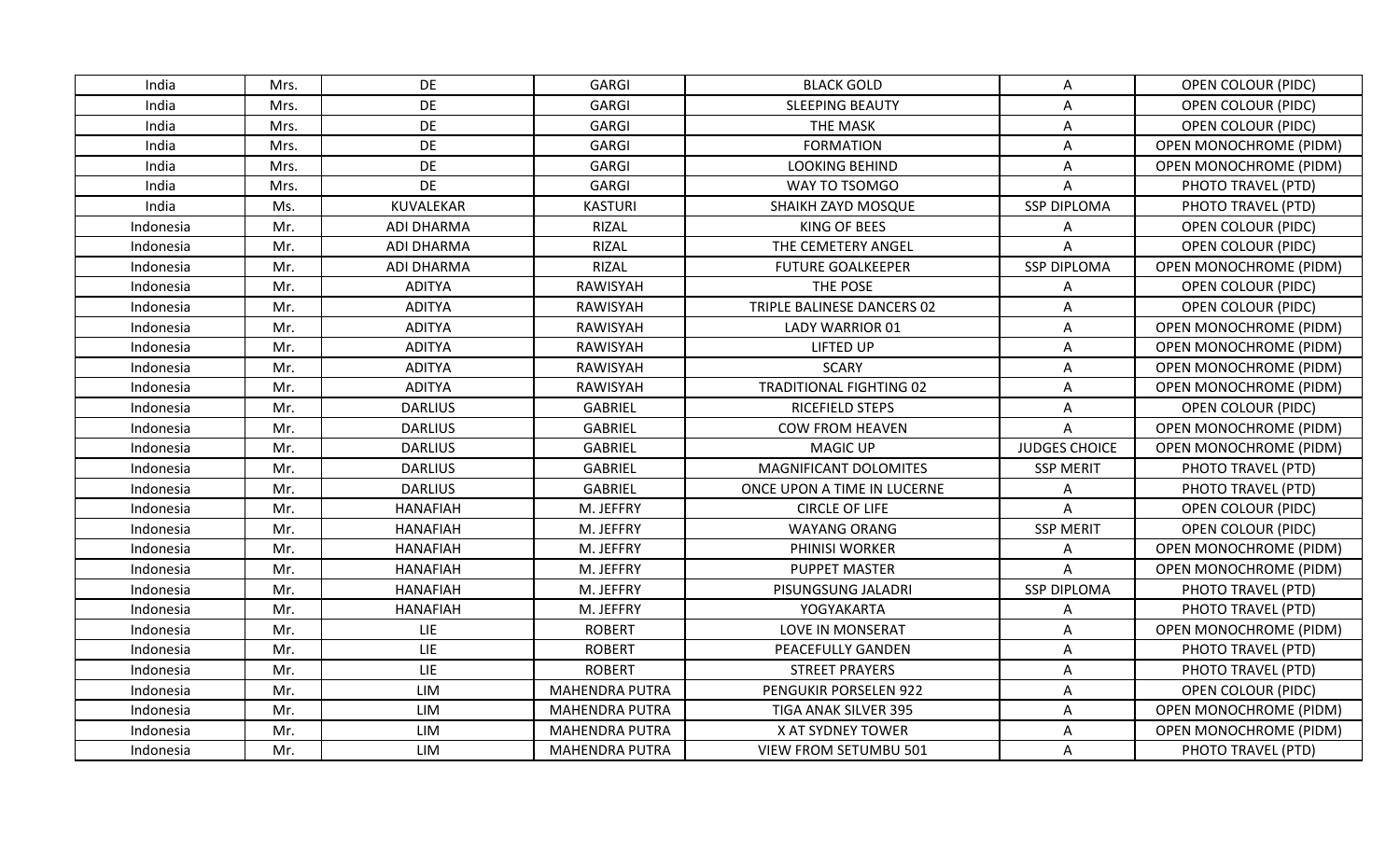| Indonesia | Mr. | <b>MARAMIS</b>   | <b>ALBERT</b>   | <b>ISLAMIC CENTER LHOKSEUMAWE</b>  | Α                  | PHOTO TRAVEL (PTD)            |
|-----------|-----|------------------|-----------------|------------------------------------|--------------------|-------------------------------|
| Indonesia | Mr. | <b>NUGROHO</b>   | <b>ALBERTUS</b> | <b>DAILY FOOD</b>                  | A                  | <b>OPEN COLOUR (PIDC)</b>     |
| Indonesia | Mr. | <b>NUGROHO</b>   | <b>ALBERTUS</b> | <b>DINNER BEFORE CNY</b>           | A                  | <b>OPEN COLOUR (PIDC)</b>     |
| Indonesia | Mr. | <b>NUGROHO</b>   | <b>ALBERTUS</b> | ALONE AND LONELY                   | A                  | <b>OPEN MONOCHROME (PIDM)</b> |
| Indonesia | Mr. | <b>NUGROHO</b>   | <b>ALBERTUS</b> | CHESSMASTER2022                    | A                  | <b>OPEN MONOCHROME (PIDM)</b> |
| Indonesia | Mr. | <b>NUGROHO</b>   | <b>ALBERTUS</b> | PREPARATION BEFORE FISHING         | Α                  | <b>OPEN MONOCHROME (PIDM)</b> |
| Indonesia | Mr. | SETIABUDI        | <b>EDWIN</b>    | <b>EXOTIC RED</b>                  | A                  | <b>OPEN COLOUR (PIDC)</b>     |
| Indonesia | Mr. | <b>SETIABUDI</b> | <b>EDWIN</b>    | ON FIRE                            | <b>SSP DIPLOMA</b> | <b>OPEN COLOUR (PIDC)</b>     |
| Indonesia | Mr. | <b>SETIABUDI</b> | <b>EDWIN</b>    | <b>MEDUSA</b>                      | A                  | <b>OPEN MONOCHROME (PIDM)</b> |
| Indonesia | Mr. | <b>SETIABUDI</b> | <b>EDWIN</b>    | <b>RATU</b>                        | A                  | <b>OPEN MONOCHROME (PIDM)</b> |
| Indonesia | Mr. | <b>SETIABUDI</b> | <b>EDWIN</b>    | ONE DAY AT KYOTO                   | Α                  | PHOTO TRAVEL (PTD)            |
| Indonesia | Mr. | SETIABUDI        | <b>EDWIN</b>    | <b>TERAS IRING</b>                 | A                  | PHOTO TRAVEL (PTD)            |
| Indonesia | Mr. | <b>SETIADI</b>   | <b>AJAR</b>     | <b>FIRE WOMAN</b>                  | A                  | <b>OPEN COLOUR (PIDC)</b>     |
| Indonesia | Mr. | <b>SETIADI</b>   | <b>AJAR</b>     | THE ORANGE                         | A                  | <b>OPEN COLOUR (PIDC)</b>     |
| Indonesia | Mr. | <b>SETIADI</b>   | <b>AJAR</b>     | <b>BROKEN EVERYWHERE</b>           | Α                  | <b>OPEN MONOCHROME (PIDM)</b> |
| Indonesia | Mr. | <b>SETIADI</b>   | <b>AJAR</b>     | <b>CHINESE NEW YEAR</b>            | A                  | <b>OPEN MONOCHROME (PIDM)</b> |
| Indonesia | Mr. | <b>SETIADI</b>   | <b>AJAR</b>     | THE CHESS MASTER                   | A                  | <b>OPEN MONOCHROME (PIDM)</b> |
| Indonesia | Mr. | <b>SETIADI</b>   | <b>AJAR</b>     | A MOSQUE                           | A                  | PHOTO TRAVEL (PTD)            |
| Indonesia | Mr. | SETIADI          | <b>AJAR</b>     | THE BEACH WATERFALL                | Α                  | PHOTO TRAVEL (PTD)            |
| Indonesia | Mr. | SOMALI-CHOW      | <b>DAVID</b>    | KIRKJUFELL MOUNATAIN               | A                  | <b>OPEN COLOUR (PIDC)</b>     |
| Indonesia | Mr. | SOMALI-CHOW      | <b>DAVID</b>    | <b>INCREDIBLE RODEO</b>            | A                  | OPEN MONOCHROME (PIDM)        |
| Indonesia | Mr. | SOMALI-CHOW      | <b>DAVID</b>    | NAMIBIAN VILLAGE LADIES            | A                  | PHOTO TRAVEL (PTD)            |
| Indonesia | Mr. | SOMALI-CHOW      | <b>DAVID</b>    | SWORD BRIDGE ICELAND               | A                  | PHOTO TRAVEL (PTD)            |
| Indonesia | Mr. | SOMALI-CHOW      | <b>DAVID</b>    | <b>WINTER DAY MORNING</b>          | A                  | PHOTO TRAVEL (PTD)            |
| Indonesia | Mr. | SYAFIQUDDARY     | <b>MUHANA</b>   | <b>COLORFUL CHILDHOOD MEMORIES</b> | A                  | <b>OPEN COLOUR (PIDC)</b>     |
| Indonesia | Mr. | SYAFIQUDDARY     | <b>MUHANA</b>   | <b>DRAGON KITE</b>                 | Α                  | <b>OPEN COLOUR (PIDC)</b>     |
| Indonesia | Mr. | SYAFIQUDDARY     | <b>MUHANA</b>   | <b>MONEY TALK</b>                  | <b>SSP MERIT</b>   | OPEN COLOUR (PIDC)            |
| Indonesia | Mr. | SYAFIQUDDARY     | <b>MUHANA</b>   | <b>EDGE OF THE WORLD</b>           | A                  | OPEN MONOCHROME (PIDM)        |
| Indonesia | Mr. | SYAFIQUDDARY     | <b>MUHANA</b>   | I SEE U                            | A                  | <b>OPEN MONOCHROME (PIDM)</b> |
| Indonesia | Mr. | SYAFIQUDDARY     | <b>MUHANA</b>   | <b>PRAYING</b>                     | A                  | <b>OPEN MONOCHROME (PIDM)</b> |
| Indonesia | Mr. | SYAFIQUDDARY     | <b>MUHANA</b>   | WHEEL OF LIFE                      | <b>SSP MERIT</b>   | OPEN MONOCHROME (PIDM)        |
| Indonesia | Mr. | SYAFIQUDDARY     | <b>MUHANA</b>   | <b>BUDDHA TOOTH RELIC TEMPLE</b>   | Α                  | PHOTO TRAVEL (PTD)            |
| Indonesia | Mr. | SYAFIQUDDARY     | <b>MUHANA</b>   | <b>KRUPUK INDRAMAYU</b>            | A                  | PHOTO TRAVEL (PTD)            |
| Indonesia | Mr. | <b>WIJAYA</b>    | <b>OSCAR</b>    | <b>TARI TOPENG MOTION</b>          | Α                  | <b>OPEN COLOUR (PIDC)</b>     |
|           |     |                  |                 |                                    |                    |                               |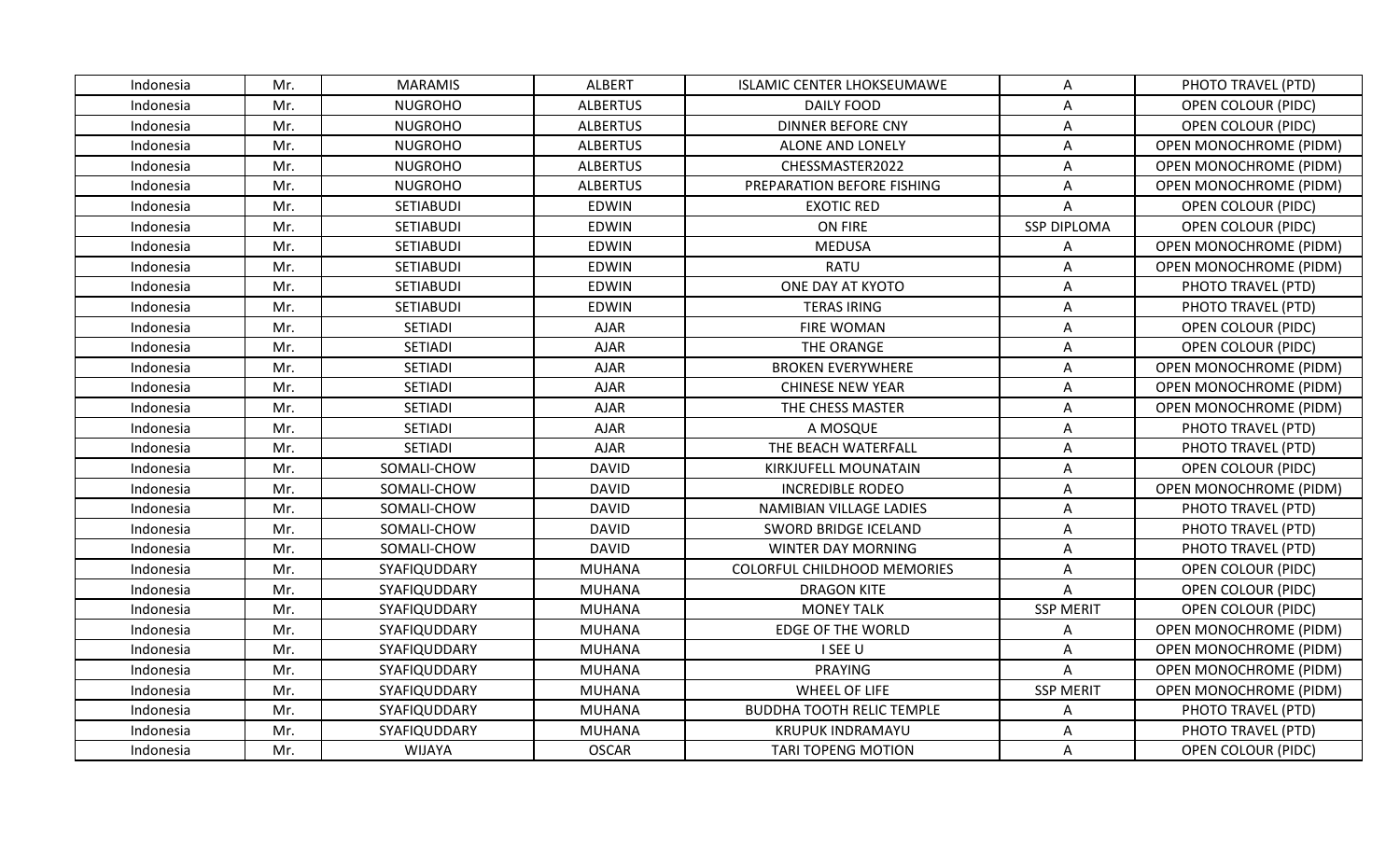| Indonesia | Mr.  | WIJAYA           | <b>OSCAR</b>             | MEN DANCER MOTION BW           | Α                  | <b>OPEN MONOCHROME (PIDM)</b> |
|-----------|------|------------------|--------------------------|--------------------------------|--------------------|-------------------------------|
| Indonesia | Mr.  | <b>WIJAYA</b>    | <b>OSCAR</b>             | <b>PUNCH IT</b>                | Α                  | <b>OPEN MONOCHROME (PIDM)</b> |
| Indonesia | Mr.  | <b>WIJAYA</b>    | <b>OSCAR</b>             | SPIN MOVE BW                   | Α                  | <b>OPEN MONOCHROME (PIDM)</b> |
| Indonesia | Mr.  | WIJAYA           | <b>OSCAR</b>             | <b>BATU CAVES</b>              | A                  | PHOTO TRAVEL (PTD)            |
| Indonesia | Mr.  | WIJAYA           | <b>OSCAR</b>             | THE MERLION                    | A                  | PHOTO TRAVEL (PTD)            |
| Indonesia | Mrs. | <b>ADHISURIA</b> | <b>RUBBY</b>             | <b>BEAUTIFUL CHESS GAME</b>    | <b>SSP MERIT</b>   | OPEN COLOUR (PIDC)            |
| Indonesia | Mrs. | <b>ADHISURIA</b> | <b>RUBBY</b>             | <b>DANCE WITH HEART</b>        | A                  | OPEN COLOUR (PIDC)            |
| Indonesia | Mrs. | <b>ADHISURIA</b> | <b>RUBBY</b>             | <b>FLYING WUSHU</b>            | Α                  | OPEN COLOUR (PIDC)            |
| Indonesia | Mrs. | <b>ADHISURIA</b> | <b>RUBBY</b>             | PLACE A BET                    | A                  | <b>OPEN MONOCHROME (PIDM)</b> |
| Indonesia | Mrs. | <b>ADHISURIA</b> | <b>RUBBY</b>             | <b>BEAUTIFUL ISLAND</b>        | Α                  | PHOTO TRAVEL (PTD)            |
| Indonesia | Mrs. | <b>ADHISURIA</b> | <b>RUBBY</b>             | <b>FERTILIZER SPRAY</b>        | Α                  | PHOTO TRAVEL (PTD)            |
| Indonesia | Mrs. | <b>ADHISURIA</b> | <b>RUBBY</b>             | <b>ISTIQLAL MOSQUE</b>         | <b>FIAP RIBBON</b> | PHOTO TRAVEL (PTD)            |
| Indonesia | Mrs. | <b>BINGLIE</b>   | <b>MERY</b>              | <b>FRAMMING</b>                | A                  | <b>OPEN MONOCHROME (PIDM)</b> |
| Indonesia | Mrs. | <b>BINGLIE</b>   | <b>MERY</b>              | SUATU PAGI DI IJEN 552         | Α                  | PHOTO TRAVEL (PTD)            |
| Indonesia | Mrs. | <b>TANDJUNG</b>  | <b>DEWI</b>              | <b>CLIMB TO THE TOP</b>        | A                  | <b>OPEN COLOUR (PIDC)</b>     |
| Indonesia | Mrs. | <b>TANDJUNG</b>  | <b>DEWI</b>              | <b>INDEPENDENCE DAY SPIRIT</b> | Α                  | <b>OPEN COLOUR (PIDC)</b>     |
| Indonesia | Mrs. | <b>TANDJUNG</b>  | <b>DEWI</b>              | <b>SENTANI TRIBE</b>           | A                  | <b>OPEN COLOUR (PIDC)</b>     |
| Indonesia | Mrs. | <b>TANDJUNG</b>  | <b>DEWI</b>              | <b>BEAUTIFUL MERMAID</b>       | A                  | <b>OPEN MONOCHROME (PIDM)</b> |
| Indonesia | Mrs. | <b>TANDJUNG</b>  | <b>DEWI</b>              | 1000 LANTERN                   | Α                  | PHOTO TRAVEL (PTD)            |
| Indonesia | Mrs. | <b>TANDJUNG</b>  | <b>DEWI</b>              | MWAY DAW PAGODA                | A                  | PHOTO TRAVEL (PTD)            |
| Indonesia | Mrs. | <b>TANDJUNG</b>  | <b>DEWI</b>              | SUNRISE AT BOROBUDUR TEMPLE    | Α                  | PHOTO TRAVEL (PTD)            |
| Indonesia | Mrs. | TANUDJAJA        | <b>INEKE SRI REDJEKI</b> | <b>BUFFALO RACE</b>            | A                  | <b>OPEN COLOUR (PIDC)</b>     |
| Indonesia | Mrs. | TANUDJAJA        | <b>INEKE SRI REDJEKI</b> | PRACTICE MAKE PERFECT          | Α                  | <b>OPEN COLOUR (PIDC)</b>     |
| Indonesia | Mrs. | TANUDJAJA        | <b>INEKE SRI REDJEKI</b> | <b>DUA SAHABAT</b>             | Α                  | <b>OPEN MONOCHROME (PIDM)</b> |
| Indonesia | Mrs. | TANUDJAJA        | <b>INEKE SRI REDJEKI</b> | SOUL OF THE MUSICIAN           | Α                  | <b>OPEN MONOCHROME (PIDM)</b> |
| Indonesia | Mrs. | TANUDJAJA        | <b>INEKE SRI REDJEKI</b> | THE GOOD AND THE EVIL          | Α                  | OPEN MONOCHROME (PIDM)        |
| Indonesia | Mrs. | TANUDJAJA        | <b>INEKE SRI REDJEKI</b> | THE SPIRIT                     | <b>SSP DIPLOMA</b> | OPEN MONOCHROME (PIDM)        |
| Indonesia | Mrs. | TANUDJAJA        | <b>INEKE SRI REDJEKI</b> | <b>LOFOTEN</b>                 | $\Delta$           | PHOTO TRAVEL (PTD)            |
| Indonesia | Mrs. | TANUDJAJA        | <b>INEKE SRI REDJEKI</b> | MAGNIFICENT BOROBUDUR          | <b>SSP MERIT</b>   | PHOTO TRAVEL (PTD)            |
| Indonesia | Ms.  | LANGI            | <b>SULLY JOLANDA</b>     | <b>FISH NETTING</b>            | Α                  | <b>OPEN COLOUR (PIDC)</b>     |
| Indonesia | Ms.  | LANGI            | <b>SULLY JOLANDA</b>     | <b>GLOBAL WARMING</b>          | A                  | <b>OPEN MONOCHROME (PIDM)</b> |
| Indonesia | Ms.  | LANGI            | <b>SULLY JOLANDA</b>     | <b>TRADITIONAL MARKET02</b>    | Α                  | <b>OPEN MONOCHROME (PIDM)</b> |
| Indonesia | Ms.  | LANGI            | <b>SULLY JOLANDA</b>     | <b>MIAO TRIBE</b>              | Α                  | PHOTO TRAVEL (PTD)            |
| Indonesia | Ms.  | LANGI            | <b>SULLY JOLANDA</b>     | <b>NAMTSO LAKE</b>             | $\overline{A}$     | PHOTO TRAVEL (PTD)            |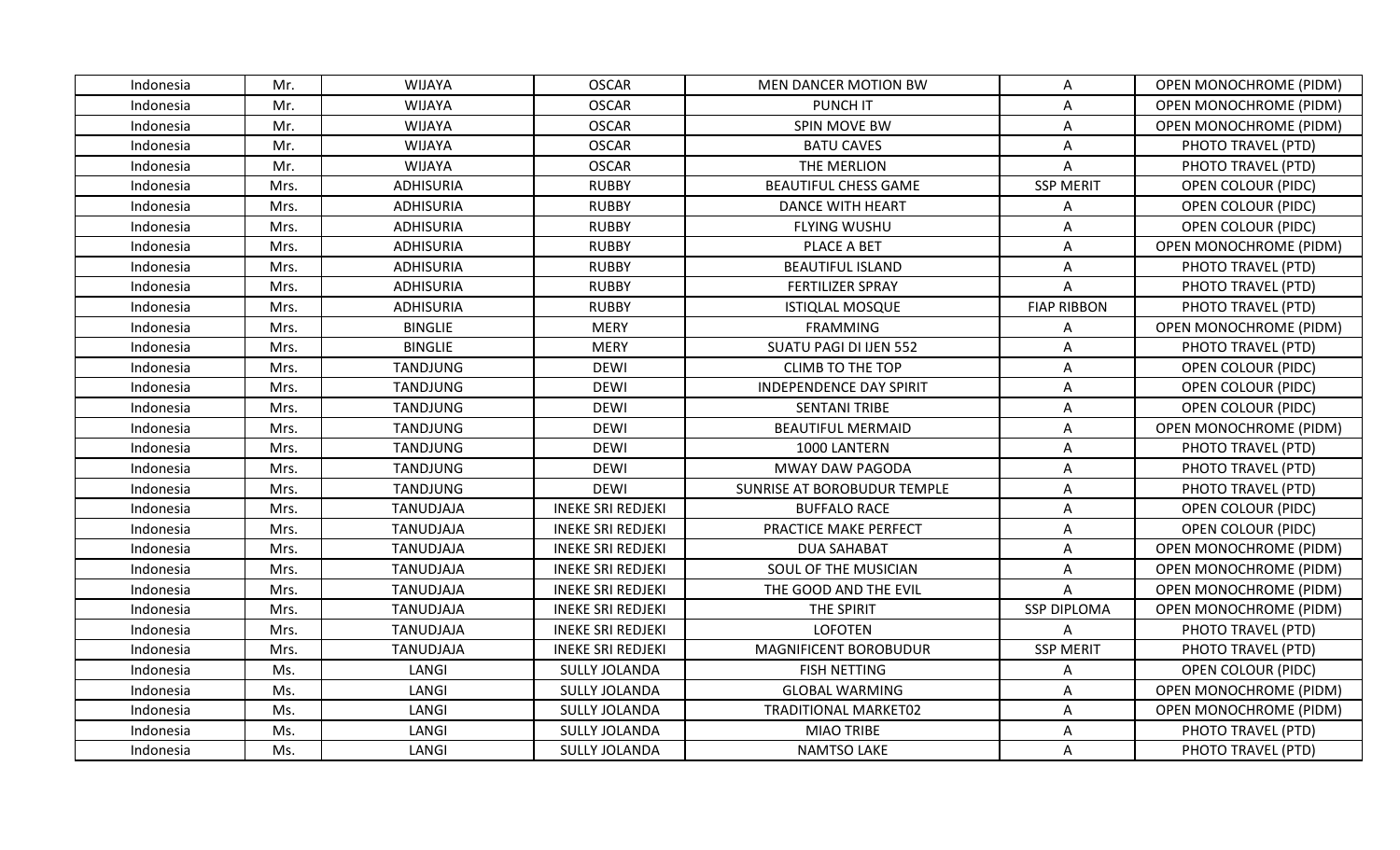| Indonesia     | Ms.  | LANGI             | <b>SULLY JOLANDA</b> | POSITANO AMALFI COAST                   | A                  | PHOTO TRAVEL (PTD)            |
|---------------|------|-------------------|----------------------|-----------------------------------------|--------------------|-------------------------------|
| Indonesia     | Ms.  | LANGI             | <b>SULLY JOLANDA</b> | PUPPET SHOW                             | $\overline{A}$     | PHOTO TRAVEL (PTD)            |
| Israel        | Mr.  | <b>BASHA</b>      | <b>RABIA</b>         | <b>EKATERINA S MODEL RED 28</b>         | A                  | OPEN MONOCHROME (PIDM)        |
| Israel        | Mr.  | <b>BASHA</b>      | <b>RABIA</b>         | <b>LOAY HALABY 227</b>                  | A                  | <b>OPEN MONOCHROME (PIDM)</b> |
| Israel        | Mr.  | <b>BASHA</b>      | <b>RABIA</b>         | RUSSIAN MONUMENT IN GEORGIA 7           | A                  | PHOTO TRAVEL (PTD)            |
| Israel        | Mr.  | <b>BASHA</b>      | <b>RABIA</b>         | <b>WARRIORS OF HONOR GUARD ATHENS 2</b> | <b>SSP DIPLOMA</b> | PHOTO TRAVEL (PTD)            |
| <b>Israel</b> | Mr.  | <b>GOLDIN</b>     | <b>LEONID</b>        | PACO RABANNE                            | A                  | OPEN COLOUR (PIDC)            |
| Israel        | Mr.  | <b>GOLDIN</b>     | <b>LEONID</b>        | WINDOWS IN THE YARD                     | A                  | OPEN COLOUR (PIDC)            |
| Israel        | Mr.  | <b>GOLDIN</b>     | LEONID               | <b>ADULT GAMES</b>                      | A                  | <b>OPEN MONOCHROME (PIDM)</b> |
| Israel        | Mr.  | <b>GOLDIN</b>     | LEONID               | CAN YOU HEAR ME                         | A                  | <b>OPEN MONOCHROME (PIDM)</b> |
| Israel        | Mr.  | <b>GOLDIN</b>     | <b>LEONID</b>        | <b>SPECIAL DIET</b>                     | A                  | <b>OPEN MONOCHROME (PIDM)</b> |
| Israel        | Mr.  | <b>GOLDIN</b>     | <b>LEONID</b>        | <b>CHRISTMAS</b>                        | A                  | PHOTO TRAVEL (PTD)            |
| Israel        | Mr.  | <b>GOLDIN</b>     | <b>LEONID</b>        | TOURISTS 2021                           | A                  | PHOTO TRAVEL (PTD)            |
| Israel        | Mr.  | <b>MAKAROV</b>    | ALEXANDER            | <b>LITTLE MAN-3</b>                     | A                  | <b>OPEN MONOCHROME (PIDM)</b> |
| Israel        | Mrs. | <b>EPSTEIN</b>    | <b>ESTHER</b>        | <b>SECURITY GUARD</b>                   | A                  | <b>OPEN MONOCHROME (PIDM)</b> |
| Israel        | Mrs. | <b>EPSTEIN</b>    | <b>ESTHER</b>        | <b>CHILDREN IN KIBERA</b>               | A                  | PHOTO TRAVEL (PTD)            |
| Israel        | Mrs. | <b>EPSTEIN</b>    | <b>ESTHER</b>        | THE TEMPLE MOUNT                        | <b>SSP DIPLOMA</b> | PHOTO TRAVEL (PTD)            |
| Israel        | Mrs. | <b>MAKAROV</b>    | ZINAIDA              | LINES-2                                 | A                  | OPEN MONOCHROME (PIDM)        |
| Italy         | Dr.  | <b>DERAMO</b>     | <b>UMBERTO</b>       | JADED                                   | A                  | <b>OPEN MONOCHROME (PIDM)</b> |
| Italy         | Dr.  | <b>DERAMO</b>     | <b>UMBERTO</b>       | <b>MYLOFOT</b>                          | A                  | PHOTO TRAVEL (PTD)            |
| Italy         | Dr.  | <b>DERAMO</b>     | <b>UMBERTO</b>       | ROCCEYELLOWSTONE                        | A                  | PHOTO TRAVEL (PTD)            |
| Italy         | Dr.  | <b>DERAMO</b>     | <b>UMBERTO</b>       | SANTASOFIABYNIGHT                       | $\overline{A}$     | PHOTO TRAVEL (PTD)            |
| Italy         | Mr.  | <b>ARMILLOTTA</b> | <b>FRANCESCO</b>     | <b>FIRST LIGHTS</b>                     | A                  | OPEN COLOUR (PIDC)            |
| Italy         | Mr.  | ARMILLOTTA        | FRANCESCO            | <b>TRACTOR</b>                          | A                  | <b>OPEN COLOUR (PIDC)</b>     |
| Italy         | Mr.  | ARMILLOTTA        | <b>FRANCESCO</b>     | <b>COLOR PALETTE</b>                    | A                  | PHOTO TRAVEL (PTD)            |
| Italy         | Mr.  | ARMILLOTTA        | FRANCESCO            | DAWN IN BASILICATA                      | A                  | PHOTO TRAVEL (PTD)            |
| Italy         | Mr.  | <b>BECORPI</b>    | <b>FABIO</b>         | RYTHMIC GYMNASTIC H09                   | A                  | OPEN COLOUR (PIDC)            |
| Italy         | Mr.  | <b>BECORPI</b>    | <b>FABIO</b>         | <b>MAN RUGBY BNC04BN</b>                | A                  | OPEN MONOCHROME (PIDM)        |
| Italy         | Mr.  | <b>BECORPI</b>    | FABIO                | TUSCANY HILL WITH FOG T5                | A                  | PHOTO TRAVEL (PTD)            |
| Italy         | Mr.  | <b>BERNINI</b>    | <b>GIUSEPPE</b>      | <b>REDPASSION</b>                       | A                  | OPEN COLOUR (PIDC)            |
| Italy         | Mr.  | <b>BERNINI</b>    | <b>GIUSEPPE</b>      | TO THE GROUND                           | A                  | OPEN COLOUR (PIDC)            |
| Italy         | Mr.  | <b>BERNINI</b>    | <b>GIUSEPPE</b>      | MATADOR 01                              | A                  | OPEN MONOCHROME (PIDM)        |
| Italy         | Mr.  | <b>BERNINI</b>    | <b>GIUSEPPE</b>      | LIGHTS IN VAL D ORCIA 05                | A                  | PHOTO TRAVEL (PTD)            |
| Italy         | Mr.  | <b>BONACCORSI</b> | <b>CLAUDIO</b>       | PECORINI A MARE                         | A                  | PHOTO TRAVEL (PTD)            |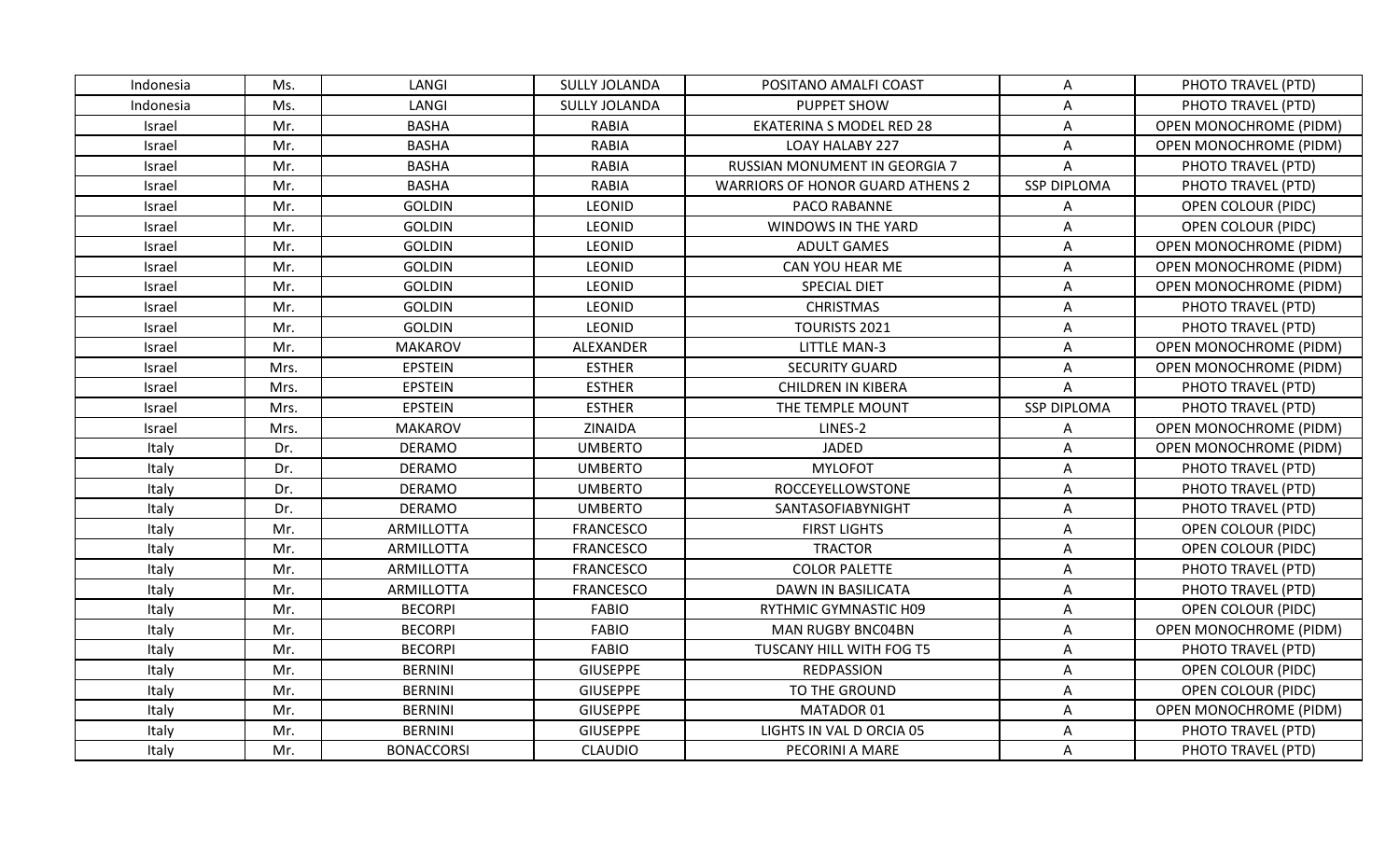| Italy | Mr.  | <b>BRUNO</b>     | <b>RUGGERO</b>      | <b>INCIPIT</b>                   | A                | OPEN COLOUR (PIDC)            |
|-------|------|------------------|---------------------|----------------------------------|------------------|-------------------------------|
| Italy | Mr.  | <b>BRUNO</b>     | <b>RUGGERO</b>      | <b>LA PERLA</b>                  | <b>FIAP GOLD</b> | OPEN COLOUR (PIDC)            |
| Italy | Mr.  | <b>BRUNO</b>     | <b>RUGGERO</b>      | <b>MIRROR</b>                    | A                | OPEN MONOCHROME (PIDM)        |
| Italy | Mr.  | <b>BRUNO</b>     | <b>RUGGERO</b>      | <b>ROOTS</b>                     | A                | <b>OPEN MONOCHROME (PIDM)</b> |
| Italy | Mr.  | <b>BRUNO</b>     | <b>RUGGERO</b>      | THE FIRST PORTRAIT               | A                | OPEN MONOCHROME (PIDM)        |
| Italy | Mr.  | <b>BUGLI</b>     | PIETRO              | CRACO                            | Α                | PHOTO TRAVEL (PTD)            |
| Italy | Mr.  | DI PANFILO       | <b>VINCENZO</b>     | <b>GHOST VALLEY</b>              | A                | PHOTO TRAVEL (PTD)            |
| Italy | Mr.  | DI PANFILO       | <b>VINCENZO</b>     | <b>PYRES</b>                     | <b>SSP MERIT</b> | PHOTO TRAVEL (PTD)            |
| Italy | Mr.  | <b>FABBRI</b>    | <b>GIOVANNI</b>     | PODERE BACCOLENO 075-22          | A                | PHOTO TRAVEL (PTD)            |
| Italy | Mr.  | <b>FALCO</b>     | <b>GIUSEPPE</b>     | <b>TOWARDS THE MORNING LIGHT</b> | Α                | PHOTO TRAVEL (PTD)            |
| Italy | Mr.  | <b>MAMMUCARI</b> | <b>CLAUDIO</b>      | ANABEL                           | A                | OPEN COLOUR (PIDC)            |
| Italy | Mr.  | <b>MAMMUCARI</b> | <b>CLAUDIO</b>      | <b>ANNA 201</b>                  | A                | <b>OPEN MONOCHROME (PIDM)</b> |
| Italy | Mr.  | <b>MAMMUCARI</b> | <b>CLAUDIO</b>      | <b>AUTUNNO</b>                   | Α                | OPEN MONOCHROME (PIDM)        |
| Italy | Mr.  | <b>MAMMUCARI</b> | <b>CLAUDIO</b>      | ARENAS 13                        | Α                | PHOTO TRAVEL (PTD)            |
| Italy | Mr.  | <b>MAMMUCARI</b> | <b>CLAUDIO</b>      | L UOMO DEI PICCIONI              | A                | PHOTO TRAVEL (PTD)            |
| Italy | Mr.  | <b>RUBINI</b>    | <b>FRANCO</b>       | <b>MADONNARI</b>                 | Α                | <b>OPEN MONOCHROME (PIDM)</b> |
| Italy | Mr.  | SIMAZ            | <b>DARIO MARIO</b>  | SPN <sub>1</sub>                 | A                | <b>OPEN COLOUR (PIDC)</b>     |
| Italy | Mr.  | SIMAZ            | <b>DARIO MARIO</b>  | <b>WINTER LIGHT</b>              | A                | OPEN MONOCHROME (PIDM)        |
| Italy | Mr.  | <b>ZUFFO</b>     | <b>EMANUELE</b>     | <b>PPP</b>                       | A                | OPEN MONOCHROME (PIDM)        |
| Italy | Mrs. | <b>CARNITI</b>   | <b>MARIA TERESA</b> | <b>DANCE</b>                     | Α                | OPEN COLOUR (PIDC)            |
| Italy | Mrs. | <b>CARNITI</b>   | <b>MARIA TERESA</b> | IL FALCO                         | Α                | <b>OPEN COLOUR (PIDC)</b>     |
| Italy | Mrs. | <b>CARNITI</b>   | <b>MARIA TERESA</b> | UNIVERSO FEMMINILE               | A                | <b>OPEN MONOCHROME (PIDM)</b> |
| Italy | Mrs. | <b>D ALIA</b>    | VALENTINA           | VASES AND EGGS                   | Α                | OPEN COLOUR (PIDC)            |
| Italy | Mrs. | <b>D ALIA</b>    | VALENTINA           | <b>BIKE AND STREET LAMPS</b>     | A                | OPEN MONOCHROME (PIDM)        |
| Italy | Mrs. | <b>D ALIA</b>    | VALENTINA           | <b>SCALE MOBILI</b>              | Α                | <b>OPEN MONOCHROME (PIDM)</b> |
| Italy | Mrs. | <b>D ALIA</b>    | VALENTINA           | <b>PARMA</b>                     | A                | PHOTO TRAVEL (PTD)            |
| Italy | Mrs. | <b>GARZONE</b>   | <b>CRISTINA</b>     | <b>KARO VILLAGE 20</b>           | A                | OPEN COLOUR (PIDC)            |
| Italy | Mrs. | <b>GARZONE</b>   | <b>CRISTINA</b>     | SAINT GEORGE CHURCH              | <b>SSP MERIT</b> | <b>OPEN COLOUR (PIDC)</b>     |
| Italy | Mrs. | GARZONE          | <b>CRISTINA</b>     | <b>WARRIORS</b>                  | A                | OPEN COLOUR (PIDC)            |
| Italy | Mrs. | GARZONE          | <b>CRISTINA</b>     | <b>GIRL AND CORN</b>             | Α                | OPEN MONOCHROME (PIDM)        |
| Italy | Mrs. | <b>GARZONE</b>   | <b>CRISTINA</b>     | <b>MURSI VILLAGE</b>             | Α                | <b>OPEN MONOCHROME (PIDM)</b> |
| Italy | Mrs. | GARZONE          | <b>CRISTINA</b>     | <b>OUR GRANDMOTHER</b>           | Α                | OPEN MONOCHROME (PIDM)        |
| Italy | Mrs. | GARZONE          | <b>CRISTINA</b>     | <b>BEST OF VILLAGE</b>           | A                | PHOTO TRAVEL (PTD)            |
| Italy | Mrs. | GARZONE          | <b>CRISTINA</b>     | <b>COFFEE TIME 2</b>             | A                | PHOTO TRAVEL (PTD)            |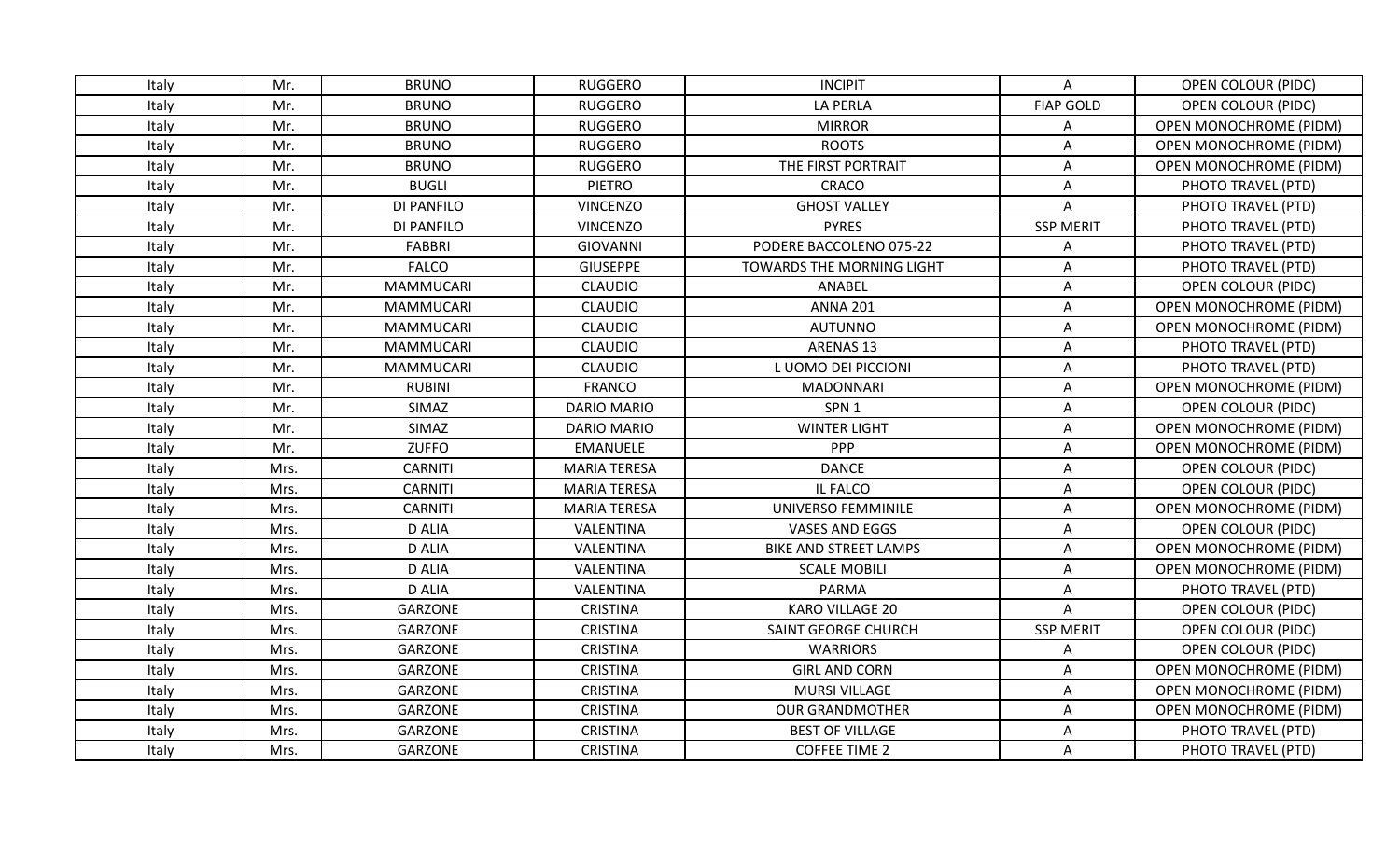| Japan      | Mr. | <b>MAUNG</b>     | <b>CHAN MYEI</b> | JAPAN HEAVEN                      | A                  | <b>OPEN COLOUR (PIDC)</b>     |
|------------|-----|------------------|------------------|-----------------------------------|--------------------|-------------------------------|
| Japan      | Mr. | <b>MAUNG</b>     | <b>CHAN MYEI</b> | <b>LIGHT STREET</b>               | A                  | OPEN MONOCHROME (PIDM)        |
| Japan      | Mr. | <b>MAUNG</b>     | <b>CHAN MYEI</b> | <b>SLIVER EYE</b>                 | Α                  | <b>OPEN MONOCHROME (PIDM)</b> |
| Japan      | Mr. | <b>MAUNG</b>     | <b>CHAN MYEI</b> | <b>FUKUSHIMA</b>                  | A                  | PHOTO TRAVEL (PTD)            |
| Japan      | Mr. | <b>MAUNG</b>     | <b>CHAN MYEI</b> | VILLAGE                           | A                  | PHOTO TRAVEL (PTD)            |
| Kazakhstan | Mr. | <b>KORENCHUK</b> | VALERY           | <b>STREET PAINTER - 5</b>         | A                  | <b>OPEN COLOUR (PIDC)</b>     |
| Kuwait     | Mr. | ALLOUGHANI       | <b>FAISAL</b>    | <b>GREEN ISLAND 18</b>            | <b>SSP MERIT</b>   | PHOTO TRAVEL (PTD)            |
| Kuwait     | Mr. | ALLOUGHANI       | <b>FAISAL</b>    | MOORING 15                        | A                  | PHOTO TRAVEL (PTD)            |
| Kuwait     | Mr. | ALLOUGHANI       | <b>FAISAL</b>    | MOORING 21                        | A                  | PHOTO TRAVEL (PTD)            |
| Luxembourg | Mr. | <b>KIEFFER</b>   | <b>CHRISTIAN</b> | <b>BAND OF BROTHERS 13</b>        | A                  | <b>OPEN COLOUR (PIDC)</b>     |
| Luxembourg | Mr. | <b>KIEFFER</b>   | <b>CHRISTIAN</b> | CARL WYATT 2                      | A                  | <b>OPEN COLOUR (PIDC)</b>     |
| Luxembourg | Mr. | <b>KIEFFER</b>   | <b>CHRISTIAN</b> | <b>EMERAUDE BOIVIN 26</b>         | A                  | <b>OPEN COLOUR (PIDC)</b>     |
| Luxembourg | Mr. | <b>KIEFFER</b>   | <b>CHRISTIAN</b> | <b>INQUISITION 19</b>             | A                  | <b>OPEN COLOUR (PIDC)</b>     |
| Luxembourg | Mr. | <b>KIEFFER</b>   | <b>CHRISTIAN</b> | <b>EMERAUDE BOIVIN 29</b>         | A                  | OPEN MONOCHROME (PIDM)        |
| Macau      | Mr. | CHEANG           | SHERMAN          | <b>HAPPY CHILD</b>                | A                  | OPEN COLOUR (PIDC)            |
| Macau      | Mr. | <b>CHIANG</b>    | <b>KA CHON</b>   | <b>RUN</b>                        | Α                  | OPEN COLOUR (PIDC)            |
| Macau      | Mr. | <b>CHIANG</b>    | <b>KA CHON</b>   | <b>FACE PUNCH 2</b>               | A                  | <b>OPEN MONOCHROME (PIDM)</b> |
| Macau      | Mr. | <b>CHIANG</b>    | <b>KA CHON</b>   | <b>MOVE</b>                       | A                  | <b>OPEN MONOCHROME (PIDM)</b> |
| Macau      | Mr. | <b>CHIANG</b>    | <b>KA CHON</b>   | MORNING IN PRAGUE                 | A                  | PHOTO TRAVEL (PTD)            |
| Macau      | Mr. | CHIANG           | <b>KA CHON</b>   | <b>RIVER NET FISHING</b>          | A                  | PHOTO TRAVEL (PTD)            |
| Malaysia   | Mr. | <b>ONG</b>       | <b>TAT SENG</b>  | <b>BALLET BUTTERFLY</b>           | A                  | <b>OPEN COLOUR (PIDC)</b>     |
| Malaysia   | Mr. | ONG              | <b>TAT SENG</b>  | <b>FIVE GENERAL</b>               | A                  | <b>OPEN COLOUR (PIDC)</b>     |
| Malaysia   | Mr. | <b>ONG</b>       | <b>TAT SENG</b>  | <b>GIRL WISHING BW</b>            | A                  | OPEN MONOCHROME (PIDM)        |
| Malaysia   | Mr. | WEE MING         | SOO              | GO TO THE MARKET 10               | A                  | <b>OPEN COLOUR (PIDC)</b>     |
| Malaysia   | Mr. | WEE MING         | <b>SOO</b>       | <b>MORNING MARKET 08</b>          | A                  | <b>OPEN COLOUR (PIDC)</b>     |
| Malaysia   | Mr. | <b>WEE MING</b>  | SOO              | TAJ MAHAL 12                      | <b>SSP DIPLOMA</b> | PHOTO TRAVEL (PTD)            |
| Malaysia   | Mr. | <b>WOO</b>       | <b>HONG SANG</b> | MIST TO SURROUND MOUNTAIN         | A                  | <b>OPEN MONOCHROME (PIDM)</b> |
| Malaysia   | Mr. | <b>WOO</b>       | <b>HONG SANG</b> | <b>FESTIVAL 2</b>                 | <b>NPAS GOLD</b>   | PHOTO TRAVEL (PTD)            |
| Malaysia   | Mr. | <b>WOO</b>       | <b>HONG SANG</b> | LAULOONWAN LANDFORM               | A                  | PHOTO TRAVEL (PTD)            |
| Malaysia   | Mr. | <b>WOO</b>       | <b>HONG SANG</b> | MUSHROOM VILLAGE AT DAWN          | Α                  | PHOTO TRAVEL (PTD)            |
| Malaysia   | Ms. | <b>CHAM</b>      | <b>JUAT ENG</b>  | EACH PLAYS HIS PART IN PRODUCTION | A                  | <b>OPEN COLOUR (PIDC)</b>     |
| Malaysia   | Ms. | CHAM             | <b>JUAT ENG</b>  | LET US PLAY FOOTBALL TOGETHER     | Α                  | <b>OPEN COLOUR (PIDC)</b>     |
| Malaysia   | Ms. | <b>CHAM</b>      | <b>JUAT ENG</b>  | <b>MAN IN THE MIST</b>            | A                  | <b>OPEN MONOCHROME (PIDM)</b> |
| Malaysia   | Ms. | CHAM             | <b>JUAT ENG</b>  | THE ART OF PREPARING TEA          | A                  | <b>OPEN MONOCHROME (PIDM)</b> |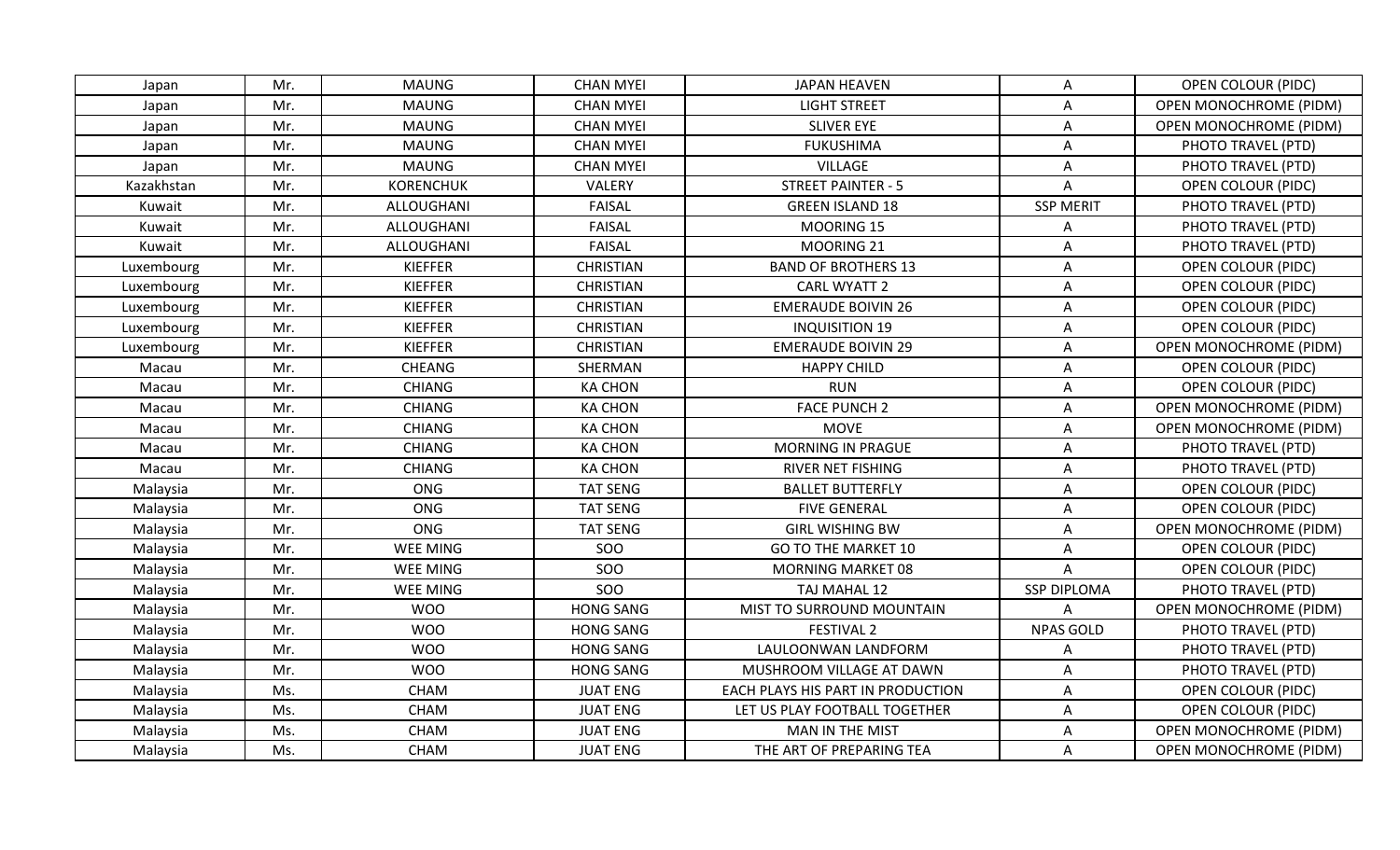| Malaysia         | Ms. | <b>CHAM</b>      | <b>JUAT ENG</b>  | THE CHARCOAL MEN              | A                    | <b>OPEN MONOCHROME (PIDM)</b> |
|------------------|-----|------------------|------------------|-------------------------------|----------------------|-------------------------------|
| Malaysia         | Ms. | <b>CHAM</b>      | <b>JUAT MUI</b>  | <b>LETS PARTY</b>             | A                    | <b>OPEN COLOUR (PIDC)</b>     |
| Malaysia         | Ms. | <b>CHAM</b>      | <b>JUAT MUI</b>  | OLD TEA HOUSE                 | A                    | <b>OPEN MONOCHROME (PIDM)</b> |
| Malaysia         | Ms. | <b>CHAM</b>      | <b>JUAT MUI</b>  | <b>WOLVES IN THE JUNGLE 2</b> | A                    | <b>OPEN MONOCHROME (PIDM)</b> |
| Malaysia         | Ms. | CHAM             | <b>JUAT MUI</b>  | WINDMILLS NETHERLANDS 10      | A                    | PHOTO TRAVEL (PTD)            |
| Malta            | Dr. | <b>CATANIA</b>   | <b>GOTTFRIED</b> | <b>MEERKATS ON THE ALERT</b>  | A                    | OPEN COLOUR (PIDC)            |
| Malta            | Dr. | <b>CATANIA</b>   | <b>GOTTFRIED</b> | SIGGIEWI FJAKKOLI 2           | A                    | <b>OPEN COLOUR (PIDC)</b>     |
| Malta            | Dr. | <b>CATANIA</b>   | <b>GOTTFRIED</b> | <b>AACHEN CATHEDRAL 2</b>     | A                    | <b>OPEN MONOCHROME (PIDM)</b> |
| Malta            | Dr. | CATANIA          | <b>GOTTFRIED</b> | TULIP STAIRCASE LONDON        | A                    | <b>OPEN MONOCHROME (PIDM)</b> |
| Malta            | Dr. | <b>CATANIA</b>   | <b>GOTTFRIED</b> | CITY OF ARTS AND SCIENCES 4   | A                    | PHOTO TRAVEL (PTD)            |
| Malta            | Dr. | <b>CATANIA</b>   | <b>GOTTFRIED</b> | POPEYE VILLAGE MALTA 2        | A                    | PHOTO TRAVEL (PTD)            |
| Moldova          | Mr. | <b>FOCA</b>      | <b>IURIE</b>     | PORTRAIT OF A MAN             | A                    | OPEN COLOUR (PIDC)            |
| Moldova          | Mr. | <b>FOCA</b>      | <b>IURIE</b>     | RURAL MOLDOVA 3               | $\overline{A}$       | PHOTO TRAVEL (PTD)            |
| Myanmar          | Mr. | ZAW              | <b>AUNG KYAW</b> | <b>FAITHFUL OF NOVICE</b>     | A                    | OPEN COLOUR (PIDC)            |
| Netherlands      | Mr. | <b>HALBACH</b>   | WILLEM           | <b>BETWEEN CONCRETE 16</b>    | A                    | <b>OPEN COLOUR (PIDC)</b>     |
| Netherlands      | Mr. | <b>HALBACH</b>   | WILLEM           | TO A DUTCH OFFICE             | A                    | OPEN COLOUR (PIDC)            |
| Netherlands      | Mr. | <b>HALBACH</b>   | WILLEM           | WITH MY DOLL                  | A                    | <b>OPEN COLOUR (PIDC)</b>     |
| Netherlands      | Mr. | <b>HALBACH</b>   | WILLEM           | ALLEEN                        | $\overline{A}$       | OPEN MONOCHROME (PIDM)        |
| Netherlands      | Mr. | <b>HALBACH</b>   | WILLEM           | ONLY                          | A                    | PHOTO TRAVEL (PTD)            |
| Netherlands      | Mr. | LYBAERT          | <b>DANIEL</b>    | DE CONFRONTATIE               | A                    | OPEN COLOUR (PIDC)            |
| Netherlands      | Mr. | LYBAERT          | <b>DANIEL</b>    | <b>GROEP KUIFMAKAKEN 2</b>    | A                    | OPEN COLOUR (PIDC)            |
| Netherlands      | Mr. | LYBAERT          | <b>DANIEL</b>    | <b>NEE JA WAT</b>             | $\overline{A}$       | <b>OPEN COLOUR (PIDC)</b>     |
| Netherlands      | Mr. | LYBAERT          | <b>DANIEL</b>    | STEAMRAILWAYSTORY             | <b>JUDGES CHOICE</b> | <b>OPEN COLOUR (PIDC)</b>     |
| Netherlands      | Mr. | LYBAERT          | <b>DANIEL</b>    | WINTEROCHTEND                 | <b>SSP DIPLOMA</b>   | PHOTO TRAVEL (PTD)            |
| Netherlands      | Mr. | VAN SON          | <b>MAX</b>       | <b>JUST BEFORE SUNSET</b>     | A                    | OPEN COLOUR (PIDC)            |
| Netherlands      | Mr. | <b>VERHEESEN</b> | WILL             | NICE TO MEET YOU              | A                    | OPEN MONOCHROME (PIDM)        |
| Netherlands      | Mr. | VERHEESEN        | WILL             | <b>EARLY MORNING RUN</b>      | A                    | PHOTO TRAVEL (PTD)            |
| Netherlands      | Mr. | VERHEESEN        | WILL             | <b>GUIDANCE</b>               | <b>JUDGES CHOICE</b> | PHOTO TRAVEL (PTD)            |
| Netherlands      | Mr. | VERHEESEN        | WILL             | THE GUGGENHEIM AT NIGHT       | $\overline{A}$       | PHOTO TRAVEL (PTD)            |
| New Zealand      | Ms. | <b>HARDLEY</b>   | LIZ              | A TALE OF TWO DOCTORS         | <b>SSP DIPLOMA</b>   | OPEN COLOUR (PIDC)            |
| Northern Ireland | Mr. | <b>MCCLURE</b>   | <b>BRIAN</b>     | TIME TO SAY GOODBYE           | A                    | OPEN COLOUR (PIDC)            |
| Northern Ireland | Mr. | <b>MCCLURE</b>   | <b>BRIAN</b>     | AYLA ROSE LEVITATING          | A                    | <b>OPEN MONOCHROME (PIDM)</b> |
| Northern Ireland | Mr. | <b>MCCLURE</b>   | <b>BRIAN</b>     | <b>HOME SAFELY</b>            | <b>SSP MERIT</b>     | <b>OPEN MONOCHROME (PIDM)</b> |
| Northern Ireland | Mr. | <b>MCCLURE</b>   | <b>BRIAN</b>     | <b>MISCHKAH</b>               | A                    | <b>OPEN MONOCHROME (PIDM)</b> |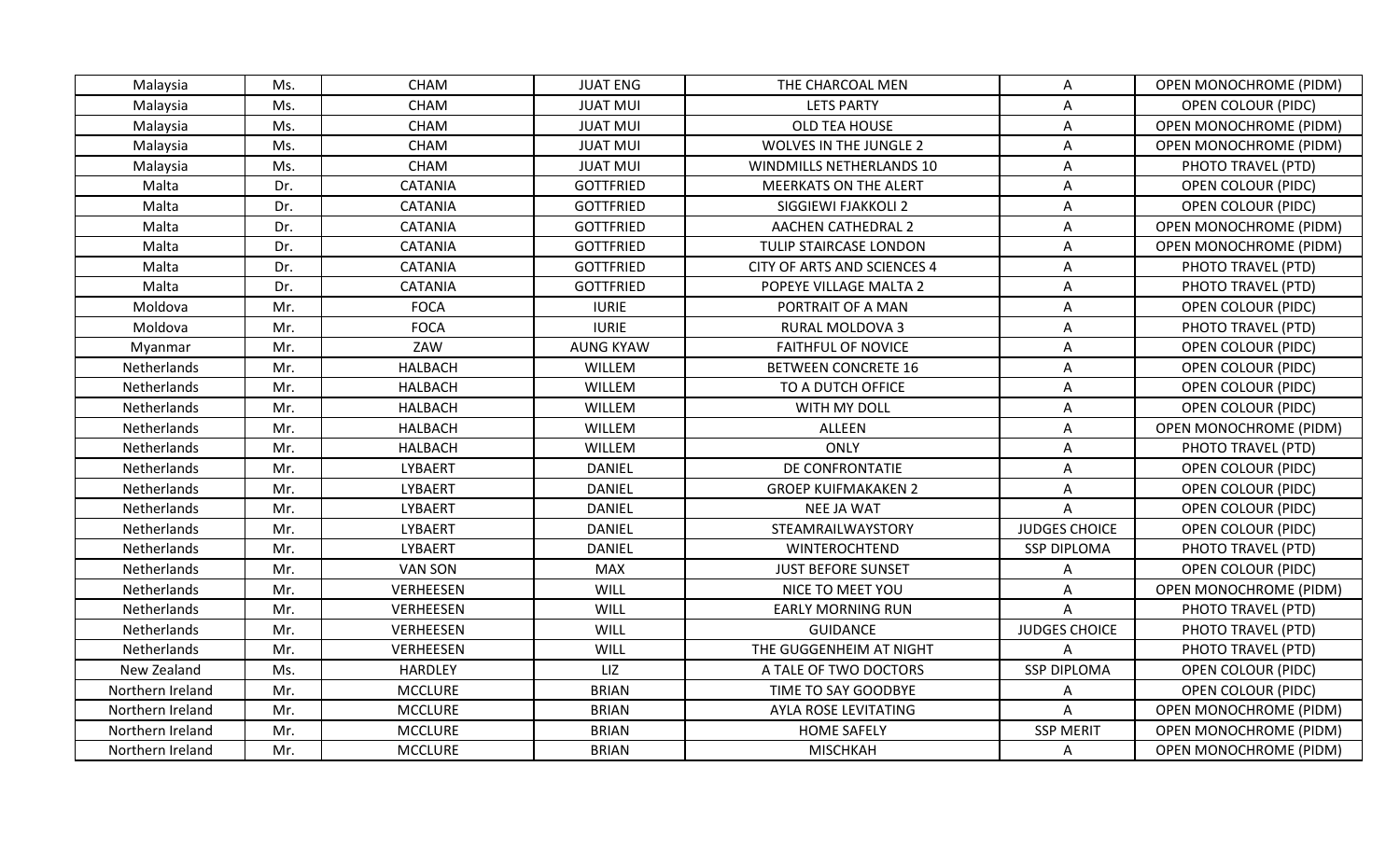| Northern Ireland    | Mr.  | <b>MCCLURE</b>   | <b>BRIAN</b>     | THE FUGITIVE                  | Α                    | <b>OPEN MONOCHROME (PIDM)</b> |
|---------------------|------|------------------|------------------|-------------------------------|----------------------|-------------------------------|
| Norway              | Mr.  | <b>NYBORG</b>    | <b>BJORN OLE</b> | <b>BEARDED SEAL</b>           | A                    | <b>OPEN COLOUR (PIDC)</b>     |
| Norway              | Mr.  | <b>NYBORG</b>    | <b>BJORN OLE</b> | <b>WET SKIN</b>               | A                    | <b>OPEN MONOCHROME (PIDM)</b> |
| Norway              | Mr.  | <b>NYBORG</b>    | <b>BJORN OLE</b> | <b>LOFOTEN 4</b>              | A                    | PHOTO TRAVEL (PTD)            |
| Norway              | Mrs. | <b>DYBESLAND</b> | <b>BENTE R.</b>  | <b>DOMINO</b>                 | $\overline{A}$       | <b>OPEN COLOUR (PIDC)</b>     |
| Norway              | Mrs. | <b>DYBESLAND</b> | <b>BENTE R.</b>  | OLD LUSHAUGEN                 | A                    | OPEN COLOUR (PIDC)            |
| Norway              | Mrs. | <b>DYBESLAND</b> | <b>BENTE R.</b>  | A FATHERS CARE                | A                    | OPEN MONOCHROME (PIDM)        |
| Norway              | Mrs. | <b>DYBESLAND</b> | <b>BENTE R.</b>  | <b>FROM ABOVE</b>             | A                    | PHOTO TRAVEL (PTD)            |
| Norway              | Mrs. | <b>DYBESLAND</b> | <b>BENTE R.</b>  | SMALL BOAT - BIG GLACIER      | A                    | PHOTO TRAVEL (PTD)            |
| Poland              | Mr.  | WYRZYKOWSKI      | <b>PIOTR</b>     | <b>SCENE WITH CRANES 42</b>   | $\overline{A}$       | <b>OPEN COLOUR (PIDC)</b>     |
| Poland              | Mr.  | WYRZYKOWSKI      | <b>PIOTR</b>     | <b>CENTAURUS TOWERS</b>       | A                    | OPEN MONOCHROME (PIDM)        |
| Poland              | Mrs. | KACZMARCZYK      | BO偶ENA           | <b>INNY PUNKT WIDZENIA</b>    | <b>JUDGES CHOICE</b> | <b>OPEN COLOUR (PIDC)</b>     |
| Poland              | Ms.  | MICHA艂EK         | <b>PAULINA</b>   | <b>FILEMON I BONIFACY</b>     | A                    | <b>OPEN COLOUR (PIDC)</b>     |
| Poland              | Ms.  | MICHA艂EK         | <b>PAULINA</b>   | <b>OUT OF CONTROL</b>         | A                    | OPEN COLOUR (PIDC)            |
| Poland              | Ms.  | MICHA艂EK         | <b>PAULINA</b>   | <b>EVERYTHING IS CONTRAST</b> | A                    | <b>OPEN MONOCHROME (PIDM)</b> |
| Qatar               | Dr.  | <b>HASSAN</b>    | AHMED MOHAMED    | <b>STRANGE HAND</b>           | A                    | OPEN COLOUR (PIDC)            |
| Qatar               | Dr.  | <b>HASSAN</b>    | AHMED MOHAMED    | <b>FIVE FINGERS BW</b>        | <b>SSP MERIT</b>     | <b>OPEN MONOCHROME (PIDM)</b> |
| Qatar               | Dr.  | <b>HASSAN</b>    | AHMED MOHAMED    | HATSHEPSUT                    | <b>SSP MERIT</b>     | PHOTO TRAVEL (PTD)            |
| Republic of Ireland | Mr.  | <b>BYRNE</b>     | <b>SEAMUS</b>    | <b>FLOWER CROWN</b>           | A                    | OPEN COLOUR (PIDC)            |
| Republic of Ireland | Mr.  | <b>BYRNE</b>     | <b>SEAMUS</b>    | <b>GIRL WITH MASK</b>         | A                    | <b>OPEN COLOUR (PIDC)</b>     |
| Republic of Ireland | Mr.  | <b>BYRNE</b>     | <b>SEAMUS</b>    | PRINCESS DREAM                | A                    | <b>OPEN COLOUR (PIDC)</b>     |
| Republic of Ireland | Mr.  | <b>BYRNE</b>     | <b>SEAMUS</b>    | THE PRINCESS                  | <b>SSP DIPLOMA</b>   | <b>OPEN COLOUR (PIDC)</b>     |
| Republic of Ireland | Mr.  | <b>BYRNE</b>     | <b>SEAMUS</b>    | CACOONED                      | A                    | <b>OPEN MONOCHROME (PIDM)</b> |
| Republic of Ireland | Mr.  | <b>BYRNE</b>     | <b>SEAMUS</b>    | <b>LADY IN BLACK</b>          | A                    | <b>OPEN MONOCHROME (PIDM)</b> |
| Republic of Ireland | Mr.  | <b>BYRNE</b>     | <b>SEAMUS</b>    | THE SHOUT                     | <b>JUDGES CHOICE</b> | <b>OPEN MONOCHROME (PIDM)</b> |
| Republic of Ireland | Mr.  | <b>JUDGE</b>     | <b>JARLATH</b>   | <b>CHEERS</b>                 | A                    | OPEN COLOUR (PIDC)            |
| Republic of Ireland | Mr.  | <b>JUDGE</b>     | <b>JARLATH</b>   | <b>FEEDING TIME</b>           | A                    | <b>OPEN MONOCHROME (PIDM)</b> |
| Republic of Ireland | Mr.  | <b>JUDGE</b>     | <b>JARLATH</b>   | THE GELLER EFFECT             | $\overline{A}$       | <b>OPEN MONOCHROME (PIDM)</b> |
| Republic of Ireland | Mr.  | <b>JUDGE</b>     | <b>JARLATH</b>   | <b>KRACOW</b>                 | A                    | PHOTO TRAVEL (PTD)            |
| Republic of Ireland | Mrs. | <b>ROSIK</b>     | <b>BEATA</b>     | <b>DRESSED IN FLOWERS</b>     | $\overline{A}$       | <b>OPEN COLOUR (PIDC)</b>     |
| Republic of Ireland | Mrs. | <b>ROSIK</b>     | <b>BEATA</b>     | THE DAFFODIL                  | A                    | OPEN COLOUR (PIDC)            |
| Republic of Ireland | Mrs. | <b>ROSIK</b>     | <b>BEATA</b>     | WILD CHILD                    | <b>SSP MERIT</b>     | <b>OPEN COLOUR (PIDC)</b>     |
| Republic of Ireland | Mrs. | <b>ROSIK</b>     | <b>BEATA</b>     | THE PARALLEL WORLDS           | A                    | <b>OPEN MONOCHROME (PIDM)</b> |
| Republic of Ireland | Mrs. | <b>ROSIK</b>     | <b>BEATA</b>     | THE SHELL                     | A                    | <b>OPEN MONOCHROME (PIDM)</b> |
|                     |      |                  |                  |                               |                      |                               |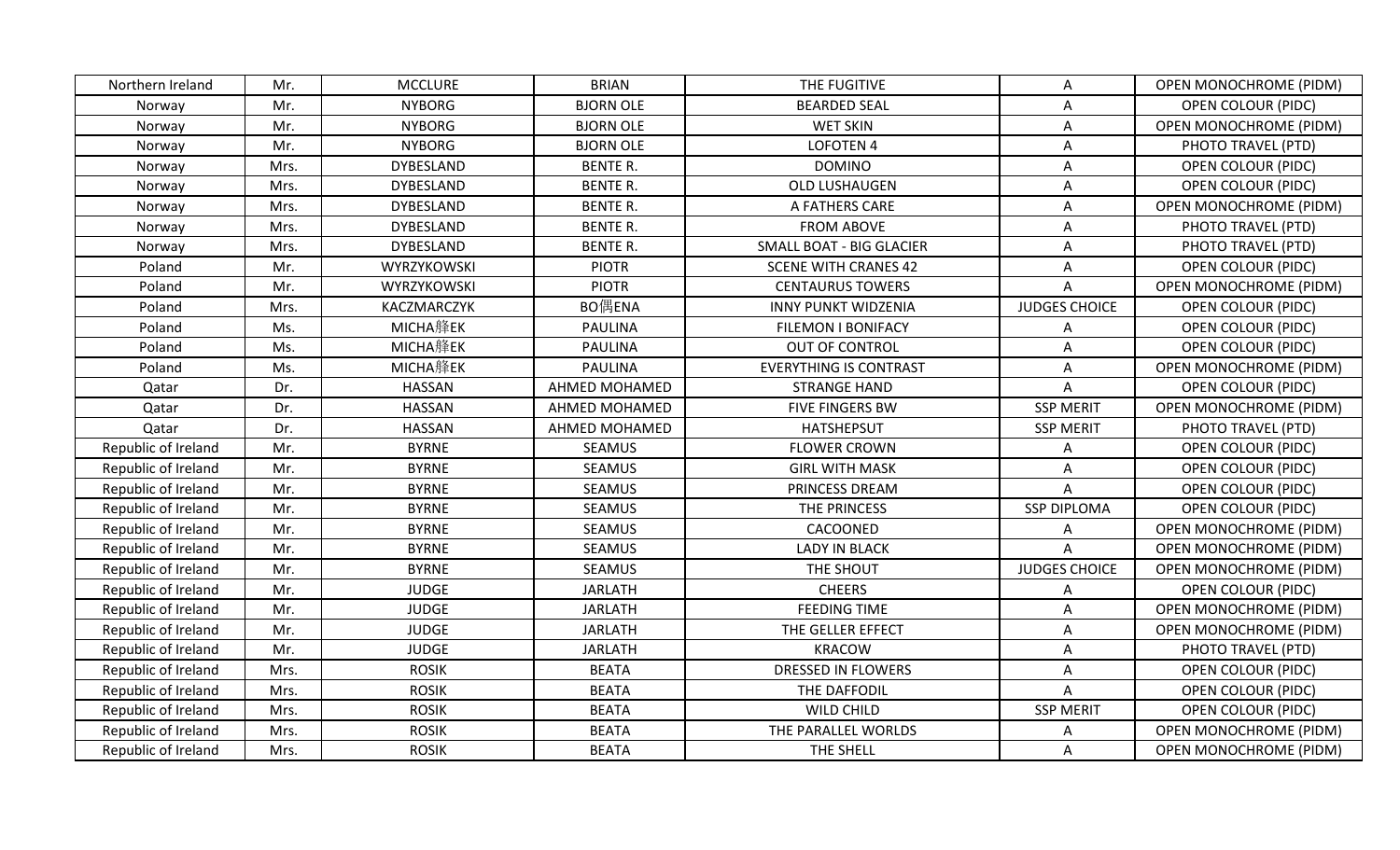| Republic of Ireland | Mrs. | <b>ROSIK</b>              | <b>BEATA</b>         | <b>WALKING ON BROKEN GLASS</b>  | Α                  | <b>OPEN MONOCHROME (PIDM)</b> |
|---------------------|------|---------------------------|----------------------|---------------------------------|--------------------|-------------------------------|
| Republic of Ireland | Mrs. | <b>ROSIK</b>              | <b>BEATA</b>         | WARWARA                         | Α                  | OPEN MONOCHROME (PIDM)        |
| Republic of Ireland | Ms.  | CRAWLEY                   | YVONNE               | CLOWNFROWN                      | <b>SSP DIPLOMA</b> | <b>OPEN COLOUR (PIDC)</b>     |
| Republic of Ireland | Ms.  | <b>CRAWLEY</b>            | YVONNE               | ADAMTRAILER                     | A                  | <b>OPEN MONOCHROME (PIDM)</b> |
| Republic of Ireland | Ms.  | CRAWLEY                   | YVONNE               | CARLASCARF                      | <b>SSP MERIT</b>   | <b>OPEN MONOCHROME (PIDM)</b> |
| Republic of Ireland | Ms.  | KELLY                     | <b>BERNIE</b>        | <b>ITALIAN BEAUTY</b>           | A                  | <b>OPEN MONOCHROME (PIDM)</b> |
| Romania             | Mr.  | <b>HAGO</b>               | <b>ATTILA</b>        | <b>LOOKING OUT</b>              | A                  | <b>OPEN COLOUR (PIDC)</b>     |
| Romania             | Mr.  | <b>HAGO</b>               | <b>ATTILA</b>        | <b>SPARKLE MAKERS</b>           | A                  | <b>OPEN COLOUR (PIDC)</b>     |
| Romania             | Mr.  | <b>MATECSA</b>            | ELEMER ISTVAN        | <b>GYMNAST GIRL</b>             | A                  | <b>OPEN COLOUR (PIDC)</b>     |
| Romania             | Mr.  | <b>MATECSA</b>            | <b>ELEMER ISTVAN</b> | PLAY IT COOL                    | A                  | <b>OPEN MONOCHROME (PIDM)</b> |
| Romania             | Mr.  | <b>MATECSA</b>            | <b>ELEMER ISTVAN</b> | <b>BALEA LAKE</b>               | A                  | PHOTO TRAVEL (PTD)            |
| Romania             | Mr.  | <b>MATECSA</b>            | <b>ELEMER ISTVAN</b> | <b>CABANA BALEA</b>             | A                  | PHOTO TRAVEL (PTD)            |
| Romania             | Mr.  | <b>VINCZE</b>             | <b>SZABOLCS</b>      | <b>HOLIDAY</b>                  | A                  | PHOTO TRAVEL (PTD)            |
| Romania             | Mrs. | <b>CALIN</b>              | <b>RUCSANDRA</b>     | <b>BLACK BIRD</b>               | A                  | <b>OPEN COLOUR (PIDC)</b>     |
| Romania             | Mrs. | <b>CALIN</b>              | <b>RUCSANDRA</b>     | <b>RURAL CONTRAST BW</b>        | A                  | <b>OPEN MONOCHROME (PIDM)</b> |
| Saudi Arabia        | Ms.  | <b>ABDULLA</b>            | <b>DUAA</b>          | <b>PACKMAN</b>                  | Α                  | PHOTO TRAVEL (PTD)            |
| Serbia              | Mrs. | <b>DAKOVIC SVAJCER</b>    | <b>KORNELIA</b>      | MORNING OVER THE CAPPADOCIA     | A                  | PHOTO TRAVEL (PTD)            |
| Serbia              | Mrs. | <b>VUCICEVIC VUCKOVIC</b> | <b>BRANKA</b>        | <b>SINESTER</b>                 | A                  | OPEN MONOCHROME (PIDM)        |
| Singapore           | Mr.  | <b>CHNG</b>               | <b>KIM YIANG</b>     | THE LAKE IN MIST 1              | A                  | <b>OPEN MONOCHROME (PIDM)</b> |
| Singapore           | Mr.  | <b>CHNG</b>               | <b>KIM YIANG</b>     | <b>CROSSING THE RIVER 2</b>     | A                  | PHOTO TRAVEL (PTD)            |
| Singapore           | Mr.  | <b>SEAH</b>               | WEE MENG MICHAEL     | WATER SPLASH WITH MIJA          | Α                  | <b>OPEN MONOCHROME (PIDM)</b> |
| Singapore           | Mr.  | SIM                       | KIM-PHENG            | <b>CELESTER BEST DANCER</b>     | A                  | <b>OPEN COLOUR (PIDC)</b>     |
| Singapore           | Mr.  | SIM                       | KIM-PHENG            | DANCE WITH ELEPHANT             | <b>SSP MERIT</b>   | <b>OPEN COLOUR (PIDC)</b>     |
| Singapore           | Mr.  | SIM                       | KIM-PHENG            | <b>MYSTERY GIRL</b>             | A                  | <b>OPEN COLOUR (PIDC)</b>     |
| Singapore           | Mr.  | SIM                       | KIM-PHENG            | <b>BAMBOO BASKET 02</b>         | A                  | OPEN MONOCHROME (PIDM)        |
| Singapore           | Mr.  | SIM                       | KIM-PHENG            | <b>GRACE COLD</b>               | <b>SSP DIPLOMA</b> | <b>OPEN MONOCHROME (PIDM)</b> |
| Singapore           | Mr.  | SIM                       | KIM-PHENG            | THE LIGHT                       | A                  | <b>OPEN MONOCHROME (PIDM)</b> |
| Singapore           | Mr.  | <b>SINT</b>               | <b>THAN</b>          | TONTAY POTTERY WORKPLACE 1      | A                  | <b>OPEN COLOUR (PIDC)</b>     |
| Singapore           | Mr.  | <b>SINT</b>               | <b>THAN</b>          | <b>GOLDEN GATE BRIDGE SFO 1</b> | A                  | PHOTO TRAVEL (PTD)            |
| Singapore           | Mr.  | <b>SINT</b>               | <b>THAN</b>          | THIAN HOCK KENG TEMPLE          | A                  | PHOTO TRAVEL (PTD)            |
| Singapore           | Mr.  | <b>TAN</b>                | <b>YING NIAN</b>     | <b>FALLEN LEAVES</b>            | A                  | OPEN COLOUR (PIDC)            |
| Singapore           | Mr.  | <b>TAN</b>                | YING NIAN            | <b>FUNNY MAN</b>                | <b>SSP MERIT</b>   | <b>OPEN COLOUR (PIDC)</b>     |
| Singapore           | Mr.  | <b>TAN</b>                | <b>YING NIAN</b>     | <b>HAPPY BATH</b>               | <b>SSP DIPLOMA</b> | OPEN MONOCHROME (PIDM)        |
| Singapore           | Mr.  | <b>TAN</b>                | <b>YING NIAN</b>     | <b>SUNSET AT TOWNLAND</b>       | A                  | PHOTO TRAVEL (PTD)            |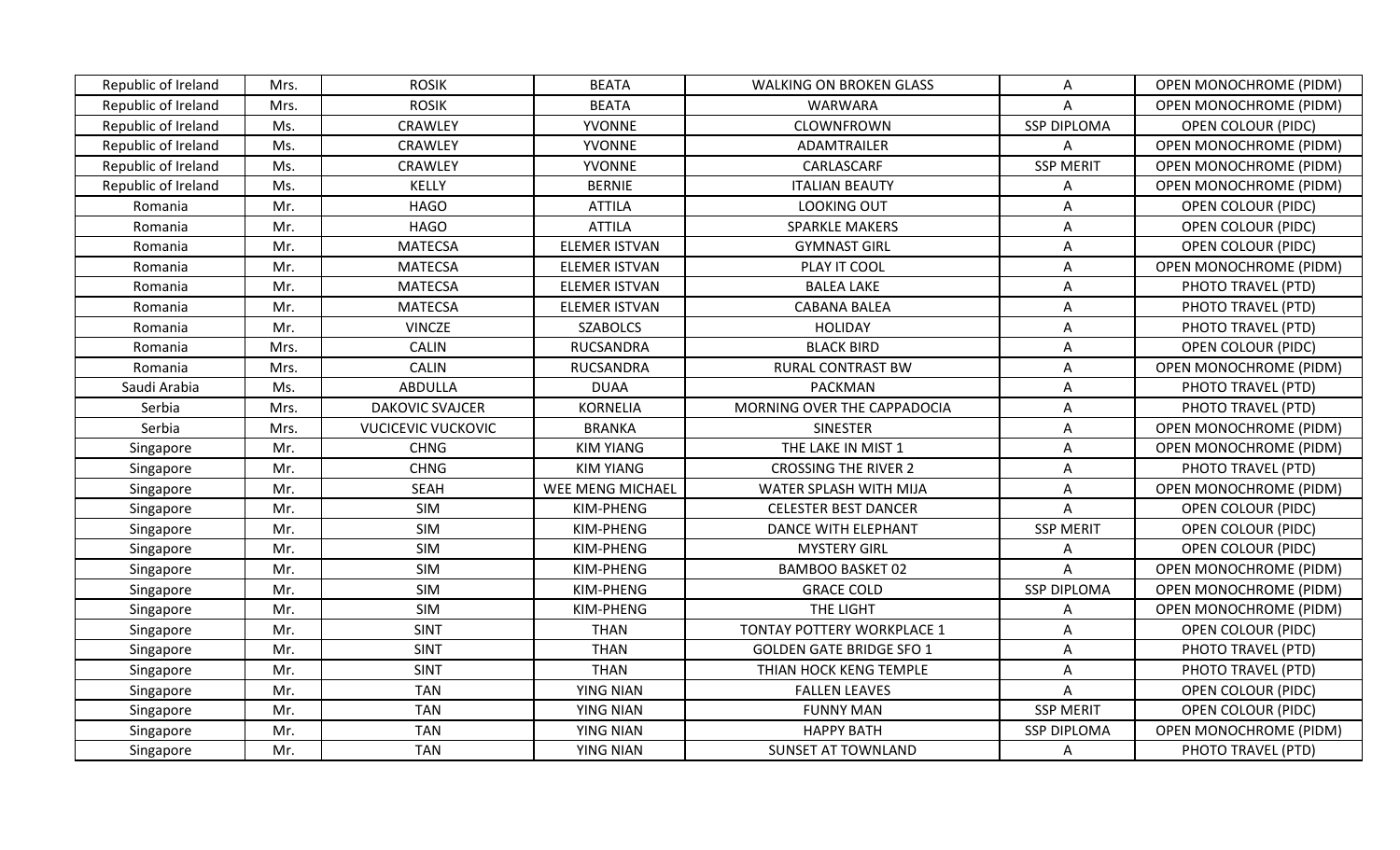| Singapore | Mr.  | <b>TEO</b>        | <b>GIAP CHIU</b>  | AAFREEDA FIFTY              | Α                | <b>OPEN COLOUR (PIDC)</b>     |
|-----------|------|-------------------|-------------------|-----------------------------|------------------|-------------------------------|
| Singapore | Mr.  | <b>TEO</b>        | <b>GIAP CHIU</b>  | <b>JUN DANCING FIVE</b>     | A                | <b>OPEN COLOUR (PIDC)</b>     |
| Singapore | Mr.  | <b>TEO</b>        | <b>GIAP CHIU</b>  | JAN NG FIVE                 | A                | OPEN MONOCHROME (PIDM)        |
| Singapore | Mr.  | <b>TEO</b>        | <b>GIAP CHIU</b>  | PAUL WATER NINE             | A                | <b>OPEN MONOCHROME (PIDM)</b> |
| Singapore | Mr.  | <b>TEO</b>        | <b>GIAP CHIU</b>  | <b>CLEAR OUR BODY FIVE</b>  | A                | PHOTO TRAVEL (PTD)            |
| Singapore | Mr.  | <b>VINCENT EU</b> | <b>KWOK HOONG</b> | <b>FANTASY OF MYANMAR 2</b> | Α                | <b>OPEN COLOUR (PIDC)</b>     |
| Singapore | Mr.  | <b>VINCENT EU</b> | <b>KWOK HOONG</b> | <b>HAPPY HOUR</b>           | A                | OPEN COLOUR (PIDC)            |
| Singapore | Mr.  | <b>VINCENT EU</b> | <b>KWOK HOONG</b> | <b>FEEDING THE MONKEYS</b>  | A                | PHOTO TRAVEL (PTD)            |
| Singapore | Mr.  | <b>WIN</b>        | <b>KYAW ZWA</b>   | <b>TEMPLE 4 9327</b>        | A                | OPEN MONOCHROME (PIDM)        |
| Singapore | Mr.  | <b>WIN</b>        | <b>KYAW ZWA</b>   | THREE PLANES 554            | A                | <b>OPEN MONOCHROME (PIDM)</b> |
| Singapore | Mr.  | <b>WIN</b>        | <b>KYAW ZWA</b>   | GOING HOME 3138             | Α                | PHOTO TRAVEL (PTD)            |
| Singapore | Mrs. | <b>ROY</b>        | <b>MALABIKA</b>   | <b>DREAM IT</b>             | A                | OPEN COLOUR (PIDC)            |
| Singapore | Mrs. | <b>ROY</b>        | <b>MALABIKA</b>   | <b>GRAND MOSQUE BW</b>      | A                | OPEN MONOCHROME (PIDM)        |
| Singapore | Mrs. | <b>ROY</b>        | <b>MALABIKA</b>   | PELICAN GROOMING            | A                | <b>OPEN MONOCHROME (PIDM)</b> |
| Singapore | Mrs. | <b>ROY</b>        | <b>MALABIKA</b>   | <b>DUBAI IN TWILIGHT</b>    | A                | PHOTO TRAVEL (PTD)            |
| Singapore | Ms.  | <b>TAN</b>        | LEE ENG           | <b>CHOMPHUNUT 2</b>         | A                | <b>OPEN COLOUR (PIDC)</b>     |
| Singapore | Ms.  | <b>TAN</b>        | LEE ENG           | <b>FARAH FARZ 29</b>        | A                | OPEN COLOUR (PIDC)            |
| Singapore | Ms.  | <b>TAN</b>        | LEE ENG           | SUISUI 9                    | A                | <b>OPEN COLOUR (PIDC)</b>     |
| Singapore | Ms.  | <b>TAN</b>        | LEE ENG           | <b>FARAH FARZ 15</b>        | A                | <b>OPEN MONOCHROME (PIDM)</b> |
| Singapore | Ms.  | <b>TAN</b>        | LEE ENG           | <b>FUTURISTIC 8</b>         | A                | <b>OPEN MONOCHROME (PIDM)</b> |
| Singapore | Ms.  | <b>TAN</b>        | LEE ENG           | <b>INDIA STREET 3</b>       | A                | PHOTO TRAVEL (PTD)            |
| Singapore | Ms.  | <b>TAN</b>        | LEE ENG           | MOUNTAIN LAKESCAPE 04       | A                | PHOTO TRAVEL (PTD)            |
| Slovakia  | Mr.  | <b>MALAST</b>     | <b>MILAN</b>      | <b>CASTLE IN LUBOVNA 2</b>  | A                | PHOTO TRAVEL (PTD)            |
| Slovakia  | Mr.  | <b>MORAVCIK</b>   | <b>JAROSLAV</b>   | <b>DOMINIKA</b>             | A                | <b>OPEN COLOUR (PIDC)</b>     |
| Slovakia  | Mr.  | <b>MORAVCIK</b>   | <b>JAROSLAV</b>   | MODEL FOX IN HIGH TATRAS    | A                | <b>OPEN COLOUR (PIDC)</b>     |
| Slovakia  | Mr.  | <b>MORAVCIK</b>   | <b>JAROSLAV</b>   | <b>HIGH HEELS</b>           | A                | <b>OPEN MONOCHROME (PIDM)</b> |
| Slovakia  | Mr.  | <b>MORAVCIK</b>   | <b>JAROSLAV</b>   | <b>PRAY</b>                 | <b>SSP MERIT</b> | OPEN MONOCHROME (PIDM)        |
| Slovakia  | Mr.  | <b>MORAVCIK</b>   | <b>JAROSLAV</b>   | LIKAVA CASTLE IN SLOVAKIA   | A                | PHOTO TRAVEL (PTD)            |
| Slovakia  | Mr.  | <b>MORAVCIK</b>   | <b>JAROSLAV</b>   | THE SHAMBLES IN ENGLAND     | A                | PHOTO TRAVEL (PTD)            |
| Slovenia  | Mr.  | <b>LESJAK</b>     | <b>MILJKO</b>     | <b>FREEDOM IS CHOICE</b>    | Α                | <b>OPEN COLOUR (PIDC)</b>     |
| Slovenia  | Mr.  | LESJAK            | <b>MILJKO</b>     | <b>CHURCH AND MISTS</b>     | A                | <b>OPEN MONOCHROME (PIDM)</b> |
| Slovenia  | Mr.  | LESJAK            | <b>MILJKO</b>     | IN THE STORM 2BW            | Α                | <b>OPEN MONOCHROME (PIDM)</b> |
| Slovenia  | Mr.  | <b>MIHALIC</b>    | <b>MILAN</b>      | MORNING TO SVETI TOMAZ      | A                | PHOTO TRAVEL (PTD)            |
| Slovenia  | Mr.  | <b>PODNAR</b>     | JANEZ             | <b>TOWN OF KRANJ</b>        | Α                | PHOTO TRAVEL (PTD)            |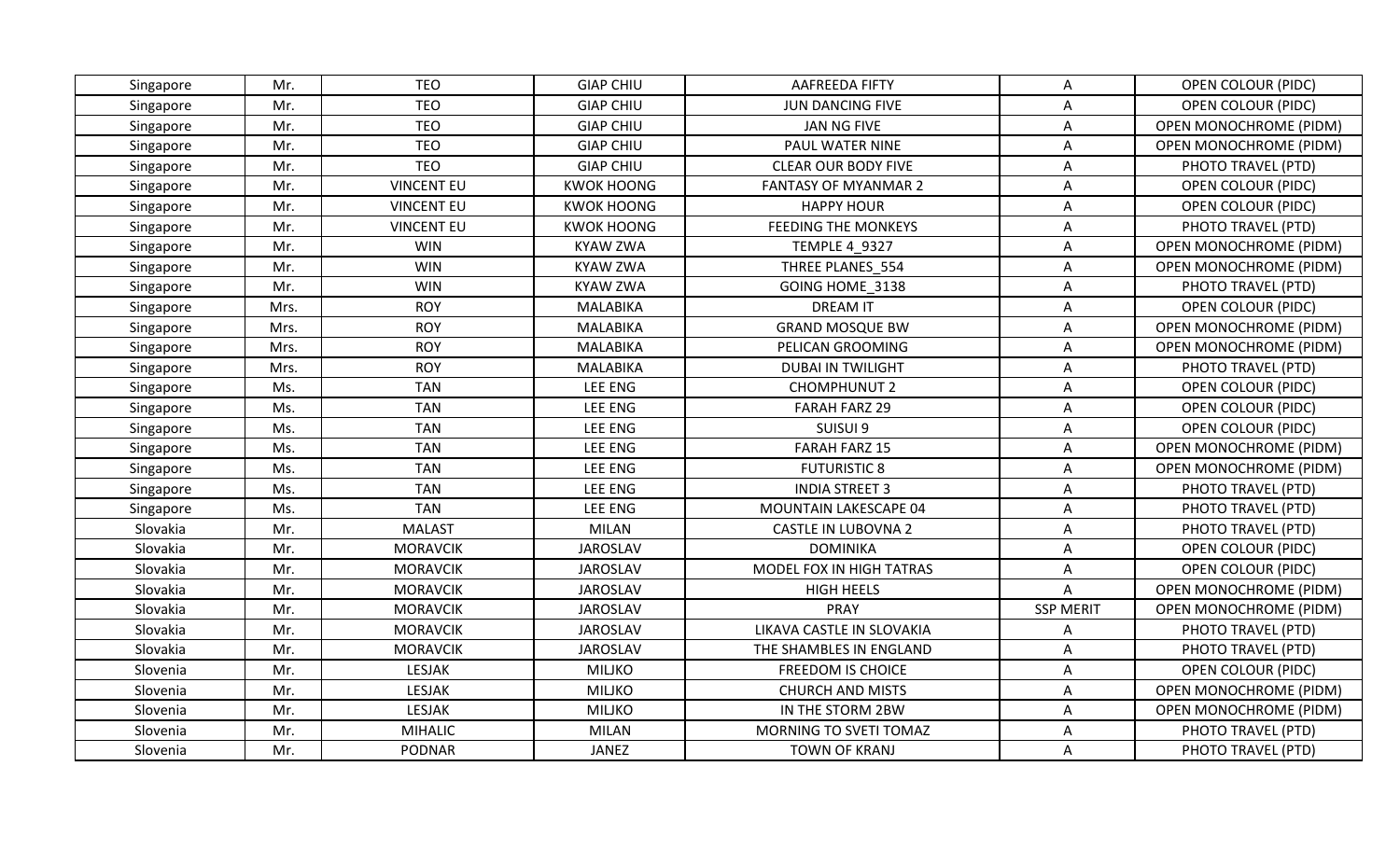| Slovenia     | Mr. | <b>STRAHINJIC</b>       | <b>ROBERT</b>     | <b>EVENING SCROLING</b>       | Α                  | <b>OPEN COLOUR (PIDC)</b>     |
|--------------|-----|-------------------------|-------------------|-------------------------------|--------------------|-------------------------------|
| South Africa | Mr. | <b>JACOBS</b>           | <b>LEON</b>       | NIEU-BETHESDA                 | A                  | PHOTO TRAVEL (PTD)            |
| South Africa | Mr. | LANDMAN                 | <b>THEO</b>       | KONING EN SY MANNE COPY NEW   | A                  | PHOTO TRAVEL (PTD)            |
| South Africa | Mr. | <b>NEL</b>              | <b>CHRIS</b>      | KUIFKOP HOUTKAPPER M          | A                  | <b>OPEN COLOUR (PIDC)</b>     |
| South Africa | Mr. | <b>SWART</b>            | <b>PIETER</b>     | MEAL OF THE DAY               | A                  | OPEN MONOCHROME (PIDM)        |
| South Africa | Ms. | <b>VISSER</b>           | <b>MARIANA</b>    | <b>LOCKED UP</b>              | A                  | <b>OPEN COLOUR (PIDC)</b>     |
| South Africa | Ms. | <b>VISSER</b>           | <b>MARIANA</b>    | <b>RELEASING MY FEARS</b>     | A                  | OPEN COLOUR (PIDC)            |
| South Korea  | Mr. | KIM                     | <b>HUNGMO</b>     | MAKE A FUNERAL FIRE           | <b>FIAP RIBBON</b> | OPEN COLOUR (PIDC)            |
| South Korea  | Mr. | KIM                     | <b>HUNGMO</b>     | <b>BREASTFEED</b>             | A                  | <b>OPEN MONOCHROME (PIDM)</b> |
| South Korea  | Mr. | KIM                     | <b>HUNGMO</b>     | LOOK AT IT CALMLY             | Α                  | <b>OPEN MONOCHROME (PIDM)</b> |
| South Korea  | Mr. | KIM                     | <b>HUNGMO</b>     | THE PATH IN LIFE              | Α                  | <b>OPEN MONOCHROME (PIDM)</b> |
| South Korea  | Mr. | KIM                     | <b>HUNGMO</b>     | <b>DEEP SHOOTING</b>          | A                  | PHOTO TRAVEL (PTD)            |
| South Korea  | Mr. | KIM                     | <b>HUNGMO</b>     | <b>INTENSE ROW</b>            | A                  | PHOTO TRAVEL (PTD)            |
| South Korea  | Mr. | <b>LEE</b>              | <b>SANG WON</b>   | LOWER ANTELOPE CANYON 01      | <b>SSP MERIT</b>   | PHOTO TRAVEL (PTD)            |
| South Korea  | Mr. | LEE                     | <b>WOORHEE</b>    | MEMORIES OF THE MOKSUM BEACH  | A                  | PHOTO TRAVEL (PTD)            |
| South Korea  | Mr. | LIM                     | YUTAEK            | COMFORTABLE                   | Α                  | <b>OPEN COLOUR (PIDC)</b>     |
| South Korea  | Mr. | LIM                     | YUTAEK            | ANCHOVY WORKING PEOPLE        | A                  | <b>OPEN MONOCHROME (PIDM)</b> |
| South Korea  | Mr. | LIM                     | YUTAEK            | <b>FATHER AND DAUGHTER</b>    | A                  | OPEN MONOCHROME (PIDM)        |
| South Korea  | Mr. | LIM                     | YUTAEK            | <b>MUDDY MAN</b>              | A                  | <b>OPEN MONOCHROME (PIDM)</b> |
| Spain        | Mr. | DIEZ DE LOS RIOS LOPEZ  | <b>JOSE</b>       | A LA LUZ DEL INCIENSO         | <b>SSP MERIT</b>   | OPEN COLOUR (PIDC)            |
| Spain        | Mr. | DIEZ DE LOS RIOS LOPEZ  | <b>JOSE</b>       | <b>HIDDEN</b>                 | Α                  | <b>OPEN MONOCHROME (PIDM)</b> |
| Spain        | Mr. | DIEZ DE LOS RIOS LOPEZ  | <b>JOSE</b>       | CAMBOYA                       | A                  | PHOTO TRAVEL (PTD)            |
| Spain        | Mr. | DIEZ DE LOS RIOS LOPEZ  | <b>JOSE</b>       | <b>CAPIRUCHOS</b>             | <b>SSP DIPLOMA</b> | PHOTO TRAVEL (PTD)            |
| Spain        | Mr. | LOPEZ CEPERO MATEOS     | <b>MANUEL</b>     | <b>BOTELLAS Y CIRUELAS II</b> | <b>SSP MERIT</b>   | <b>OPEN COLOUR (PIDC)</b>     |
| Spain        | Mr. | LOPEZ CEPERO MATEOS     | <b>MANUEL</b>     | <b>EL TOMATE</b>              | A                  | <b>OPEN COLOUR (PIDC)</b>     |
| Spain        | Mr. | LOPEZ CEPERO MATEOS     | <b>MANUEL</b>     | LA BOLA                       | Α                  | <b>OPEN COLOUR (PIDC)</b>     |
| Spain        | Mr. | LOPEZ CEPERO MATEOS     | <b>MANUEL</b>     | <b>LAS CIRUELAS</b>           | A                  | OPEN COLOUR (PIDC)            |
| Spain        | Mr. | LOPEZ CEPERO MATEOS     | <b>MANUEL</b>     | RECORRIENDO LA CIUDAD         | A                  | <b>OPEN MONOCHROME (PIDM)</b> |
| Spain        | Mr. | LOPEZ CEPERO MATEOS     | <b>MANUEL</b>     | <b>SIN RUMBO</b>              | A                  | <b>OPEN MONOCHROME (PIDM)</b> |
| Spain        | Mr. | LOPEZ CEPERO MATEOS     | <b>MANUEL</b>     | <b>CAPIROTES</b>              | <b>SSP MERIT</b>   | PHOTO TRAVEL (PTD)            |
| Spain        | Mr. | LOPEZ CEPERO MATEOS     | <b>MANUEL</b>     | EL ENCUENTRO                  | Α                  | PHOTO TRAVEL (PTD)            |
| Spain        | Mr. | LOPEZ CEPERO MATEOS     | <b>MANUEL</b>     | LA NOCHE                      | A                  | PHOTO TRAVEL (PTD)            |
| Spain        | Mr. | <b>MOLERO GUTIERREZ</b> | <b>FLORENTINO</b> | <b>CUATRO REINAS</b>          | A                  | <b>OPEN COLOUR (PIDC)</b>     |
| Spain        | Mr. | <b>MOLERO GUTIERREZ</b> | <b>FLORENTINO</b> | AY CARMELA                    | A                  | OPEN MONOCHROME (PIDM)        |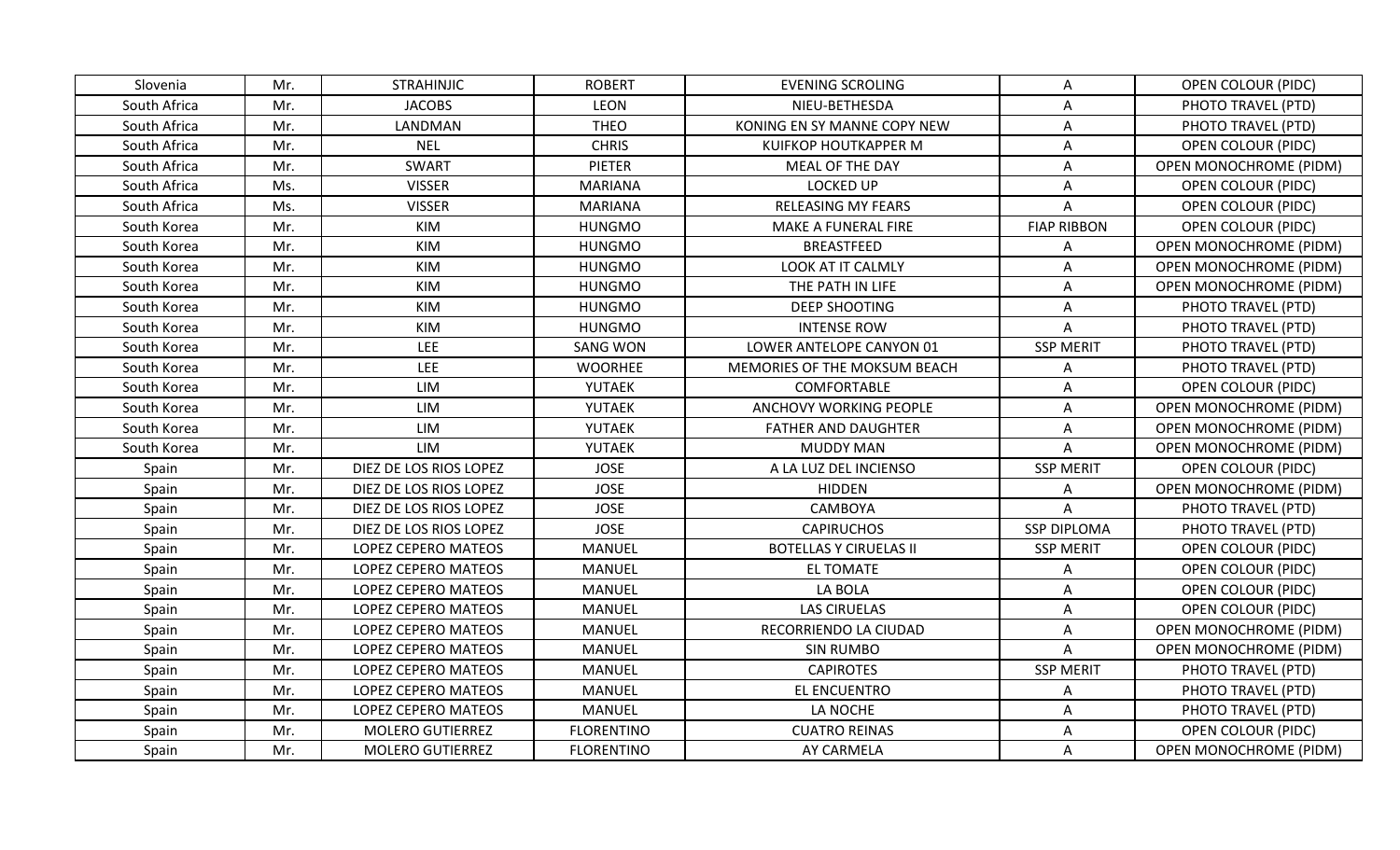| Spain       | Mr. | <b>MOLERO GUTIERREZ</b> | <b>FLORENTINO</b>      | <b>DARCENA</b>                    | <b>FIAP RIBBON</b>     | <b>OPEN MONOCHROME (PIDM)</b> |
|-------------|-----|-------------------------|------------------------|-----------------------------------|------------------------|-------------------------------|
| Spain       | Mr. | <b>MOLERO GUTIERREZ</b> | <b>FLORENTINO</b>      | PAXIARINAS                        | Α                      | <b>OPEN MONOCHROME (PIDM)</b> |
| Spain       | Mr. | <b>MOLERO GUTIERREZ</b> | <b>FLORENTINO</b>      | TIENDECILLAS                      | A                      | PHOTO TRAVEL (PTD)            |
| Spain       | Mr. | <b>MOLERO GUTIERREZ</b> | <b>FLORENTINO</b>      | <b>ZOCO</b>                       | <b>SSP DIPLOMA</b>     | PHOTO TRAVEL (PTD)            |
| Spain       | Mr. | <b>PARREU</b>           | SALVADOR               | <b>SAILOR</b>                     | Α                      | <b>OPEN COLOUR (PIDC)</b>     |
| Spain       | Mr. | PARREU                  | SALVADOR               | <b>BRIDE</b>                      | Α                      | <b>OPEN MONOCHROME (PIDM)</b> |
| Spain       | Mr. | <b>PARREU</b>           | SALVADOR               | <b>NEW MARILYN</b>                | Α                      | OPEN MONOCHROME (PIDM)        |
| Spain       | Mr. | SALINAS D ANGLADA       | <b>JOAQUIN</b>         | ANABEL 10                         | A                      | <b>OPEN COLOUR (PIDC)</b>     |
| Spain       | Mr. | SALINAS D ANGLADA       | <b>JOAQUIN</b>         | IRINA 3                           | A                      | OPEN COLOUR (PIDC)            |
| Spain       | Mr. | SALINAS D ANGLADA       | <b>JOAQUIN</b>         | NUNCA DEJES DE MIRARME 5          | <b>SSP MERIT</b>       | <b>OPEN COLOUR (PIDC)</b>     |
| Spain       | Mr. | SALINAS D ANGLADA       | <b>JOAQUIN</b>         | <b>IRINA</b>                      | Α                      | <b>OPEN MONOCHROME (PIDM)</b> |
| Spain       | Mr. | SALINAS D ANGLADA       | <b>JOAQUIN</b>         | SENSUAL                           | A                      | <b>OPEN MONOCHROME (PIDM)</b> |
| Spain       | Mr. | SALINAS D ANGLADA       | <b>JOAQUIN</b>         | SENSUAL 2                         | A                      | OPEN MONOCHROME (PIDM)        |
| Spain       | Mr. | SALINAS D ANGLADA       | <b>JOAQUIN</b>         | <b>DESPEDIDA</b>                  | <b>CHAIRMEN CHOICE</b> | PHOTO TRAVEL (PTD)            |
| Sri Lanka   | Mr. | FERNANDO                | <b>MAHESH PRASANNA</b> | <b>FACE EYE</b>                   | Α                      | <b>OPEN COLOUR (PIDC)</b>     |
| Sri Lanka   | Mr. | <b>FERNANDO</b>         | MAHESH PRASANNA        | <b>HOPE</b>                       | Α                      | <b>OPEN COLOUR (PIDC)</b>     |
| Sri Lanka   | Mr. | <b>FERNANDO</b>         | <b>MAHESH PRASANNA</b> | <b>BEAUTY CUTE</b>                | A                      | OPEN MONOCHROME (PIDM)        |
| Sri Lanka   | Mr. | <b>RODRIGO</b>          | <b>SATYA</b>           | <b>CHRYSLER SELFIE</b>            | A                      | PHOTO TRAVEL (PTD)            |
| Sri Lanka   | Mr. | <b>RODRIGO</b>          | SATYA                  | <b>MIDTOWN</b>                    | Α                      | PHOTO TRAVEL (PTD)            |
| Sweden      | Mr. | <b>STAKE</b>            | <b>JAN-THOMAS</b>      | <b>BONGELINE BLACK BEAUTY NO3</b> | A                      | <b>OPEN COLOUR (PIDC)</b>     |
| Sweden      | Mr. | <b>STAKE</b>            | <b>JAN-THOMAS</b>      | KAJSA 6768                        | Α                      | <b>OPEN COLOUR (PIDC)</b>     |
| Sweden      | Mr. | <b>STAKE</b>            | <b>JAN-THOMAS</b>      | LIBRARY 9287                      | A                      | <b>OPEN COLOUR (PIDC)</b>     |
| Sweden      | Mr. | <b>STAKE</b>            | <b>JAN-THOMAS</b>      | <b>GLOBES 2020</b>                | <b>SSP GOLD</b>        | OPEN MONOCHROME (PIDM)        |
| Sweden      | Mr. | <b>STAKE</b>            | <b>JAN-THOMAS</b>      | LONE RANGER 1012                  | A                      | <b>OPEN MONOCHROME (PIDM)</b> |
| Sweden      | Mr. | <b>STAKE</b>            | <b>JAN-THOMAS</b>      | <b>SMOKE 0395</b>                 | Α                      | <b>OPEN MONOCHROME (PIDM)</b> |
| Sweden      | Mr. | <b>STAKE</b>            | <b>JAN-THOMAS</b>      | STRIPES 5656                      | Α                      | <b>OPEN MONOCHROME (PIDM)</b> |
| Switzerland | Mr. | <b>STOCK</b>            | <b>KLAUS</b>           | <b>STADELHOFEN STATION</b>        | A                      | <b>OPEN COLOUR (PIDC)</b>     |
| Switzerland | Mr. | <b>STOCK</b>            | <b>KLAUS</b>           | IN THE CHURCH OF MARIO BOTTA      | Α                      | OPEN MONOCHROME (PIDM)        |
| Switzerland | Mr. | <b>STOCK</b>            | <b>KLAUS</b>           | <b>BACK TO HOME</b>               | Α                      | PHOTO TRAVEL (PTD)            |
| Taiwan      | Mr. | <b>HUANG</b>            | <b>WOODPECKER</b>      | <b>WONDERFUL DANCEGAK3</b>        | A                      | <b>OPEN COLOUR (PIDC)</b>     |
| Taiwan      | Mr. | <b>HUANG</b>            | <b>WOODPECKER</b>      | <b>SNAKE GIRL K1 MONO</b>         | Α                      | <b>OPEN MONOCHROME (PIDM)</b> |
| Taiwan      | Mr. | <b>HUANG</b>            | <b>WOODPECKER</b>      | <b>WONDERFUL DANCE SMONO</b>      | <b>SSP DIPLOMA</b>     | <b>OPEN MONOCHROME (PIDM)</b> |
| Taiwan      | Mr. | <b>HUANG</b>            | <b>WOODPECKER</b>      | <b>BURN GOD SHIP01</b>            | Α                      | PHOTO TRAVEL (PTD)            |
| Taiwan      | Mr. | LEE                     | SHENG-HAO              | <b>FIGHTING 4</b>                 | Α                      | <b>OPEN COLOUR (PIDC)</b>     |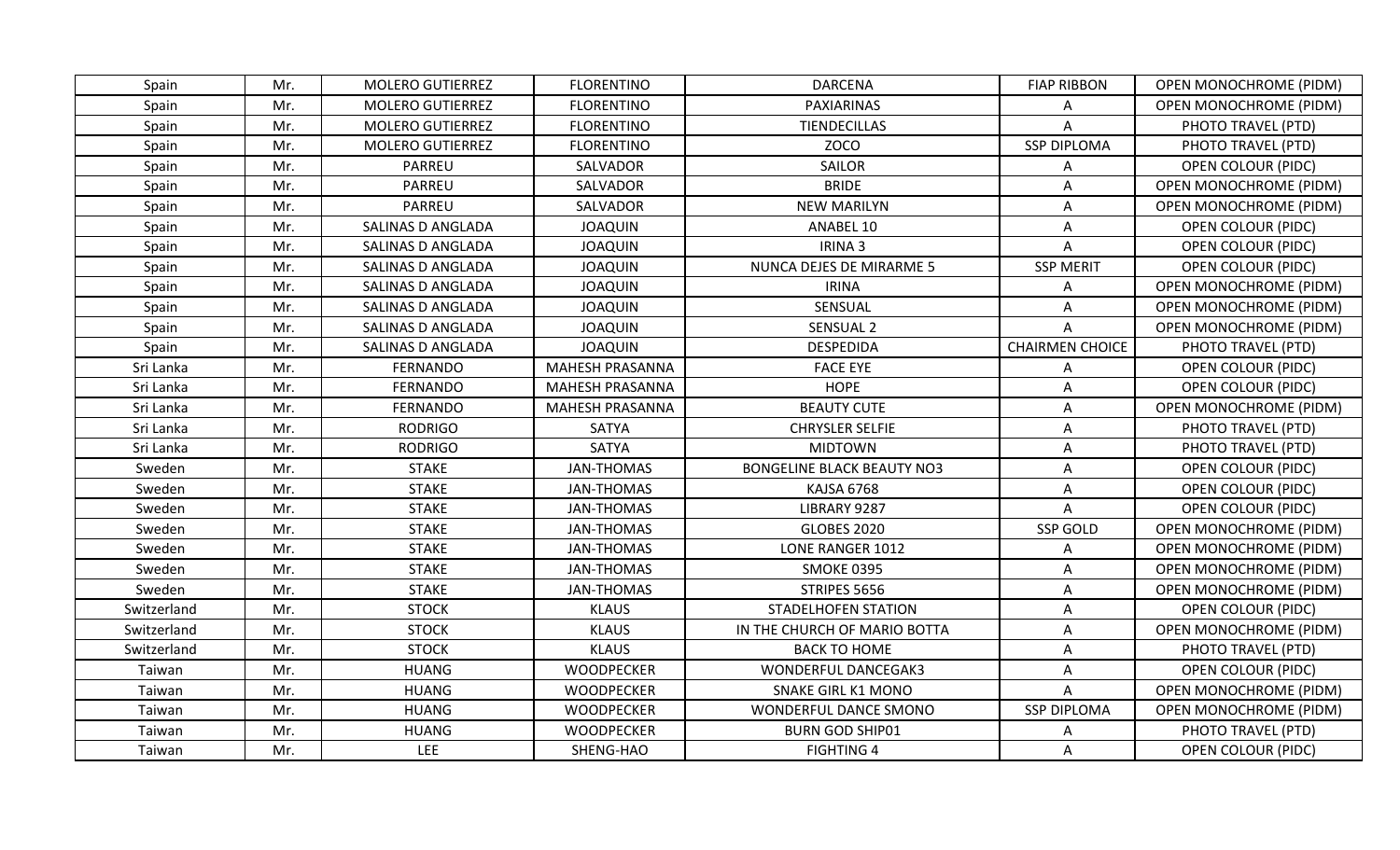| Taiwan | Mr. | <b>LEE</b>     | SHENG-HAO       | <b>STAND ON</b>               | Α                      | <b>OPEN COLOUR (PIDC)</b>     |
|--------|-----|----------------|-----------------|-------------------------------|------------------------|-------------------------------|
| Taiwan | Mr. | <b>LEE</b>     | SHENG-HAO       | <b>TURN AROUND</b>            | A                      | <b>OPEN COLOUR (PIDC)</b>     |
| Taiwan | Mr. | LEE            | SHENG-HAO       | <b>BEHIND THE CURTAIN</b>     | <b>PSA RIBBON</b>      | OPEN MONOCHROME (PIDM)        |
| Taiwan | Mr. | <b>LEE</b>     | SHENG-HAO       | <b>STANDING IN THE HALL</b>   | Α                      | OPEN MONOCHROME (PIDM)        |
| Taiwan | Ms. | HO             | YU LING         | <b>FRISBEE DOG</b>            | Α                      | <b>OPEN COLOUR (PIDC)</b>     |
| Taiwan | Ms. | HO             | YU LING         | OFF-ROAD COMPETITION          | <b>PSA RIBBON</b>      | <b>OPEN COLOUR (PIDC)</b>     |
| Taiwan | Ms. | HO             | YU LING         | <b>RUGBY</b>                  | A                      | OPEN COLOUR (PIDC)            |
| Taiwan | Ms. | HO             | YU LING         | <b>SPIDERS</b>                | A                      | OPEN COLOUR (PIDC)            |
| Taiwan | Ms. | HO             | YU LING         | THE MINERS ENJOY LUNCH        | <b>SSP MERIT</b>       | OPEN MONOCHROME (PIDM)        |
| Taiwan | Ms. | HO             | <b>YU LING</b>  | <b>BURNING KING BOAT3</b>     | <b>FIAP RIBBON</b>     | PHOTO TRAVEL (PTD)            |
| Taiwan | Ms. | HO             | YU LING         | CHERRY BLOSSOM FESTIVAL       | A                      | PHOTO TRAVEL (PTD)            |
| Taiwan | Ms. | HO             | <b>YU LING</b>  | <b>WATCHING PLANE</b>         | A                      | PHOTO TRAVEL (PTD)            |
| Turkey | Mr. | <b>ARABACI</b> | <b>FISUN</b>    | BALLET3                       | A                      | <b>OPEN COLOUR (PIDC)</b>     |
| Turkey | Mr. | <b>ARABACI</b> | <b>FISUN</b>    | LOVE AT ANY AGE2              | A                      | <b>OPEN COLOUR (PIDC)</b>     |
| Turkey | Mr. | <b>ARABACI</b> | <b>FISUN</b>    | ACROBATICS4                   | A                      | <b>OPEN MONOCHROME (PIDM)</b> |
| Turkey | Mr. | <b>ARABACI</b> | <b>FISUN</b>    | <b>PROCESS</b>                | A                      | PHOTO TRAVEL (PTD)            |
| Turkey | Mr. | <b>ARABACI</b> | <b>FISUN</b>    | SO THERE S MORE TIME          | A                      | PHOTO TRAVEL (PTD)            |
| Turkey | Mr. | <b>COSKUN</b>  | <b>FEDAI</b>    | SNOW AND FOG                  | A                      | <b>OPEN COLOUR (PIDC)</b>     |
| Turkey | Mr. | <b>COSKUN</b>  | <b>FEDAI</b>    | <b>BANISHING EVIL</b>         | A                      | OPEN MONOCHROME (PIDM)        |
| Turkey | Mr. | <b>COSKUN</b>  | <b>FEDAI</b>    | <b>WALKING IN THE RAIN</b>    | <b>CHAIRMEN CHOICE</b> | <b>OPEN MONOCHROME (PIDM)</b> |
| Turkey | Mr. | <b>COSKUN</b>  | <b>FEDAI</b>    | <b>CIFTE MINARELI MEDRESE</b> | Α                      | PHOTO TRAVEL (PTD)            |
| Turkey | Mr. | <b>COSKUN</b>  | <b>FEDAI</b>    | SABANCI MOSQUE                | A                      | PHOTO TRAVEL (PTD)            |
| Turkey | Mr. | <b>COSKUN</b>  | <b>FEDAI</b>    | <b>UCHISAR AND BALLOONS</b>   | A                      | PHOTO TRAVEL (PTD)            |
| Turkey | Mr. | <b>DEMIR</b>   | <b>ALI RIZA</b> | <b>MECHANICS IV</b>           | A                      | <b>OPEN MONOCHROME (PIDM)</b> |
| Turkey | Mr. | <b>DEMIR</b>   | <b>ALI RIZA</b> | <b>POTTER</b>                 | Α                      | <b>OPEN MONOCHROME (PIDM)</b> |
| Turkey | Mr. | <b>DEMIR</b>   | <b>ALI RIZA</b> | <b>NEW MOSQUE</b>             | A                      | PHOTO TRAVEL (PTD)            |
| Turkey | Mr. | <b>GURELLI</b> | <b>GUR</b>      | <b>LOOKING RIGHT</b>          | A                      | <b>OPEN COLOUR (PIDC)</b>     |
| Turkey | Mr. | <b>GURELLI</b> | <b>GUR</b>      | <b>BROTHER</b>                | A                      | OPEN MONOCHROME (PIDM)        |
| Turkey | Mr. | <b>GURELLI</b> | <b>GUR</b>      | <b>GUARD</b>                  | A                      | <b>OPEN MONOCHROME (PIDM)</b> |
| Turkey | Mr. | <b>GURELLI</b> | <b>GUR</b>      | <b>STREET ORCHESTRA</b>       | Α                      | PHOTO TRAVEL (PTD)            |
| Turkey | Mr. | <b>KISMET</b>  | <b>FERIDUN</b>  | MIGRATION 5923 1              | A                      | PHOTO TRAVEL (PTD)            |
| Turkey | Mr. | SAVRAN         | <b>CIHAN</b>    | <b>READING</b>                | A                      | <b>OPEN COLOUR (PIDC)</b>     |
| Turkey | Mr. | SAVRAN         | <b>CIHAN</b>    | <b>HAYATIN IZLERI</b>         | A                      | <b>OPEN MONOCHROME (PIDM)</b> |
| Turkey | Mr. | SAVRAN         | <b>CIHAN</b>    | LIBRARY                       | Α                      | <b>OPEN MONOCHROME (PIDM)</b> |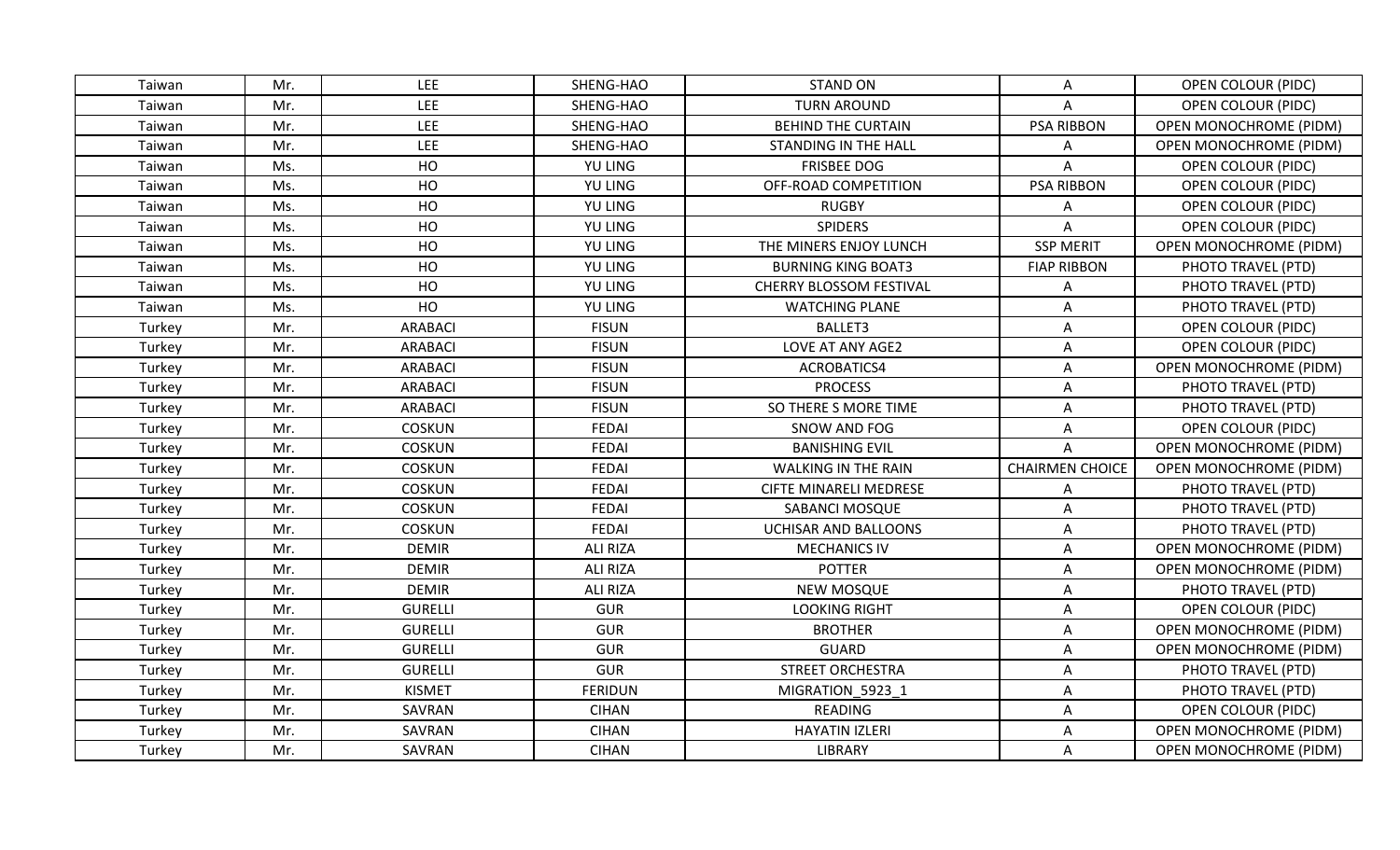| Turkey                      | Mr.  | SAVRAN           | <b>CIHAN</b>    | <b>OYUN</b>               | A                | <b>OPEN MONOCHROME (PIDM)</b> |
|-----------------------------|------|------------------|-----------------|---------------------------|------------------|-------------------------------|
| Turkey                      | Mr.  | SAVRAN           | <b>CIHAN</b>    | <b>RAIN</b>               | Α                | <b>OPEN MONOCHROME (PIDM)</b> |
| Turkey                      | Mr.  | SAVRAN           | <b>CIHAN</b>    | <b>DREAM</b>              | Α                | PHOTO TRAVEL (PTD)            |
| Turkey                      | Mr.  | <b>SIMSEK</b>    | <b>OZCAN</b>    | <b>GOLGE</b>              | A                | <b>OPEN MONOCHROME (PIDM)</b> |
| Turkey                      | Mr.  | <b>VURAL</b>     | ABDULLAH        | WOMAN AND LIFE            | A                | <b>OPEN COLOUR (PIDC)</b>     |
| Turkey                      | Mr.  | <b>VURAL</b>     | ABDULLAH        | <b>COMLEK</b>             | <b>SSP MERIT</b> | <b>OPEN MONOCHROME (PIDM)</b> |
| Turkey                      | Mr.  | <b>VURAL</b>     | ABDULLAH        | TASKALE IN HUMAN          | A                | PHOTO TRAVEL (PTD)            |
| Turkey                      | Mr.  | <b>YUCETIN</b>   | <b>LEVENT</b>   | <b>HORSE RIDING</b>       | Α                | <b>OPEN MONOCHROME (PIDM)</b> |
| Turkey                      | Mrs. | AR谋KAN           | <b>DERYA</b>    | <b>TEMPLE</b>             | A                | PHOTO TRAVEL (PTD)            |
| Turkey                      | Mrs. | AR谋KAN           | <b>DERYA</b>    | <b>TRAIN</b>              | A                | PHOTO TRAVEL (PTD)            |
| Turkey                      | Mrs. | SALT             | <b>FATMA</b>    | KEDI                      | A                | <b>OPEN COLOUR (PIDC)</b>     |
| Turkey                      | Mrs. | <b>SALT</b>      | <b>FATMA</b>    | NAZL谋                     | A                | <b>OPEN COLOUR (PIDC)</b>     |
| Turkey                      | Mrs. | <b>SALT</b>      | <b>FATMA</b>    | <b>GOZCE</b>              | A                | OPEN MONOCHROME (PIDM)        |
| Turkey                      | Mrs. | <b>SALT</b>      | <b>FATMA</b>    | <b>KETUM</b>              | <b>SSP MERIT</b> | <b>OPEN MONOCHROME (PIDM)</b> |
| Turkey                      | Mrs. | SALT             | <b>FATMA</b>    | <b>NEPALDE</b>            | A                | PHOTO TRAVEL (PTD)            |
| Turkey                      | Mrs. | YILMAN           | <b>GULSEN</b>   | <b>ASURA MATEM</b>        | <b>SSP MERIT</b> | <b>OPEN MONOCHROME (PIDM)</b> |
| Turkey                      | Mrs. | YILMAN           | <b>GULSEN</b>   | <b>MIMARI</b>             | Α                | PHOTO TRAVEL (PTD)            |
| Turkey                      | Mrs. | YILMAN           | <b>GULSEN</b>   | <b>UBEIN KOPRUSU</b>      | A                | PHOTO TRAVEL (PTD)            |
| Turkey                      | Mrs. | YILMAN           | <b>GULSEN</b>   | YANSIMALAR                | A                | PHOTO TRAVEL (PTD)            |
| Ukraine                     | Mr.  | <b>KONCHENKO</b> | <b>OLEKSII</b>  | REMEMBER EVERYTHING       | A                | <b>OPEN COLOUR (PIDC)</b>     |
| Ukraine                     | Mr.  | <b>KONCHENKO</b> | <b>OLEKSII</b>  | <b>CUBE</b>               | A                | <b>OPEN MONOCHROME (PIDM)</b> |
| Ukraine                     | Mr.  | <b>KONCHENKO</b> | <b>OLEKSII</b>  | <b>MIRROR FLIGHT</b>      | <b>SSP MERIT</b> | <b>OPEN MONOCHROME (PIDM)</b> |
| Ukraine                     | Mr.  | KONCHENKO        | <b>OLEKSII</b>  | <b>SHAGREEN LEATHER</b>   | A                | <b>OPEN MONOCHROME (PIDM)</b> |
| Ukraine                     | Ms.  | KUZNIETSOVA      | OLHA            | IN THE FOREST             | A                | <b>OPEN COLOUR (PIDC)</b>     |
| Ukraine                     | Ms.  | KUZNIETSOVA      | <b>OLHA</b>     | <b>VARENICS CATCHER</b>   | A                | <b>OPEN COLOUR (PIDC)</b>     |
| <b>United Arab Emirates</b> | Mr.  | <b>BHATIA</b>    | <b>VIREN</b>    | MUSEUM OF THE FUTURE      | Α                | PHOTO TRAVEL (PTD)            |
| <b>United Arab Emirates</b> | Mr.  | MEYYAPPAN        | <b>RAMKUMAR</b> | <b>DUBAI SHZR</b>         | A                | PHOTO TRAVEL (PTD)            |
| <b>United Arab Emirates</b> | Mr.  | MEYYAPPAN        | RAMKUMAR        | WHITE MOSQUE              | A                | PHOTO TRAVEL (PTD)            |
| <b>United Arab Emirates</b> | Mr.  | MUTHUKRISHNAN    | SARAVANAPERUMAL | RAMADAN FASTING           | A                | <b>OPEN COLOUR (PIDC)</b>     |
| <b>United Arab Emirates</b> | Mr.  | SURENDRAN        | <b>JAYESH</b>   | <b>PEACEFUL FEELING</b>   | A                | PHOTO TRAVEL (PTD)            |
| <b>United Arab Emirates</b> | Ms.  | <b>ALHAJERI</b>  | <b>NUWAIR</b>   | <b>RAINY DREAMS</b>       | A                | OPEN MONOCHROME (PIDM)        |
| <b>United Arab Emirates</b> | Ms.  | <b>ALHAJERI</b>  | <b>NUWAIR</b>   | IN THE CORNERS OF MY TENT | Α                | PHOTO TRAVEL (PTD)            |
| <b>USA</b>                  | Dr.  | HO               | <b>HUNG</b>     | AIR SHOW D SAN FRANCISCO  | A                | PHOTO TRAVEL (PTD)            |
| <b>USA</b>                  | Dr.  | HO               | <b>HUNG</b>     | <b>VATICAN 5</b>          | Α                | PHOTO TRAVEL (PTD)            |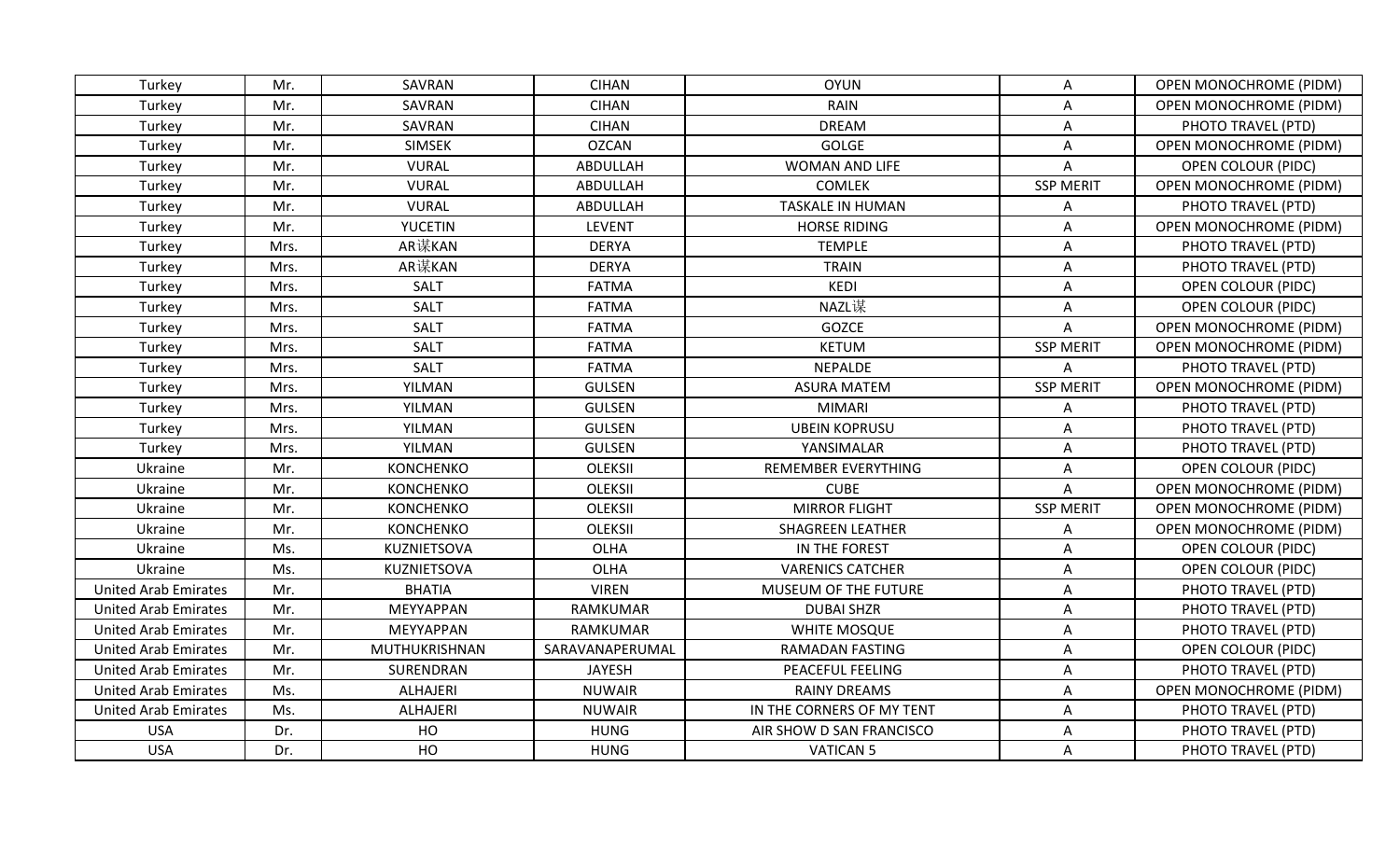| <b>USA</b> | Dr. | VAISMAN        | <b>ISAAC</b>     | <b>OUCH</b>                       | <b>FIAP RIBBON</b> | <b>OPEN MONOCHROME (PIDM)</b> |
|------------|-----|----------------|------------------|-----------------------------------|--------------------|-------------------------------|
| <b>USA</b> | Dr. | VAISMAN        | <b>ISAAC</b>     | PONT DU GARD                      | Α                  | PHOTO TRAVEL (PTD)            |
| <b>USA</b> | Mr. | <b>BAN</b>     | <b>DUONG</b>     | <b>CONVICT LAKE PREDAWN</b>       | Α                  | <b>OPEN COLOUR (PIDC)</b>     |
| <b>USA</b> | Mr. | <b>BAN</b>     | <b>DUONG</b>     | <b>GRAND PRISMATIC STEAM</b>      | A                  | PHOTO TRAVEL (PTD)            |
| <b>USA</b> | Mr. | CARR           | <b>RANDY</b>     | CANYON DE CHELLY                  | Α                  | PHOTO TRAVEL (PTD)            |
| <b>USA</b> | Mr. | <b>CHIU</b>    | <b>BOB</b>       | ZEBRAS42                          | Α                  | OPEN MONOCHROME (PIDM)        |
| <b>USA</b> | Mr. | DELLANAVE      | <b>GABRIELE</b>  | <b>NYHAVN</b>                     | A                  | PHOTO TRAVEL (PTD)            |
| <b>USA</b> | Mr. | <b>DONOS</b>   | <b>CRISTIAN</b>  | <b>DREAM</b>                      | A                  | <b>OPEN COLOUR (PIDC)</b>     |
| <b>USA</b> | Mr. | <b>DONOS</b>   | <b>CRISTIAN</b>  | FREESTYLE FMX JUMP NO 34          | A                  | <b>OPEN MONOCHROME (PIDM)</b> |
| <b>USA</b> | Mr. | <b>DONOS</b>   | <b>CRISTIAN</b>  | SANTA ANITA PARK RACE NO2         | Α                  | <b>OPEN MONOCHROME (PIDM)</b> |
| <b>USA</b> | Mr. | <b>DONOS</b>   | <b>CRISTIAN</b>  | <b>MAMAN SPIDER BRONZE</b>        | A                  | PHOTO TRAVEL (PTD)            |
| <b>USA</b> | Mr. | <b>HSIONG</b>  | <b>YOUMANS</b>   | YOSEMITE PARK IN WINTER           | <b>SSP DIPLOMA</b> | OPEN COLOUR (PIDC)            |
| <b>USA</b> | Mr. | LANG           | <b>THOMAS</b>    | A-DYEING WORKSHOP                 | A                  | <b>OPEN COLOUR (PIDC)</b>     |
| <b>USA</b> | Mr. | LANG           | <b>THOMAS</b>    | A-PILGRIM ON JOURNEY              | Α                  | <b>OPEN COLOUR (PIDC)</b>     |
| <b>USA</b> | Mr. | LANG           | <b>THOMAS</b>    | <b>B SHI VILLAGE AT DAWN</b>      | Α                  | OPEN MONOCHROME (PIDM)        |
| <b>USA</b> | Mr. | LANG           | <b>THOMAS</b>    | <b>B-DOUBLE WITH SHADOW</b>       | Α                  | <b>OPEN MONOCHROME (PIDM)</b> |
| <b>USA</b> | Mr. | LANG           | <b>THOMAS</b>    | <b>C-BALI DAYBREAK</b>            | A                  | PHOTO TRAVEL (PTD)            |
| <b>USA</b> | Mr. | LANG           | <b>THOMAS</b>    | <b>C-CELEBRATION NEW YEAR</b>     | A                  | PHOTO TRAVEL (PTD)            |
| <b>USA</b> | Mr. | LANG           | <b>THOMAS</b>    | <b>C-HOT SPRING PARADISE</b>      | <b>SSP DIPLOMA</b> | PHOTO TRAVEL (PTD)            |
| <b>USA</b> | Mr. | LANG           | <b>THOMAS</b>    | C-PALOUSE WHEATLAND 16-03         | A                  | PHOTO TRAVEL (PTD)            |
| <b>USA</b> | Mr. | LE.            | <b>MINH</b>      | THE FINAL JUMP                    | A                  | <b>OPEN MONOCHROME (PIDM)</b> |
| <b>USA</b> | Mr. | LE             | <b>MINH</b>      | <b>SANDSTONE ROCK</b>             | A                  | PHOTO TRAVEL (PTD)            |
| <b>USA</b> | Mr. | <b>MAHONEY</b> | <b>JAMES</b>     | <b>BRIXXY WITH A ROSE</b>         | A                  | <b>OPEN COLOUR (PIDC)</b>     |
| <b>USA</b> | Mr. | <b>MAHONEY</b> | <b>JAMES</b>     | MAGGIE IN FUR HAT                 | Α                  | <b>OPEN COLOUR (PIDC)</b>     |
| <b>USA</b> | Mr. | <b>NG</b>      | <b>MICHAEL</b>   | 3 NIAGARA FALLS                   | Α                  | PHOTO TRAVEL (PTD)            |
| <b>USA</b> | Mr. | <b>NGUYEN</b>  | <b>HUONG HOA</b> | BW PINK LOTUS BLOSSOM 20A02       | Α                  | <b>OPEN MONOCHROME (PIDM)</b> |
| <b>USA</b> | Mr. | <b>TRAN</b>    | <b>SA KIM</b>    | LESSON UNDER A TREE SHADOW 5497   | Α                  | PHOTO TRAVEL (PTD)            |
| <b>USA</b> | Mr. | <b>TRAN</b>    | <b>THONG</b>     | <b>SAVOURY 2</b>                  | <b>SSP DIPLOMA</b> | <b>OPEN COLOUR (PIDC)</b>     |
| <b>USA</b> | Mr. | <b>TRAN</b>    | <b>THONG</b>     | <b>THINKING</b>                   | A                  | <b>OPEN MONOCHROME (PIDM)</b> |
| <b>USA</b> | Mr. | <b>TRAN</b>    | <b>THONG</b>     | TERRACE 721                       | A                  | PHOTO TRAVEL (PTD)            |
| <b>USA</b> | Mr. | <b>TRAN</b>    | <b>THONG</b>     | <b>WHEAT FIELD 1</b>              | A                  | PHOTO TRAVEL (PTD)            |
| <b>USA</b> | Mr. | <b>WAT</b>     | JAMES            | SPILLED BLOOD CHURCH ST PETERBURG | Α                  | <b>OPEN COLOUR (PIDC)</b>     |
| <b>USA</b> | Mr. | <b>WAT</b>     | JAMES            | MAGIC RING OF FIRE                | Α                  | OPEN MONOCHROME (PIDM)        |
| <b>USA</b> | Mr. | <b>WAT</b>     | JAMES            | WILL MY HEELS TOO TALL TODAY      | Α                  | <b>OPEN MONOCHROME (PIDM)</b> |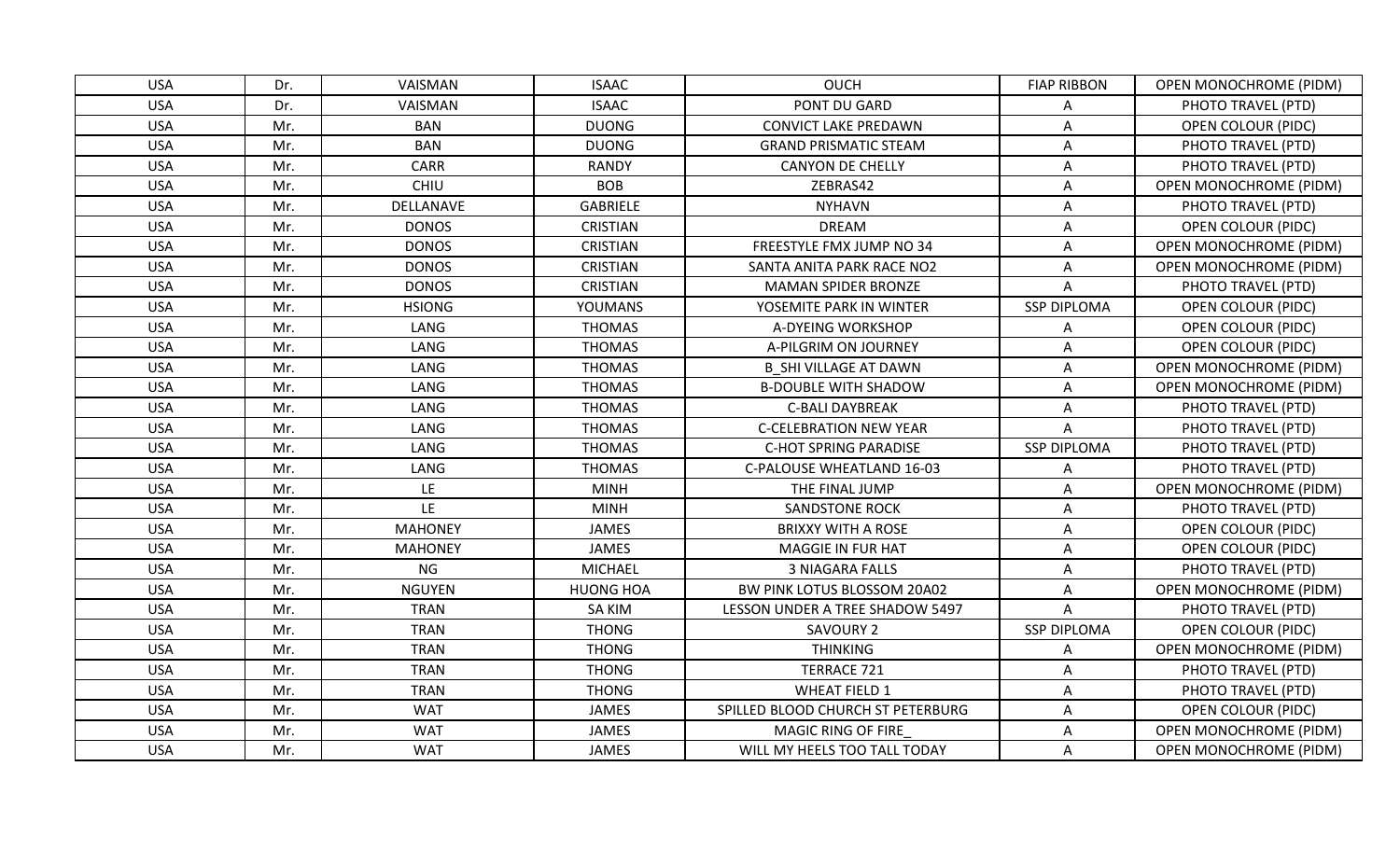| <b>USA</b> | Mr.  | <b>WAT</b>      | <b>JAMES</b>      | <b>BOUDDHA STUPA IN KATHMANDU</b>    | A                  | PHOTO TRAVEL (PTD)            |
|------------|------|-----------------|-------------------|--------------------------------------|--------------------|-------------------------------|
| <b>USA</b> | Mr.  | <b>WAT</b>      | <b>JAMES</b>      | HUNGARIAN PARLIAMENT BUILDING        | A                  | PHOTO TRAVEL (PTD)            |
| <b>USA</b> | Mr.  | XIAO            | XIAO              | LIN ZHI IN MARCH                     | A                  | <b>OPEN COLOUR (PIDC)</b>     |
| <b>USA</b> | Mr.  | XIAO            | XIAO              | <b>LIGHT AND FOG</b>                 | ${\sf A}$          | <b>OPEN MONOCHROME (PIDM)</b> |
| <b>USA</b> | Mr.  | XIAO            | XIAO              | <b>REWARD 3</b>                      | Α                  | <b>OPEN MONOCHROME (PIDM)</b> |
| <b>USA</b> | Mr.  | XIAO            | XIAO              | <b>GOLDEN GATE BRIDGE AT NIGHT 2</b> | Α                  | PHOTO TRAVEL (PTD)            |
| <b>USA</b> | Mr.  | XIAO            | <b>XIAO</b>       | MORNING ON THE PLATEAU               | A                  | PHOTO TRAVEL (PTD)            |
| <b>USA</b> | Mrs. | COWLES          | SUSAN             | ANNA RED AND FUR WRAP                | <b>FIAP RIBBON</b> | <b>OPEN COLOUR (PIDC)</b>     |
| <b>USA</b> | Mrs. | COWLES          | SUSAN             | ASHLEY ANNE NATURAL BLONDE IN RED    | A                  | OPEN COLOUR (PIDC)            |
| <b>USA</b> | Mrs. | COWLES          | SUSAN             | <b>BELEN SOFT WRAP</b>               | Α                  | <b>OPEN COLOUR (PIDC)</b>     |
| <b>USA</b> | Mrs. | COWLES          | SUSAN             | ARCHANA PRETTY EYES MONO             | Α                  | <b>OPEN MONOCHROME (PIDM)</b> |
| <b>USA</b> | Mrs. | COWLES          | SUSAN             | <b>ASHLEY LONG HAIR</b>              | A                  | <b>OPEN MONOCHROME (PIDM)</b> |
| <b>USA</b> | Ms.  | <b>RUNYAN</b>   | <b>TRUDY</b>      | MONTAUK LIGHT WITH PAINT REMOVED     | A                  | PHOTO TRAVEL (PTD)            |
| Vietnam    | Mr.  | <b>BUIDUY</b>   | TU                | THU HO岷 H CHE                        | A                  | <b>OPEN COLOUR (PIDC)</b>     |
| Vietnam    | Mr.  | <b>BUIDUY</b>   | TU                | KINH THIEN TRANG AN                  | Α                  | PHOTO TRAVEL (PTD)            |
| Vietnam    | Mr.  | <b>DANG</b>     | <b>QUANG VINH</b> | <b>DREAM</b>                         | A                  | <b>OPEN COLOUR (PIDC)</b>     |
| Vietnam    | Mr.  | <b>DANG</b>     | <b>QUANG VINH</b> | <b>DUONG DI BO</b>                   | A                  | <b>OPEN COLOUR (PIDC)</b>     |
| Vietnam    | Mr.  | <b>DANG</b>     | <b>QUANG VINH</b> | <b>LUOI CA TREN BIEN</b>             | <b>SSP DIPLOMA</b> | OPEN COLOUR (PIDC)            |
| Vietnam    | Mr.  | <b>DANG</b>     | <b>QUANG VINH</b> | THE WHITE SEA                        | <b>SSP DIPLOMA</b> | <b>OPEN MONOCHROME (PIDM)</b> |
| Vietnam    | Mr.  | <b>DINH DAM</b> | VO                | <b>VU KHUC</b>                       | Α                  | <b>OPEN COLOUR (PIDC)</b>     |
| Vietnam    | Mr.  | <b>DINH DAM</b> | VO                | NIEM VUI TUOI GIA                    | Α                  | <b>OPEN MONOCHROME (PIDM)</b> |
| Vietnam    | Mr.  | <b>DINH DAM</b> | VO                | LUONG LONG DU HI                     | A                  | PHOTO TRAVEL (PTD)            |
| Vietnam    | Mr.  | <b>DINH DAM</b> | VO                | <b>SONG LUA</b>                      | Α                  | PHOTO TRAVEL (PTD)            |
| Vietnam    | Mr.  | <b>HANH</b>     | PHAM VAN          | CO DON 1                             | Α                  | <b>OPEN COLOUR (PIDC)</b>     |
| Vietnam    | Mr.  | <b>HANH</b>     | PHAM VAN          | <b>HANH PHUC D S</b>                 | Α                  | <b>OPEN MONOCHROME (PIDM)</b> |
| Vietnam    | Mr.  | <b>HANH</b>     | PHAM VAN          | THE TIME 19                          | Α                  | <b>OPEN MONOCHROME (PIDM)</b> |
| Vietnam    | Mr.  | <b>HANH</b>     | PHAM VAN          | HANH PHUC CAO NGUYEN                 | A                  | PHOTO TRAVEL (PTD)            |
| Vietnam    | Mr.  | HOA LU          | <b>HUNG</b>       | <b>TOGETHER</b>                      | Α                  | <b>OPEN COLOUR (PIDC)</b>     |
| Vietnam    | Mr.  | HOA LU          | <b>HUNG</b>       | <b>CHRISTMAS PRAYERS</b>             | Α                  | PHOTO TRAVEL (PTD)            |
| Vietnam    | Mr.  | <b>NGUYEN</b>   | <b>XUAN HAN</b>   | MAKING DRIED WATER HYACINTH BOXES    | A                  | <b>OPEN COLOUR (PIDC)</b>     |
| Vietnam    | Mr.  | <b>NGUYEN</b>   | <b>XUAN HAN</b>   | <b>BAMBOO BASKET KNITTING</b>        | Α                  | <b>OPEN MONOCHROME (PIDM)</b> |
| Vietnam    | Mr.  | <b>NGUYEN</b>   | <b>XUAN HAN</b>   | <b>COMPOSITE PRODUCT MAKING</b>      | Α                  | OPEN MONOCHROME (PIDM)        |
| Vietnam    | Mr.  | <b>NGUYEN</b>   | <b>XUAN HAN</b>   | TRATIONAL MAT WEAVING                | A                  | OPEN MONOCHROME (PIDM)        |
| Vietnam    | Mr.  | <b>NGUYEN</b>   | <b>XUAN HAN</b>   | SALT SCRATCHING COUPLE               | Α                  | PHOTO TRAVEL (PTD)            |